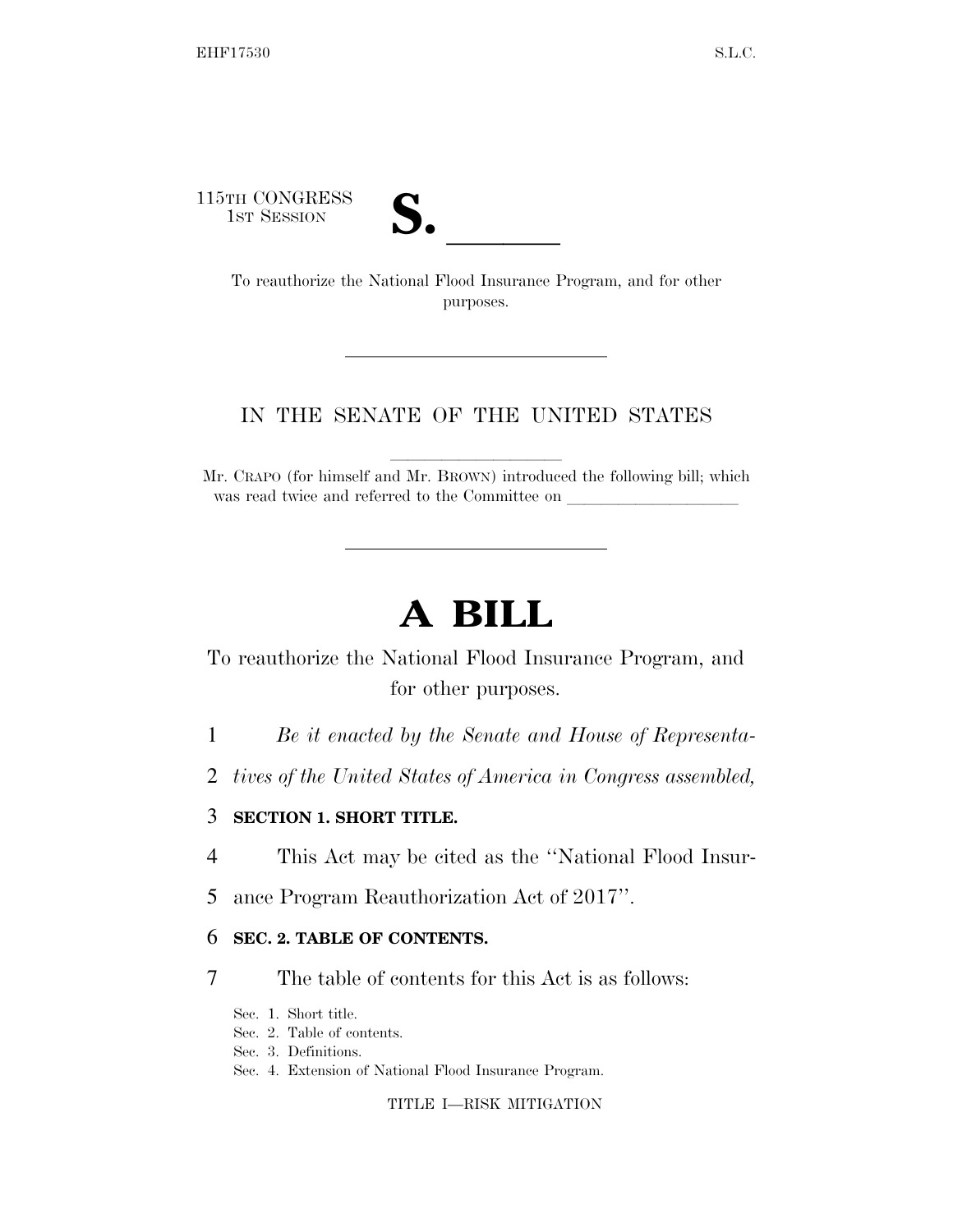- Sec. 101. Community preparation for repetitively flooded areas.
- Sec. 102. Wildfires on Federal land.
- Sec. 103. Increased cost of compliance.
- Sec. 104. Predisaster hazard mitigation program authorization.
- Sec. 105. Disclosure of flood risk information upon transfer of property.
- Sec. 106. Multifamily mitigation.
- Sec. 107. Technical assistance.

#### TITLE II—FLOOD MAPPING PROGRAM IMPROVEMENTS

- Sec. 201. Reauthorization of mapping program.
- Sec. 202. National Flood Mapping Program improvements.

#### TITLE III—PROGRAM IMPROVEMENTS

- Sec. 301. Replacement cost in determining premium rates.
- Sec. 302. Risk transfer options.
- Sec. 303. Participation studies.
- Sec. 304. Study regarding coverage for business interruption.

#### 1 **SEC. 3. DEFINITIONS.**

| $\overline{2}$ | In this Act—                                           |
|----------------|--------------------------------------------------------|
| 3              | (1) the term "Administrator" means the Ad-             |
| $\overline{4}$ | ministrator of the Federal Emergency Management        |
| 5              | Agency;                                                |
| 6              | $(2)$ the term "appropriate committees of Con-         |
| 7              | gress" means—                                          |
| 8              | (A) the Committee on Banking, Housing,                 |
| 9              | and Urban Affairs of the Senate; and                   |
| 10             | (B) the Committee on Financial Services                |
| 11             | of the House of Representatives;                       |
| 12             | (3) the term "Federal entity for lending regula-       |
| 13             | tion" has the meaning given the term in section $3(a)$ |
| 14             | of the Flood Disaster Protection Act of 1973 (42)      |
| 15             | U.S.C. $4003(a)$ ;                                     |
| 16             | (4) the term "mandatory purchase require-              |
| 17             | ment" means the requirement under subsections (a)      |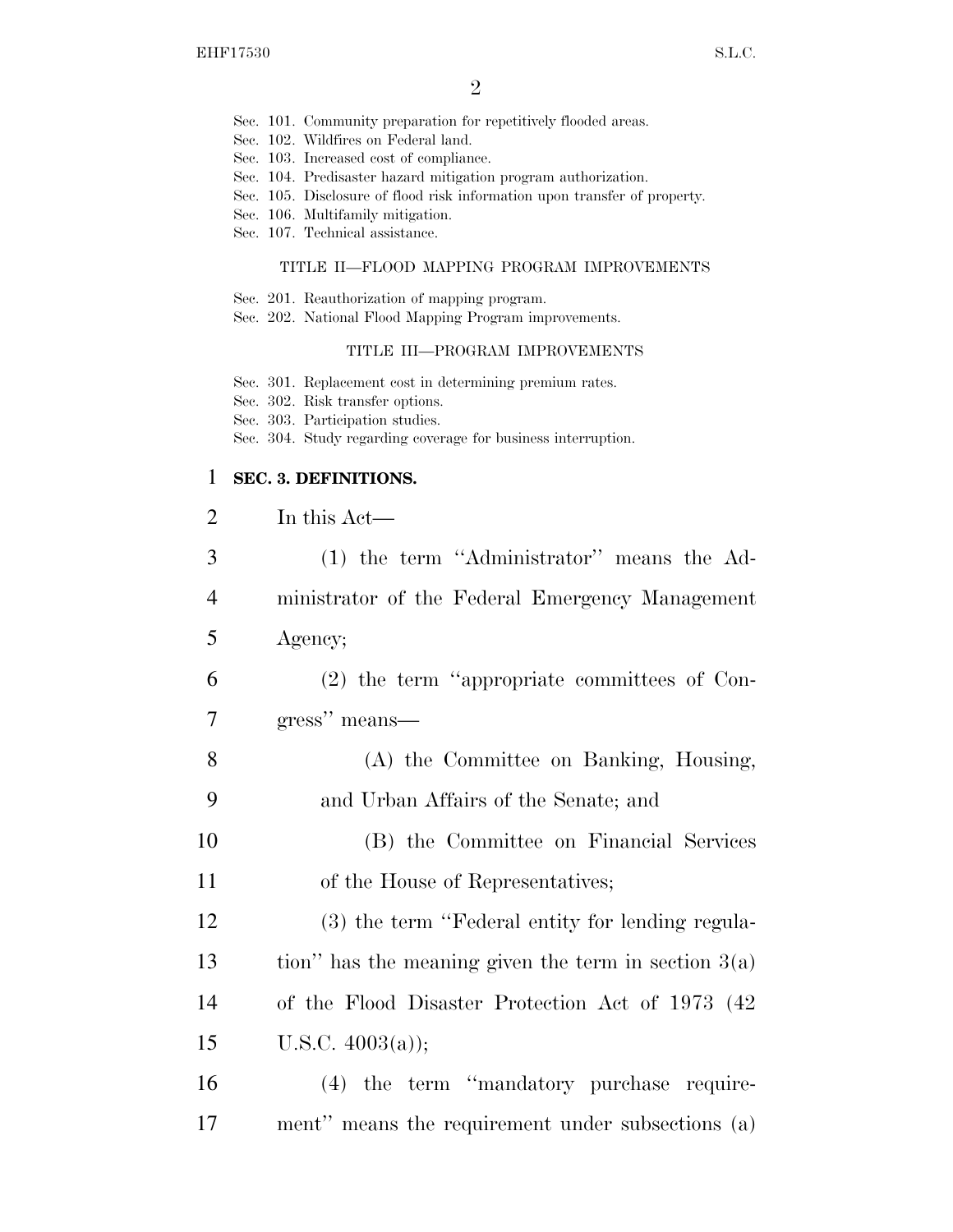| and (b) of section 102 of the Flood Disaster Protec-          |
|---------------------------------------------------------------|
| tion Act of 1973 (42 U.S.C. 4012a) to have flood in-          |
| surance coverage; and                                         |
| (5) the term "National Flood Insurance Pro-                   |
| gram" means the program established under the Na-             |
| tional Flood Insurance Act of 1968 (42 U.S.C. 4001)           |
| $et seq.$ ).                                                  |
| SEC. 4. EXTENSION OF NATIONAL FLOOD INSURANCE PRO-            |
| GRAM.                                                         |
| (a) FINANCING.—Section $1309(a)$ of the National              |
| Flood Insurance Act of 1968 $(42 \text{ U.S.C. } 4016(a))$ is |
| amended, in the first sentence, by striking "September 30,    |
| 2017" and inserting "September 30, 2023".                     |
| (b) PROGRAM EXPIRATION.—Section 1319 of the Na-               |
| tional Flood Insurance Act of $1968$ (42 U.S.C. 4026) is      |
| amended by striking "September 30, 2017" and inserting        |
| "September 30, 2023".                                         |
| <b>TITLE I-RISK MITIGATION</b>                                |
| SEC. 101. COMMUNITY PREPARATION FOR REPETITIVELY              |
| FLOODED AREAS.                                                |
| (a) IN GENERAL.—Section 1361 of the National                  |
| Flood Insurance Act of 1968 (42 U.S.C. 4102) is amended       |
| by adding at the end the following:                           |
| "(e) COMMUNITY PREPARATION FOR REPETITIVELY                   |
| 25<br>FLOODED AREAS.                                          |
|                                                               |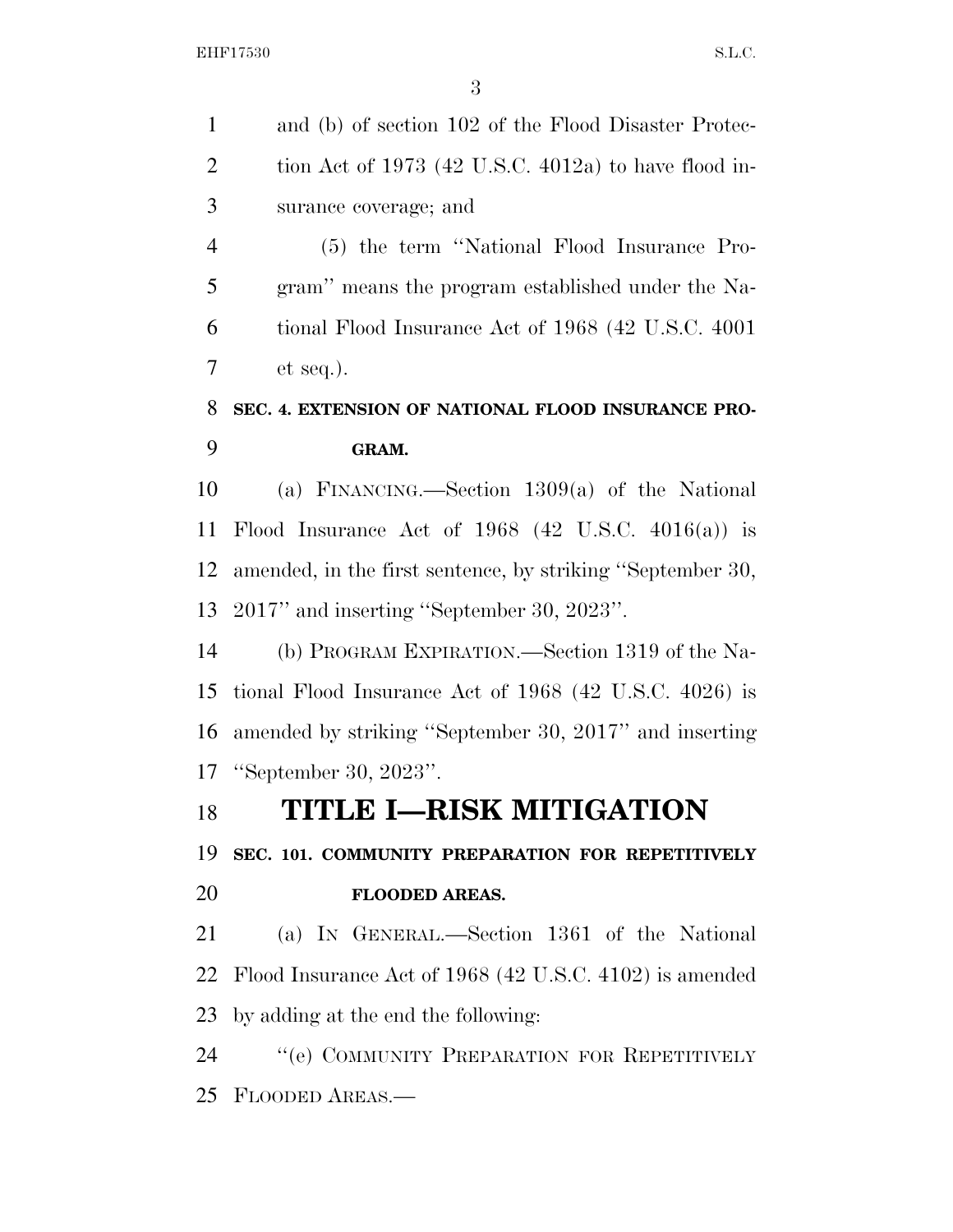| $\mathbf{1}$   | " $(1)$ DEFINITIONS.—In this subsection—   |
|----------------|--------------------------------------------|
| $\overline{2}$ | "(A) the term 'covered community' means    |
| 3              | a community—                               |
| $\overline{4}$ | "(i) that is participating, under sec-     |
| 5              | tion 1315, in the national flood insurance |
| 6              | program; and                               |
| $\tau$         | "(ii) within which are located—            |
| 8              | $\lq(1)$ 50 or more repetitive loss        |
| 9              | structures;                                |
| 10             | $\lq\lq$ (II) 5 or more severe repetitive  |
| 11             | loss structures for which mitigation       |
| 12             | activities meeting the standards for       |
| 13             | approval under section $1366(c)(2)(A)$     |
| 14             | have not been conducted; or                |
| 15             | "(III) a public facility or a pri-         |
| 16             | vate nonprofit facility that has re-       |
| 17             | ceived assistance for repair, restora-     |
| 18             | tion, reconstruction, or replacement       |
| 19             | under section 406 of the Robert T.         |
| 20             | Stafford Disaster Relief and Emer-         |
| 21             | gency Assistance Act (42 U.S.C.            |
| 22             | 5172) in connection with more than 1       |
| 23             | flooding event in the most recent 10-      |
| 24             | year period;                               |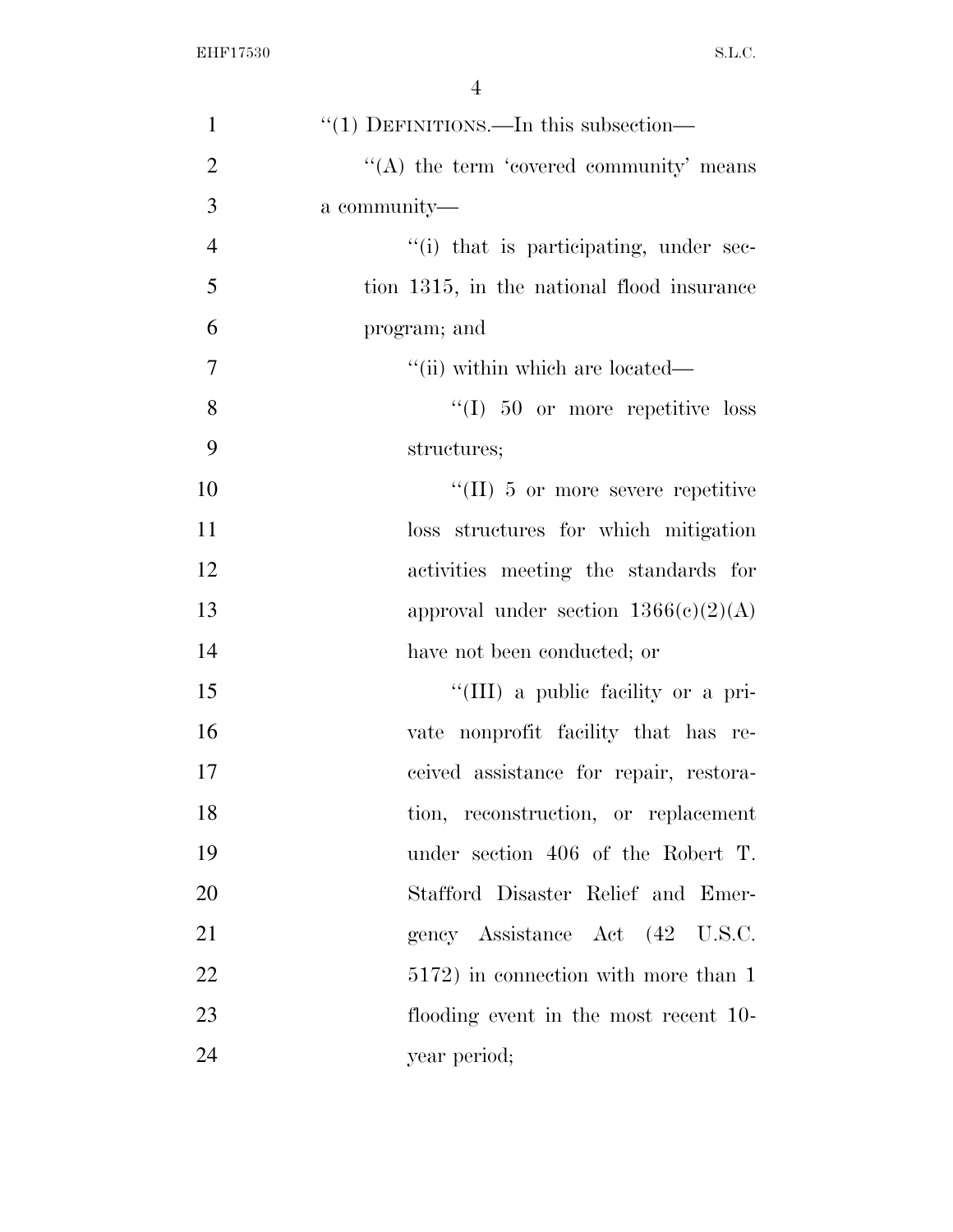| $\mathbf{1}$   | $\lq\lq$ the terms 'private nonprofit facility'    |
|----------------|----------------------------------------------------|
| $\overline{2}$ | and 'public facility' have the meanings given      |
| 3              | those terms in section 102 of the Robert T.        |
| $\overline{4}$ | Stafford Disaster Relief and Emergency Assist-     |
| 5              | ance Act (42 U.S.C. 5122);                         |
| 6              | $\lq\lq$ the term 'repetitive loss structure'      |
| $\overline{7}$ | has the meaning given the term in section          |
| 8              | $1370(a)$ ; and                                    |
| 9              | $\lq\lq$ the term 'severe repetitive loss struc-   |
| 10             | ture' has the meaning given the term in section    |
| 11             | $1366(h)$ .                                        |
| 12             | $\lq(2)$ REQUIREMENTS.—The Administrator           |
| 13             | shall, by regulation, require any covered commu-   |
| 14             | $nity$ —                                           |
| 15             | "(A) to identify the areas within the cov-         |
| 16             |                                                    |
|                | ered community where properties described in       |
| 17             | paragraph $(1)(A)(ii)$ or flood-damaged facilities |
| 18             | are located to determine areas repetitively dam-   |
| 19             | aged by floods and to assess, with assistance      |
| 20             | from the Administrator, the continuing risks to    |
|                | such areas;                                        |
| 21<br>22       | $\lq\lq (B)$ to develop a community-specific plan  |
| 23             | for mitigating continuing flood risks to such re-  |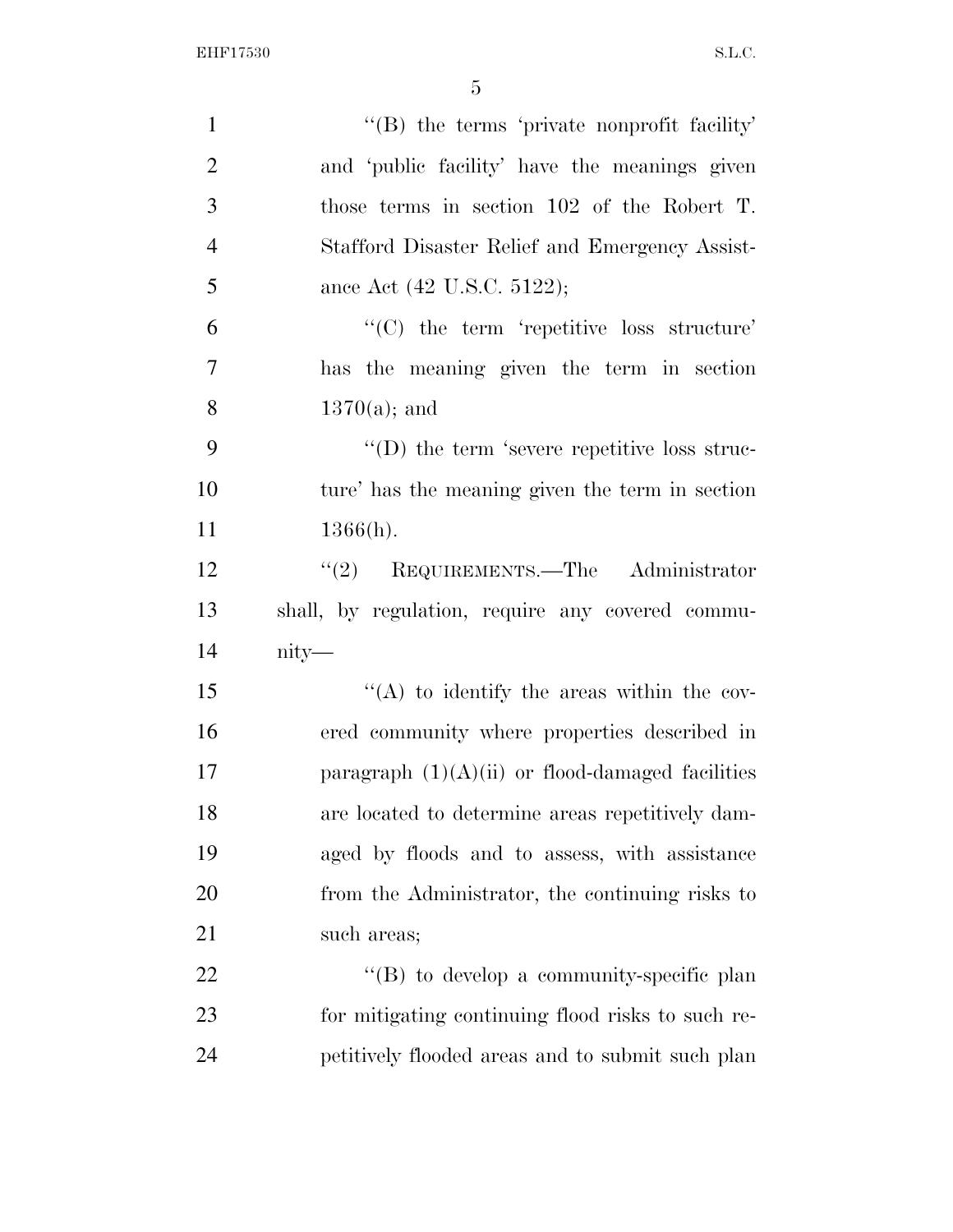| $\mathbf{1}$   | and plan updates to the Administrator at ap-         |
|----------------|------------------------------------------------------|
| $\overline{2}$ | propriate intervals;                                 |
| 3              | $\lq\lq$ (C) to implement such plans; and            |
| $\overline{4}$ | $\lq\lq$ to make such plans, plan updates,           |
| 5              | and reports on progress in reducing flood risk       |
| 6              | available to the public, subject to section 552a     |
| $\overline{7}$ | of title 5, United States Code.                      |
| 8              | "(3) INCORPORATION INTO EXISTING PLANS.-             |
| 9              | A plan developed pursuant to paragraph (2) may be    |
| 10             | incorporated into a mitigation plan developed under  |
| 11             | section 1366 and a hazard mitigation plan developed  |
| 12             | under section 322 of the Robert T. Stafford Disaster |
| 13             | Relief and Emergency Assistance Act (42 U.S.C.       |
| 14             | 5165).                                               |
| 15             | $(4)$ ASSISTANCE TO A COVERED<br>COMMU-              |
| 16             | $NITY$ .                                             |
| 17             | "(A) DATA.—To assist a covered commu-                |
| 18             | nity in preparation of a plan required under         |
| 19             | paragraph (2), the Administrator shall, upon         |
| 20             | request, provide a covered community with ap-        |
| 21             | propriate data regarding the property addresses      |
| 22             | and dates of claims associated with insured          |
| 23             | properties within the covered community.             |
| 24             | "(B) MITIGATION GRANTS.—In making a                  |
| 25             | determination regarding financial assistance         |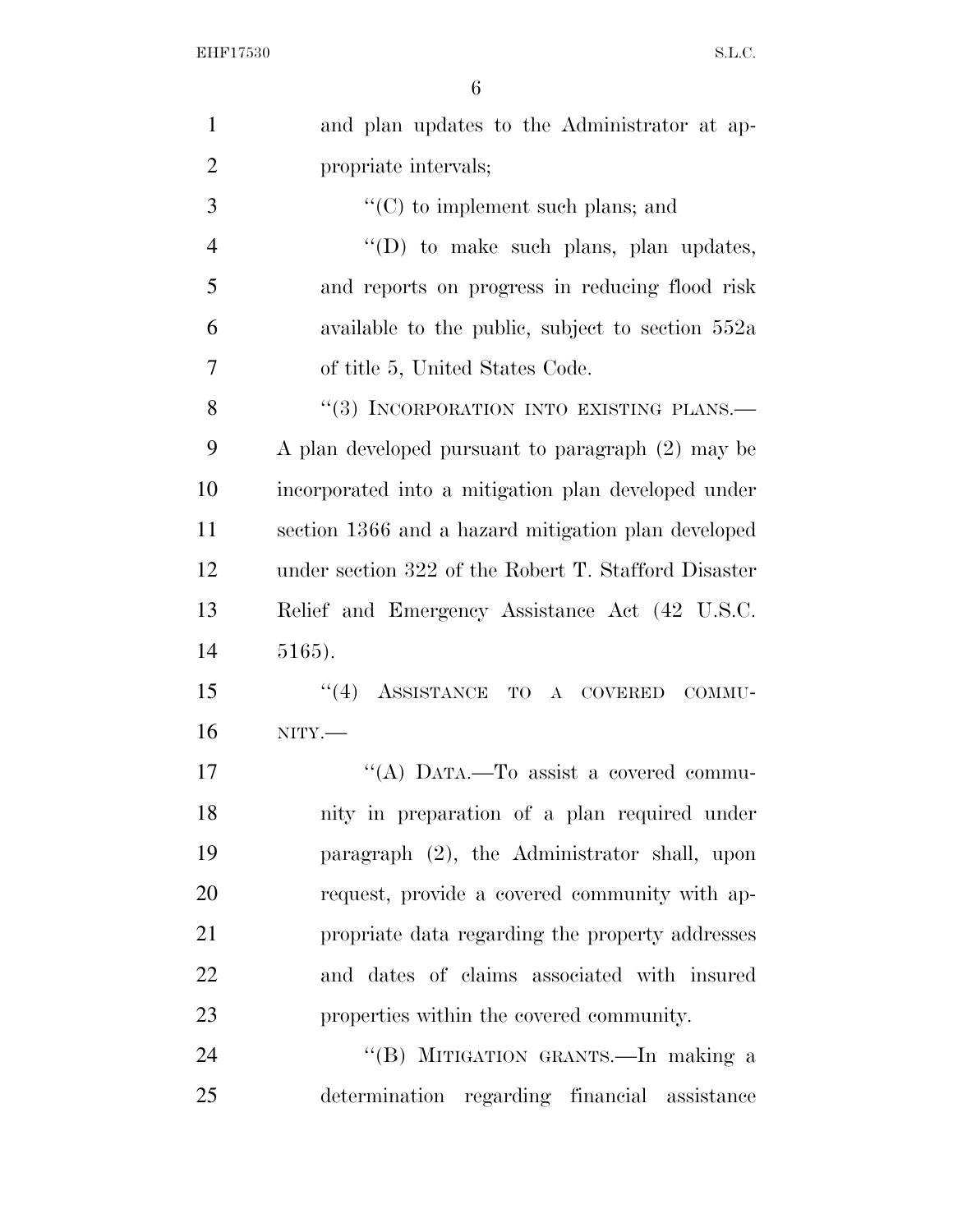under the authorities of this title, the Adminis-2 trator may consider the extent to which a cov- ered community has complied with this sub- section and is working to remedy problems with addressing repetitively flooded areas.

"(5) SANCTIONS.—

7 "'(A) In GENERAL.—The Administrator shall, by regulations issued in accordance with the procedures established under section 553 of title 5, United States Code, regarding sub- stantive rules, provide appropriate sanctions for a covered community that fails to comply with the requirements under this subsection or to make sufficient progress in reducing the flood risks to areas in the covered community that are repetitively damaged by floods.

 $''(B)$  NOTICE.—Before imposing any sanc-18 tion pursuant to this paragraph, the Adminis- trator shall provide the covered community in- volved with notice of the non-compliance that could result in the imposition of sanctions, which shall include recommendations for actions to bring the covered community into compliance with this subsection.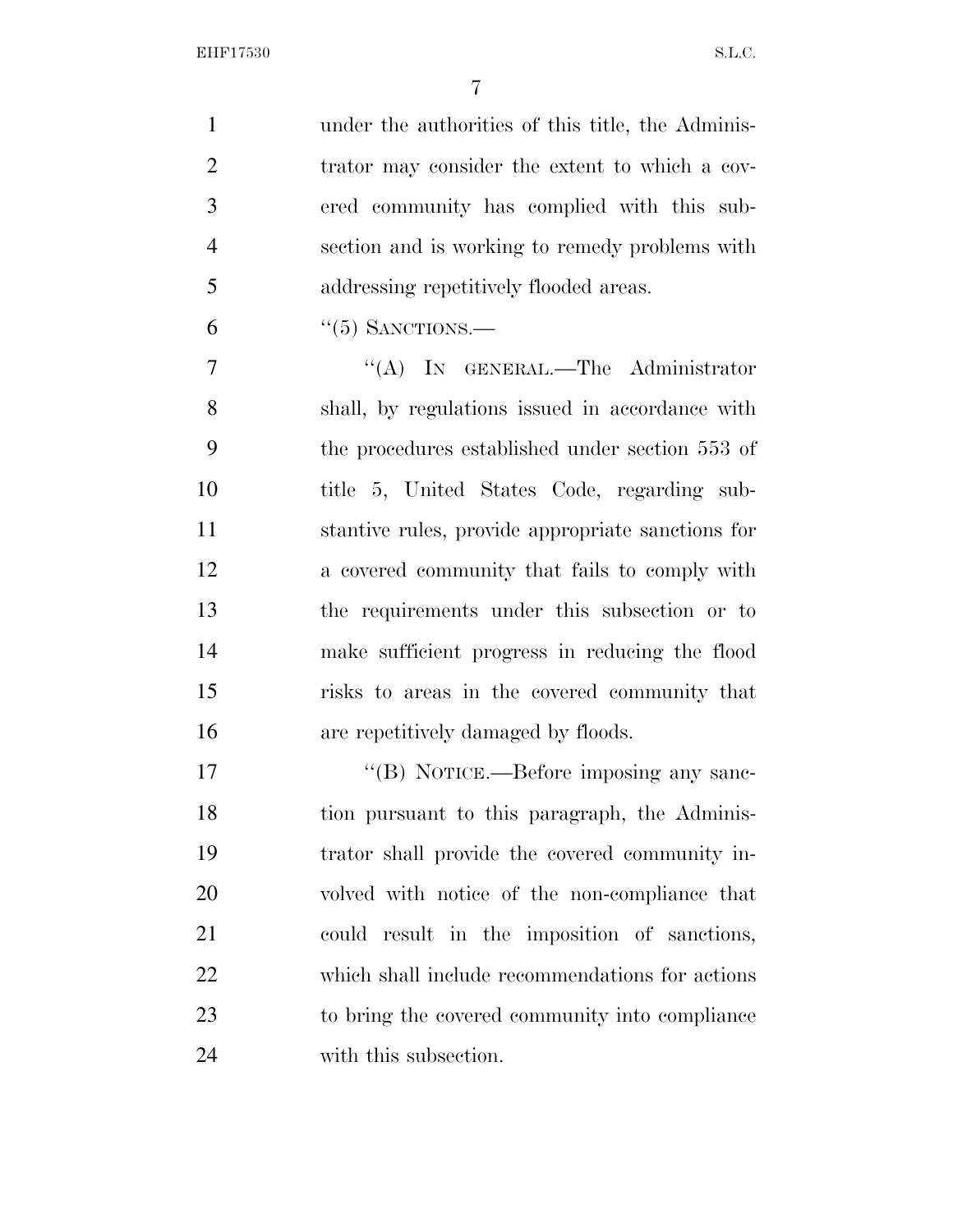1 ''(C) CONSIDERATIONS.—In determining appropriate sanctions to impose under this paragraph, the Administrator shall consider the resources available to the covered community involved, including Federal funding, the portion of the covered community that lies within an area having special flood hazards, and other factors that make it difficult for the covered community to conduct mitigation activities for existing flood-prone structures.

11 ''(6) REPORTS TO CONGRESS.—Not later than 6 years after the date of enactment of this sub- section, and not less frequently than every 2 years thereafter, the Administrator shall submit a report to Congress regarding the progress of covered com- munities in implementing plans developed pursuant 17 to paragraph  $(2)(B)$ .".

 (b) REGULATIONS.—Not later than 1 year after the date of enactment of this Act, the Administrator shall issue regulations necessary to carry out subsection (e) of section 1361 of the National Flood Insurance Act of 1968 (42 U.S.C. 4102), as added by subsection (a) of this sec-tion.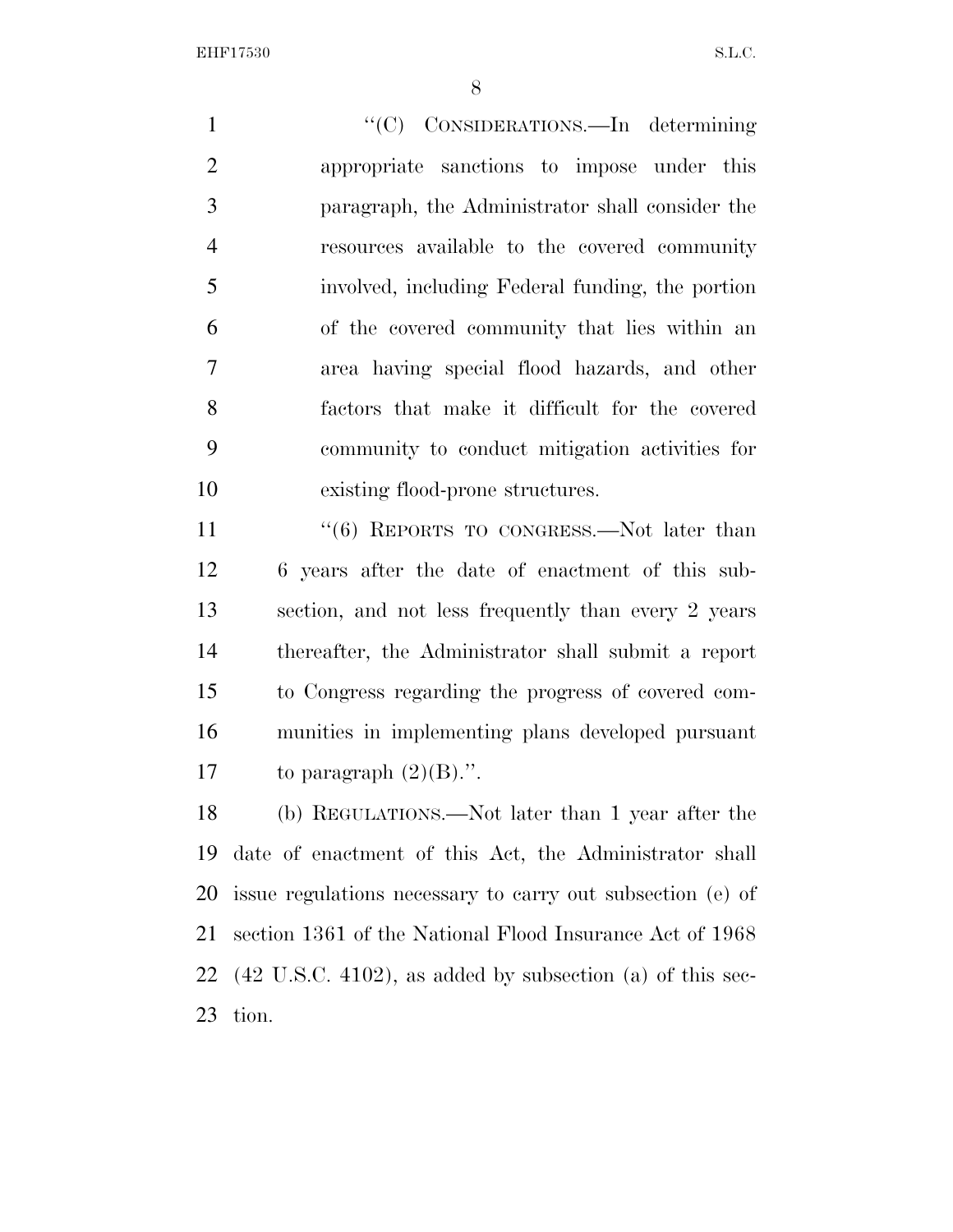| 1              | SEC. 102. WILDFIRES ON FEDERAL LAND.                  |
|----------------|-------------------------------------------------------|
| $\overline{2}$ | (a) DEFINITION OF MAJOR DISASTER FOR WILDFIRE         |
| 3              | ON FEDERAL LAND.                                      |
| $\overline{4}$ | $(1)$ In GENERAL.—Section 102 of the Robert T.        |
| 5              | Stafford Disaster Relief and Emergency Assistance     |
| 6              | Act $(42 \text{ U.S.C. } 5122)$ is amended—           |
| 7              | (A) by redesignating paragraphs<br><b>(3)</b>         |
| 8              | through $(12)$ as paragraphs $(4)$ through $(13)$ ,   |
| 9              | respectively; and                                     |
| 10             | $(B)$ by inserting after paragraph $(2)$ the          |
| 11             | following:                                            |
| 12             | $\lq(3)$ MAJOR DISASTER FOR WILDFIRE ON FED-          |
| 13             | ERAL LAND.—The term 'major disaster for wildfire      |
| 14             | on Federal land' means any wildfire or wildfires that |
| 15             | in the determination of the President in accordance   |
| 16             | with section 802 warrants assistance under section    |
| 17             | 803 to supplement the efforts and resources of the    |
| 18             | Secretary of the Interior or the Secretary of Agri-   |
| 19             | culture—                                              |
| 20             | $\lq\lq$ (A) on Federal land; or                      |
| 21             | "(B) on non-Federal land in accordance                |
| 22             | with a fire protection agreement or cooperative       |
| 23             | agreement.".                                          |
| 24             | CONFORMING<br>(2)<br>AMENDMENT.—Section               |
| 25             | $251(b)(2)(D)(iii)$ of the Balanced Budget and Emer-  |
| 26             | gency Deficit Control Act of 1985<br>(2)<br>U.S.C.    |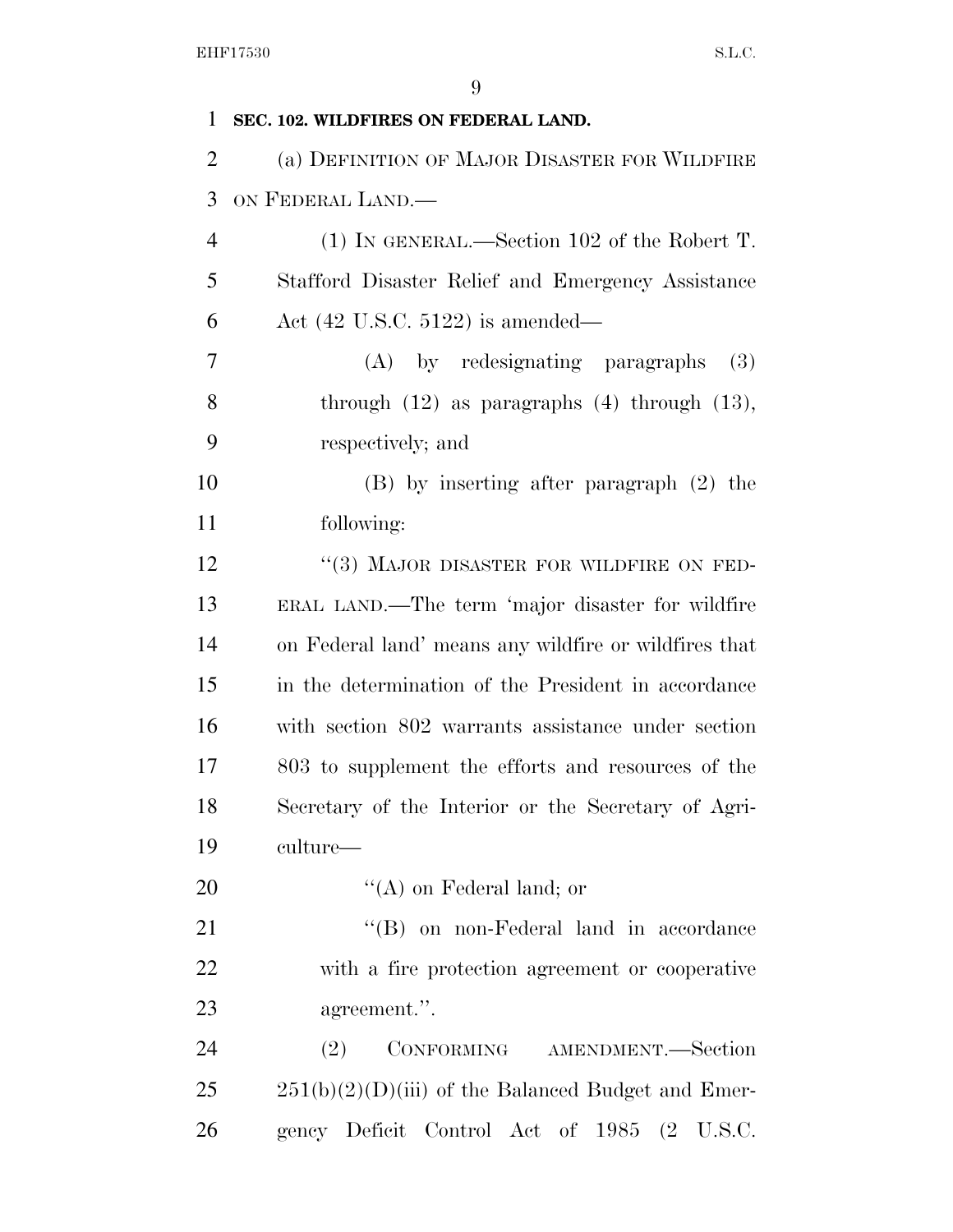$901(b)(2)(D)(iii)$  is amended by striking "section 2 102(2) of the Robert T. Stafford Disaster Relief and Emergency Assistance Act (42 U.S.C. 5122(2))'' and inserting ''paragraph (2) or (3) of section 102 of the Robert T. Stafford Disaster Relief and Emer- gency Assistance Act (42 U.S.C. 5122)''. (b) DECLARATION OF A MAJOR DISASTER FOR WILDFIRE ON FEDERAL LAND.—The Robert T. Stafford Disaster Relief and Emergency Assistance Act (42 U.S.C. 5121 et seq.) is amended by adding at the end the fol- lowing: **''TITLE VIII—MAJOR DISASTER FOR WILDFIRE ON FEDERAL LAND ''SEC. 801. DEFINITIONS.**  ''In this title: 17 "(1) FEDERAL LAND.—The term 'Federal land' means—  $"({\rm A})$  any land under the jurisdiction of the Secretary of the Interior; and 21 ''(B) any land under the jurisdiction of the Secretary of Agriculture, acting through the Chief of the Forest Service.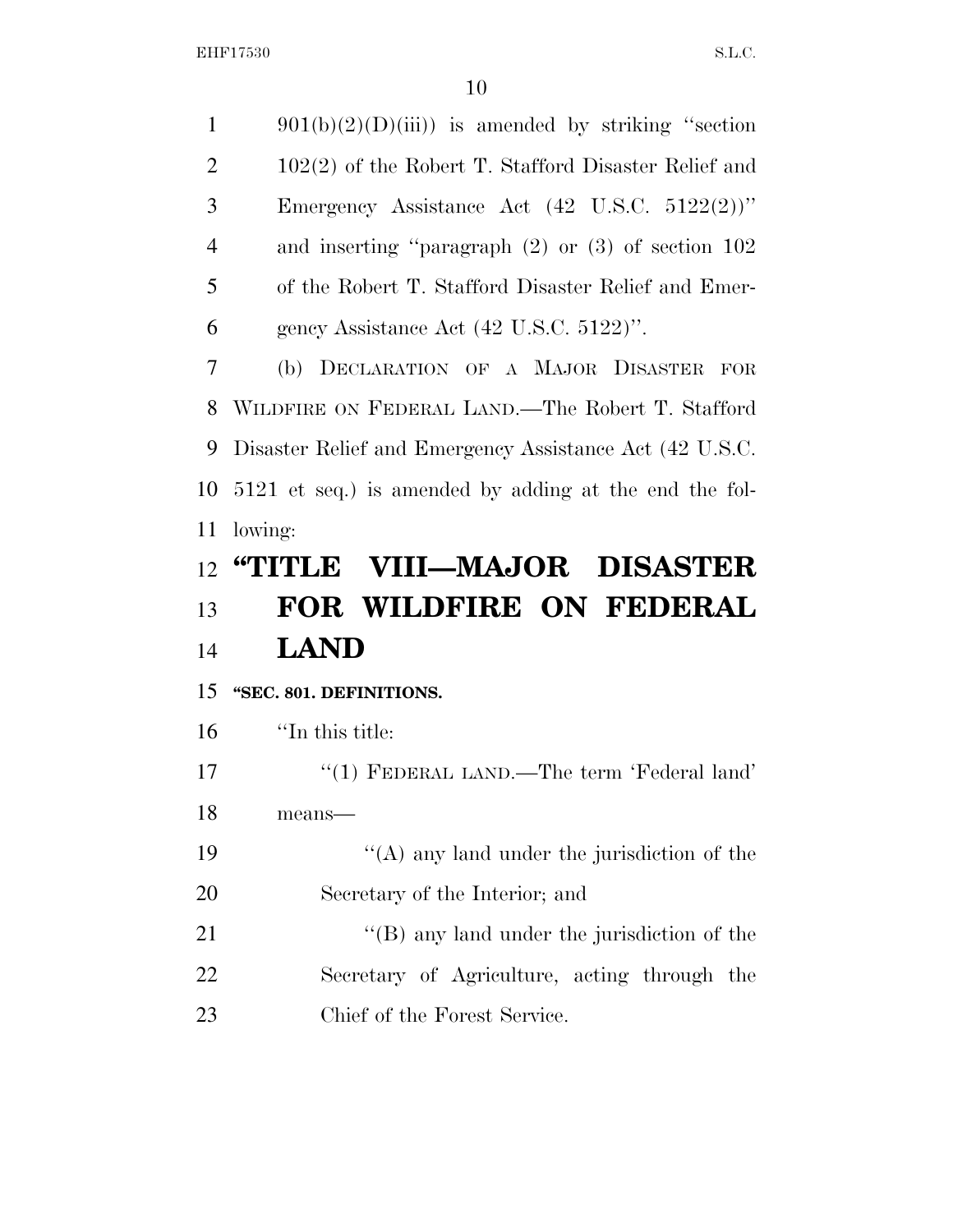| $\mathbf{1}$   | "(2) FEDERAL LAND MANAGEMENT AGEN-                    |
|----------------|-------------------------------------------------------|
| $\overline{2}$ | CIES.—The term 'Federal land management agen-         |
| 3              | cies' means—                                          |
| $\overline{4}$ | "(A) the Bureau of Land Management;                   |
| 5              | "(B) the National Park Service;                       |
| 6              | $\lq\lq$ (C) the Bureau of Indian Affairs;            |
| $\overline{7}$ | "(D) the United States Fish and Wildlife              |
| 8              | Service; and                                          |
| 9              | $f(E)$ the Forest Service.                            |
| 10             | "(3) SECRETARY CONCERNED.—The term 'Sec-              |
| 11             | retary concerned' means—                              |
| 12             | $\lq\lq$ the Secretary of the Interior, with re-      |
| 13             | spect to land under the jurisdiction of the Sec-      |
| 14             | retary of the Interior; and                           |
| 15             | $\lq\lq (B)$ the Secretary of Agriculture, with re-   |
| 16             | spect to land under the jurisdiction of the Sec-      |
| 17             | retary of Agriculture, acting through the Chief       |
| 18             | of the Forest Service.                                |
| 19             | "(4) WILDFIRE SUPPRESSION OPERATIONS.-                |
| 20             | The term 'wildfire suppression operations' means the  |
| 21             | emergency and unpredictable aspects of wildland       |
| 22             | firefighting, including support, response, emergency  |
| 23             | stabilization activities, and other emergency manage- |
| 24             | ment activities of wildland firefighting on Federal   |
| 25             | land, or on non-Federal land in accordance with a     |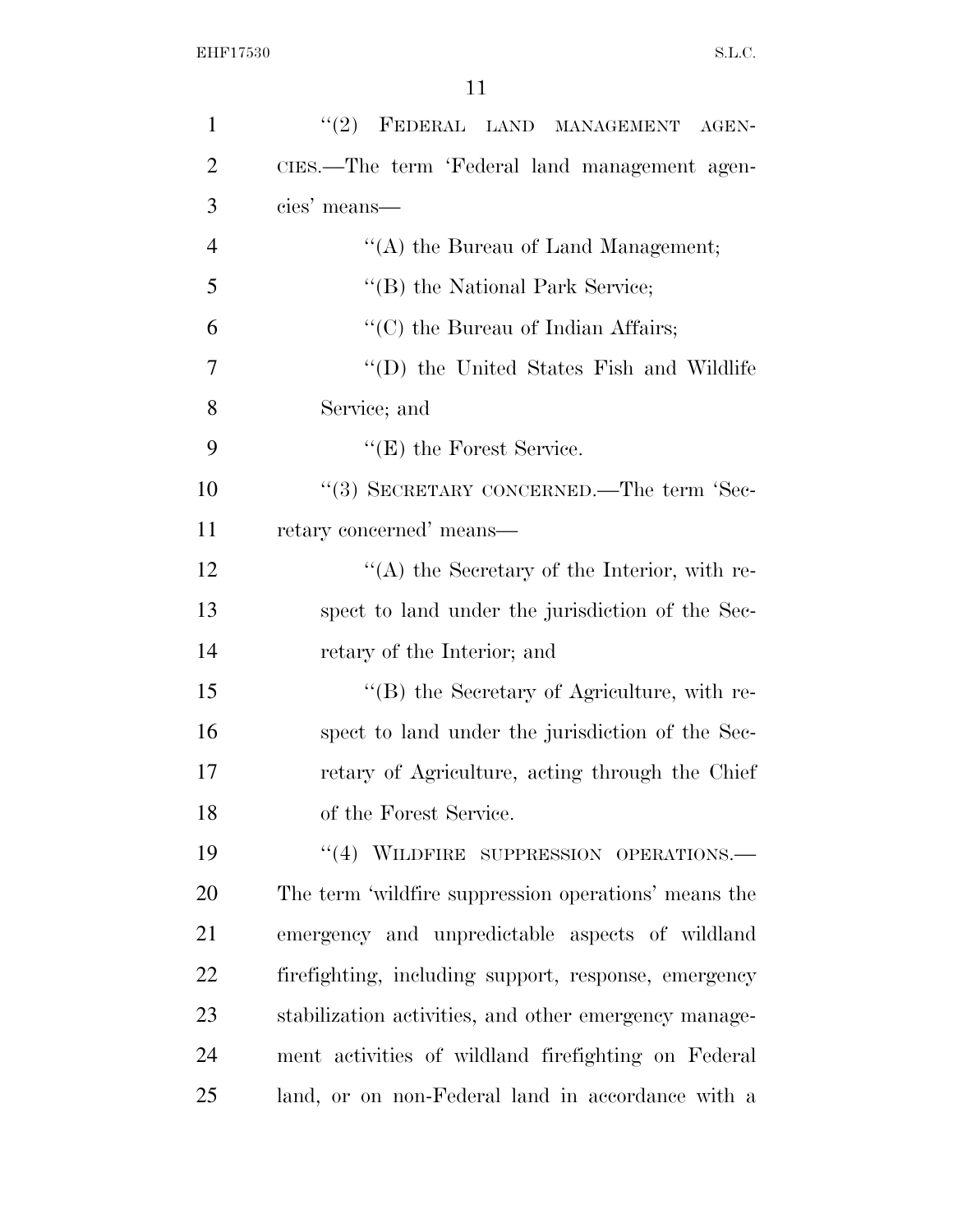| $\mathbf{1}$   | fire protection agreement or cooperative agreement,         |
|----------------|-------------------------------------------------------------|
| $\overline{2}$ | by the Federal land management agencies covered             |
| 3              | $by-$                                                       |
| $\overline{4}$ | $\lq\lq$ the wildfire suppression subactivity of            |
| 5              | the Wildland Fire Management account of the                 |
| 6              | Federal land management agencies; or                        |
| 7              | "(B) the FLAME Wildfire Suppression                         |
| 8              | Reserve Fund account of the Federal land man-               |
| 9              | agement agencies.                                           |
| 10             | "SEC. 802. PROCEDURE FOR DECLARATION OF A MAJOR             |
| 11             | DISASTER FOR WILDFIRE ON FEDERAL LAND.                      |
| 12             | "(a) IN GENERAL.—The Secretary concerned may                |
| 13             | submit a request to the President in accordance with the    |
| 14             | requirements of this title for a declaration by the Presi-  |
| 15             | dent that a major disaster for wildfire on Federal land     |
|                | 16 exists.                                                  |
| 17             | "(b) REQUIREMENTS.—A request for a declaration              |
| 18             | by the President that a major disaster for wildfire on Fed- |
| 19             | eral land exists shall—                                     |
| 20             | $f'(1)$ be made in writing by the Secretary con-            |
| 21             | cerned;                                                     |
| 22             | $\lq(2)$ certify that the amount made available for         |
| 23             | the current fiscal year for wildfire suppression oper-      |
| 24             | ations of the Federal land management agencies              |
| 25             | under the jurisdiction of the Secretary concerned,          |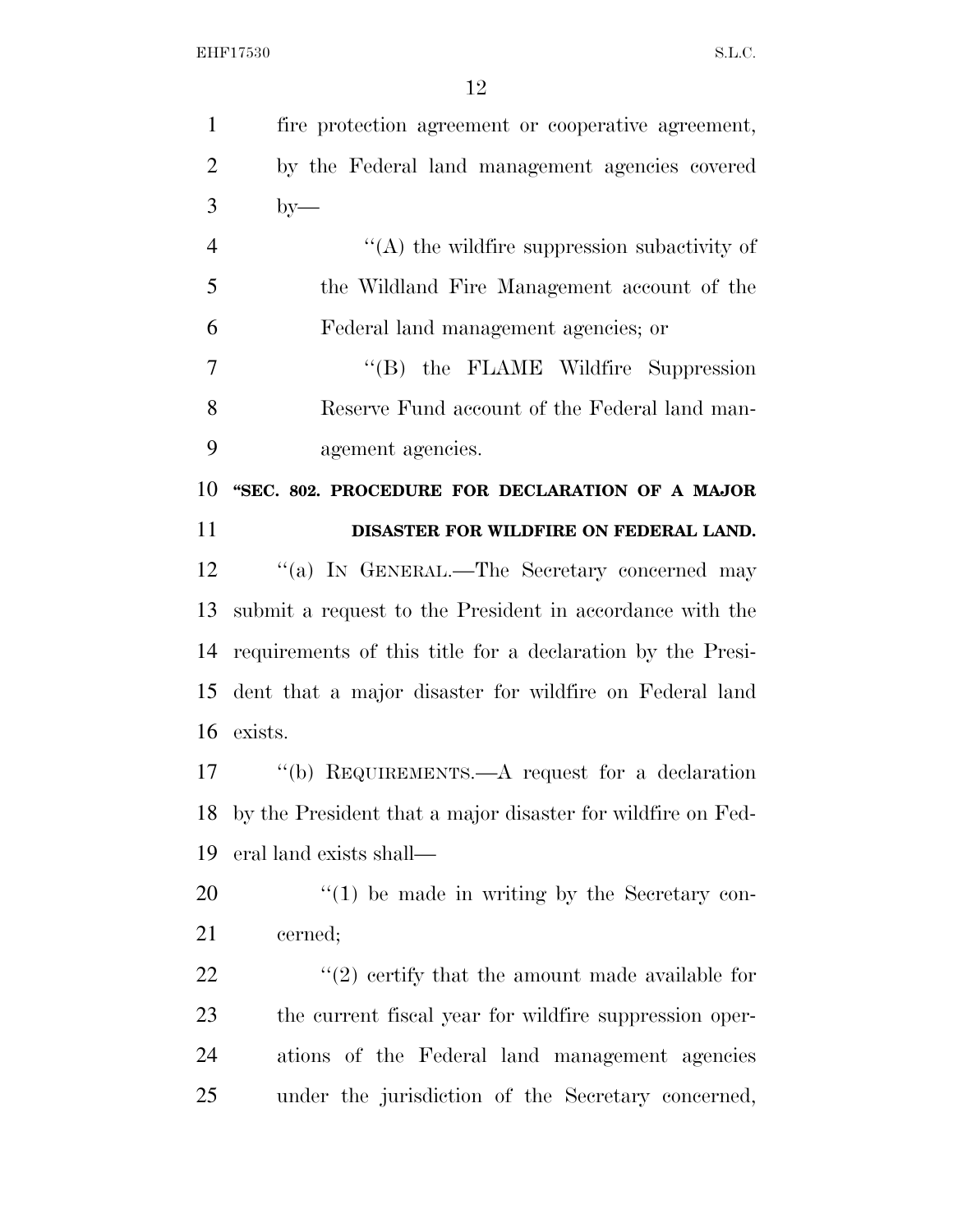net of any concurrently enacted rescissions of wild- fire suppression funds, increases the total unobli- gated balance of the amount available for wildfire suppression by an amount equal to not less than 70 percent of the average total cost incurred by the Federal land management agencies per year for wildfire suppression operations, including the sup- pression costs in excess of amounts made available, for the previous 10 fiscal years;

 $\frac{10}{20}$  ''(3) certify that, for the current fiscal year, an amount equal to not less than 30 percent of the av- erage total cost incurred by the Federal land man- agement agencies per year for wildfire suppression operations, including the suppression costs in excess of amounts made available, for the previous 10 fiscal years, has been made available for the Federal land management agencies under the jurisdiction of the Secretary concerned for the purpose of funding—

 ''(A) projects and activities on Federal land that improve the fire regime of areas that meet the desired future conditions of the appli- cable land and resource management plan or land use plan; or

24 "(B) restoration and resiliency projects and activities on Federal land that meet the de-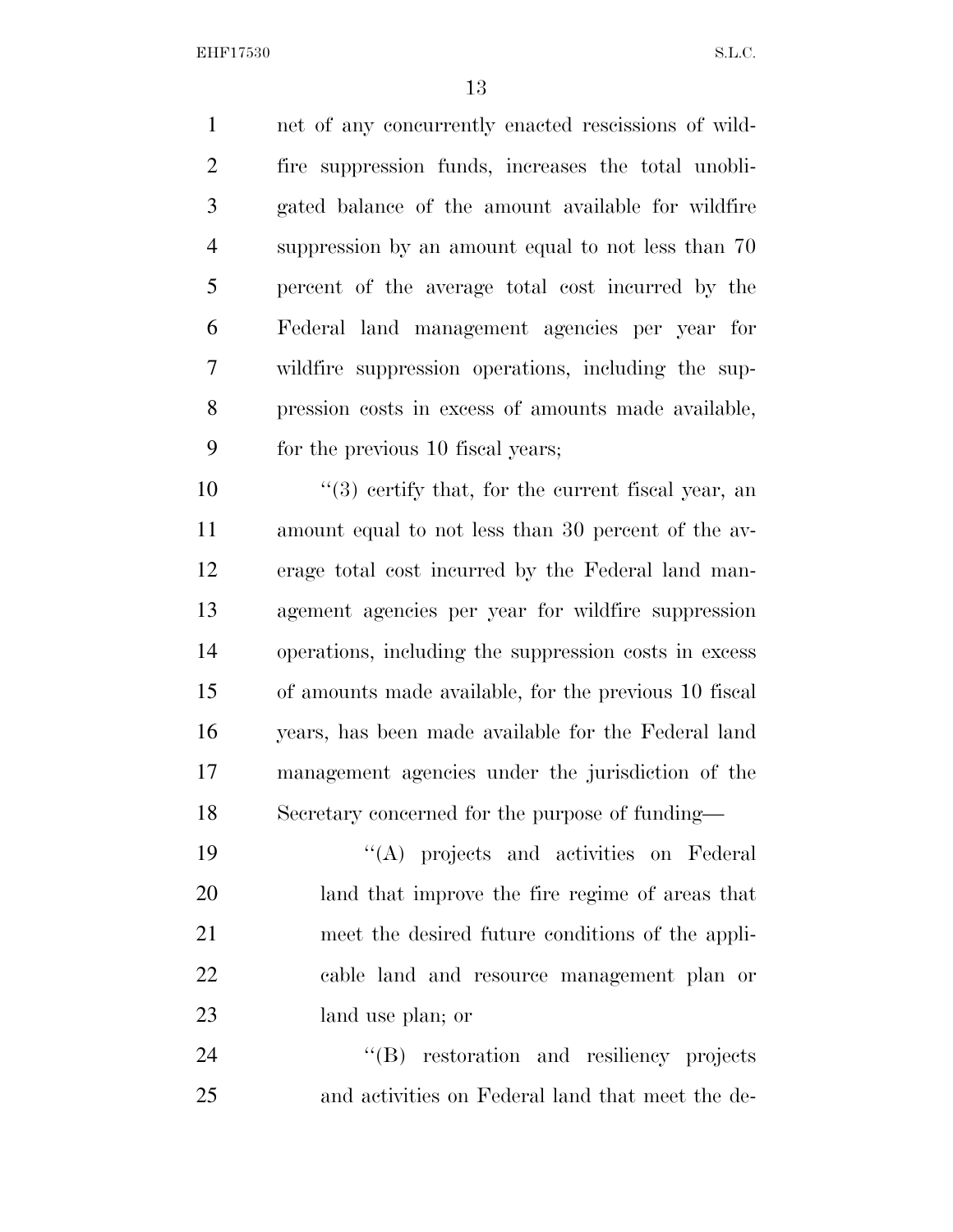sired future conditions of the applicable land and resource management plan or land use plan;

4 "(4) certify that, for the current fiscal year- ''(A) the sum of the amounts certified under paragraphs (2) and (3) is equal to not less than 100 percent of the average total cost incurred by the Federal land management agen- cies per year for wildfire suppression oper- ations, including the suppression costs in excess of amounts made available, for the previous 10 fiscal years; and

13 ''(B) the amount certified under paragraph (3) is in addition to and supplements other amounts made available for the Federal land management agencies for projects and activities described in subparagraphs (A) and (B) of paragraph (3) that equal or exceed the amount made available for those projects and activities for fiscal year 2017, subject to the condition 21 that the amount made available for those projects and activities for fiscal year 2017 shall be adjusted annually beginning with fiscal year 2019 to reflect changes during the preceding fiscal year in the Consumer Price Index for All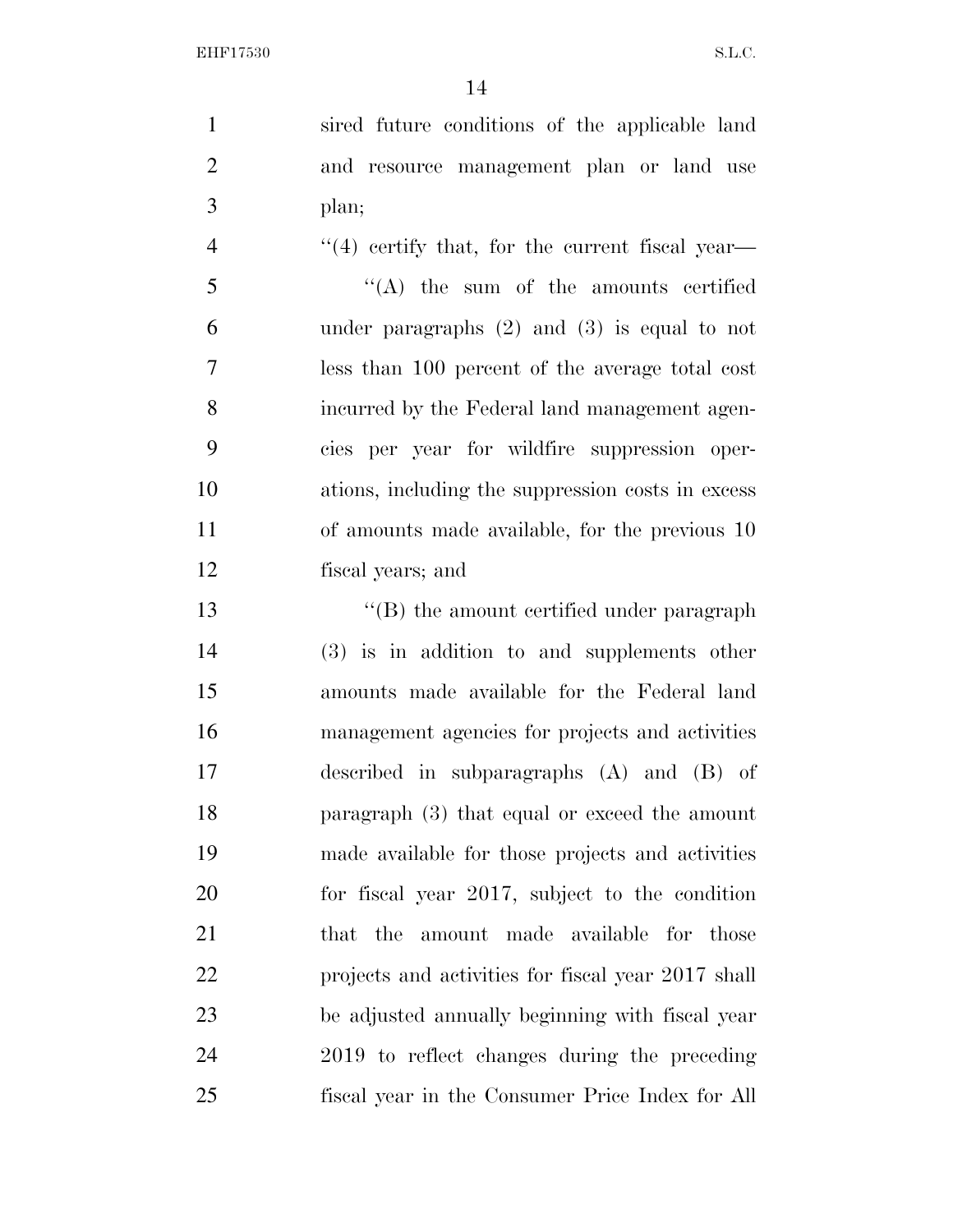Urban Consumers published by the Bureau of Labor Statistics of the Department of Labor; 3 (5) certify that the amount available for wild- fire suppression operations of the Federal land man- agement agencies under the jurisdiction of the Sec- retary concerned will be obligated not later than 30 days after the Secretary concerned notifies the President that amounts for wildfire suppression op- erations will be exhausted to fund ongoing and an- ticipated wildfire suppression operations for which the request is made; and 12 ''(6) specify the amount required for the fiscal year for which the request is made to fund wildfire suppression operations for which the request is made. ''(c) DECLARATION.—Based on the request of the Secretary concerned in accordance with this title, the President may declare that a major disaster for wildfire on Federal land exists. 20 "(d) LIST OF PROJECTS REPORTING REQUIRE- MENT.—Not later than November 1 of each fiscal year, the Secretary of Agriculture and the Secretary of the Inte-rior shall each submit to the Committee on Agriculture,

 Nutrition, and Forestry, the Committee on Appropria-tions, and the Committee on Energy and Natural Re-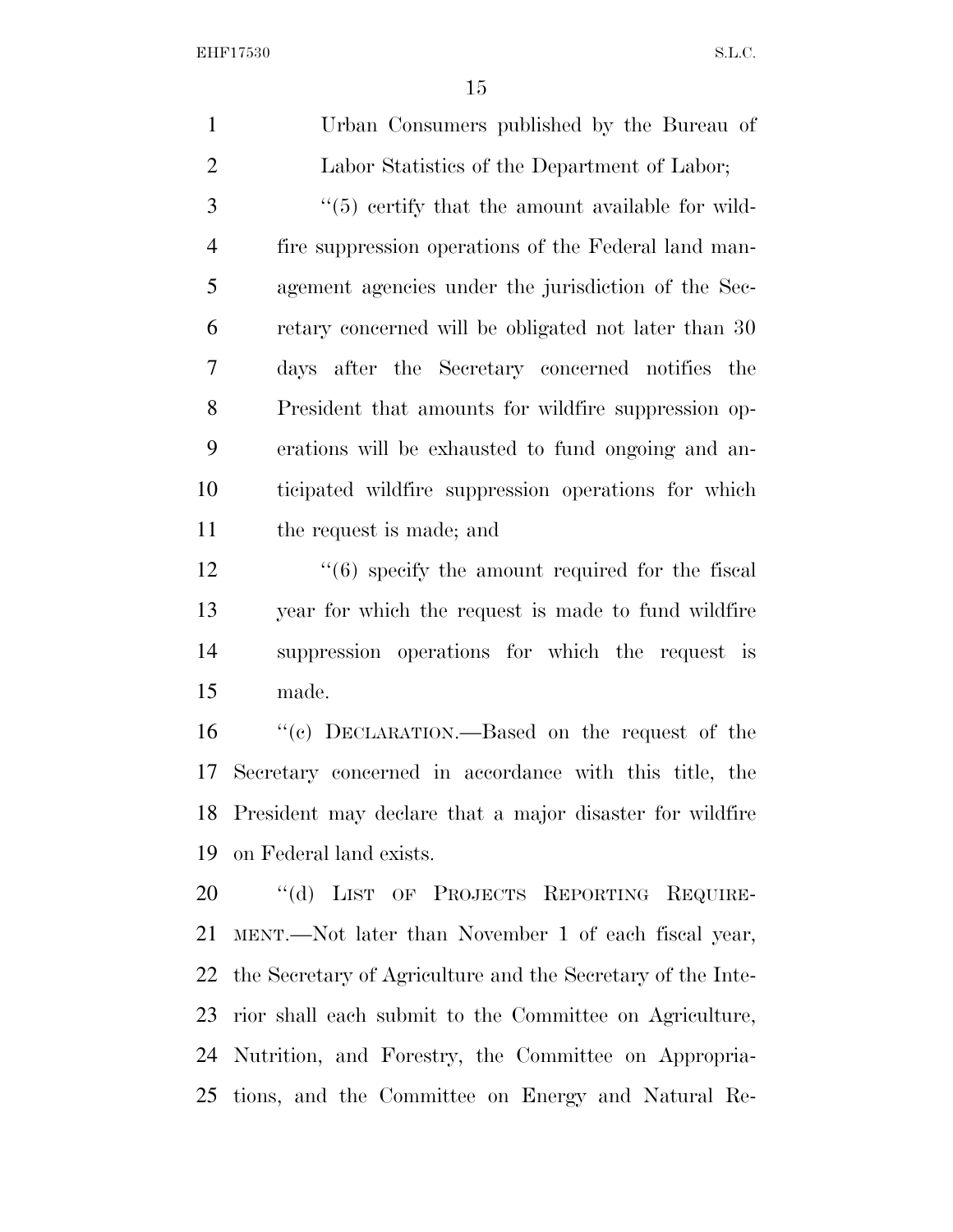sources of the Senate and the Committee on Agriculture, the Committee on Appropriations, and the Committee on Agriculture of the House of Representatives a list of projects and activities described in subparagraphs (A) and (B) of subsection (b)(3) to be conducted using amounts 6 described in subsection  $(b)(3)$ .

#### **''SEC. 803. WILDFIRE ON FEDERAL LAND ASSISTANCE.**

 ''(a) IN GENERAL.—During a period for which a major disaster for wildfire on Federal land has been de- clared under section 802, the President may transfer funds only from the account established by subsection (b) to the Secretary concerned to conduct wildfire suppression operations on—

''(1) Federal land; and

 ''(2) non-Federal land in accordance with a fire protection agreement or cooperative agreement.

 ''(b) WILDFIRE SUPPRESSION OPERATIONS DIS-ASTER ACCOUNT.—

19 "(1) IN GENERAL.—There is established a spe- cial account for the assistance available under a dec- laration of a major disaster for wildfire on Federal land under section 802.

23 ''(2) USE.—The account established by para- graph (1) may only be used to provide assistance in accordance with this title.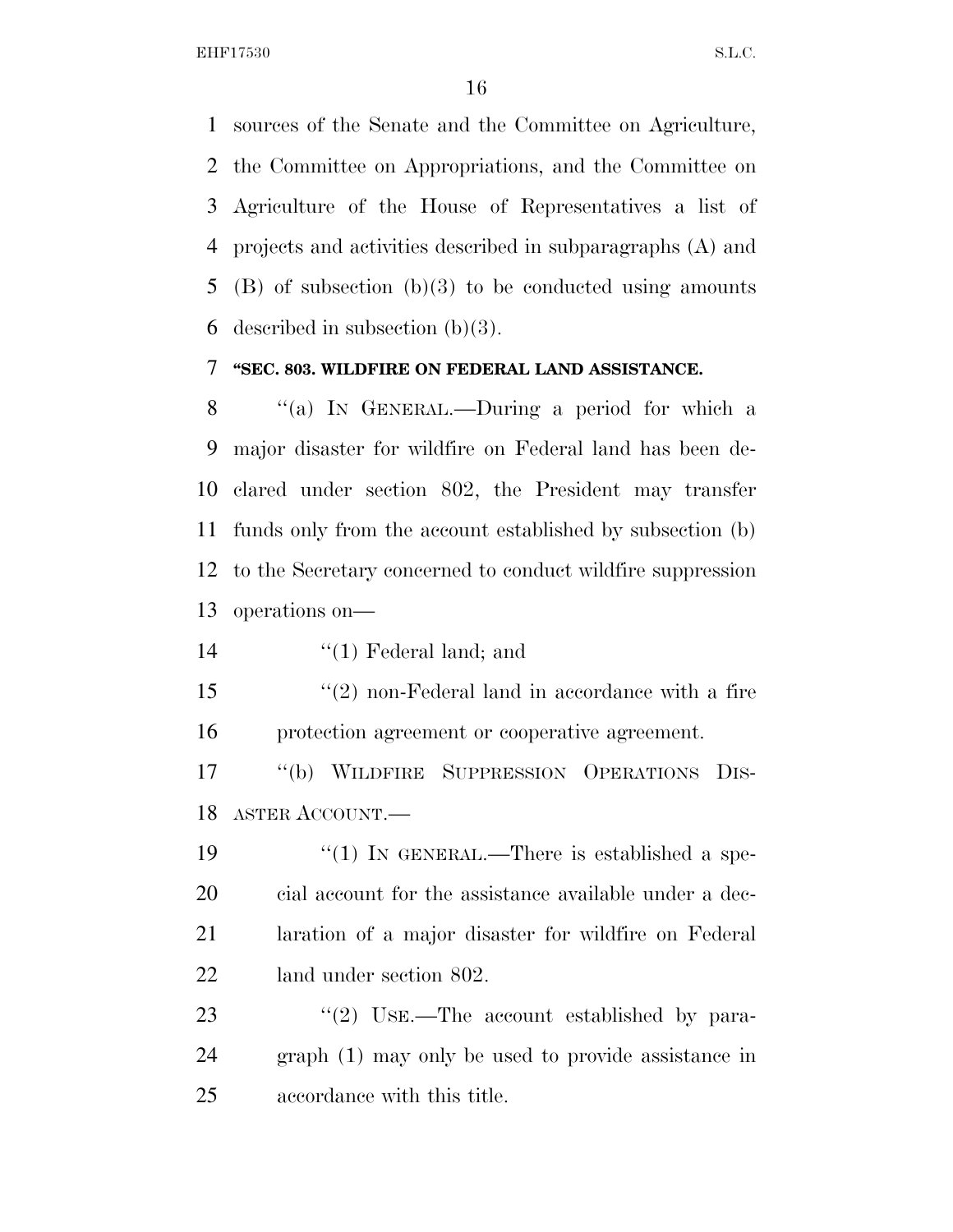| $\mathbf{1}$   | "(3) AUTHORIZATION OF APPROPRIATIONS.—                   |
|----------------|----------------------------------------------------------|
| $\overline{2}$ | Subject to the limitation described in subsection        |
| 3              | $(e)(2)$ , there are authorized to be appropriated to    |
| $\overline{4}$ | the account established by paragraph (1) such sums       |
| 5              | as are necessary to provide assistance in accordance     |
| 6              | with this title.                                         |
| 7              | $``(e)$ LIMITATIONS.—                                    |
| 8              | $``(1)$ LIMITATION OF TRANSFER.—                         |
| 9              | "(A) IN GENERAL.—The assistance avail-                   |
| 10             | able under a declaration of a major disaster for         |
| 11             | wildfire on Federal land under section 802 shall         |
| 12             | be limited to the transfer of the amount re-             |
| 13             | quested in accordance with section $802(b)(6)$ .         |
| 14             | "(B) WILDFIRE SUPPRESSION OPERATIONS                     |
| 15             | DISASTER ACCOUNT.—The assistance available               |
| 16             | for transfer under this section shall not exceed         |
| 17             | the amount contained in the account established          |
| 18             | by subsection $(b)(1)$ .                                 |
| 19             | MAXIMUM TRANSFER AMOUNT<br>(2)<br>LIMITA-                |
| 20             | TION.—If a bill or joint resolution making appro-        |
| 21             | priations for a fiscal year is enacted that specifies an |
| 22             | amount for wildfire suppression operations in the        |
| 23             | Wildland Fire Management accounts of the Depart-         |
| 24             | ment of Agriculture or the Department of the Inte-       |
| 25             | rior, the total amount of assistance appropriated to     |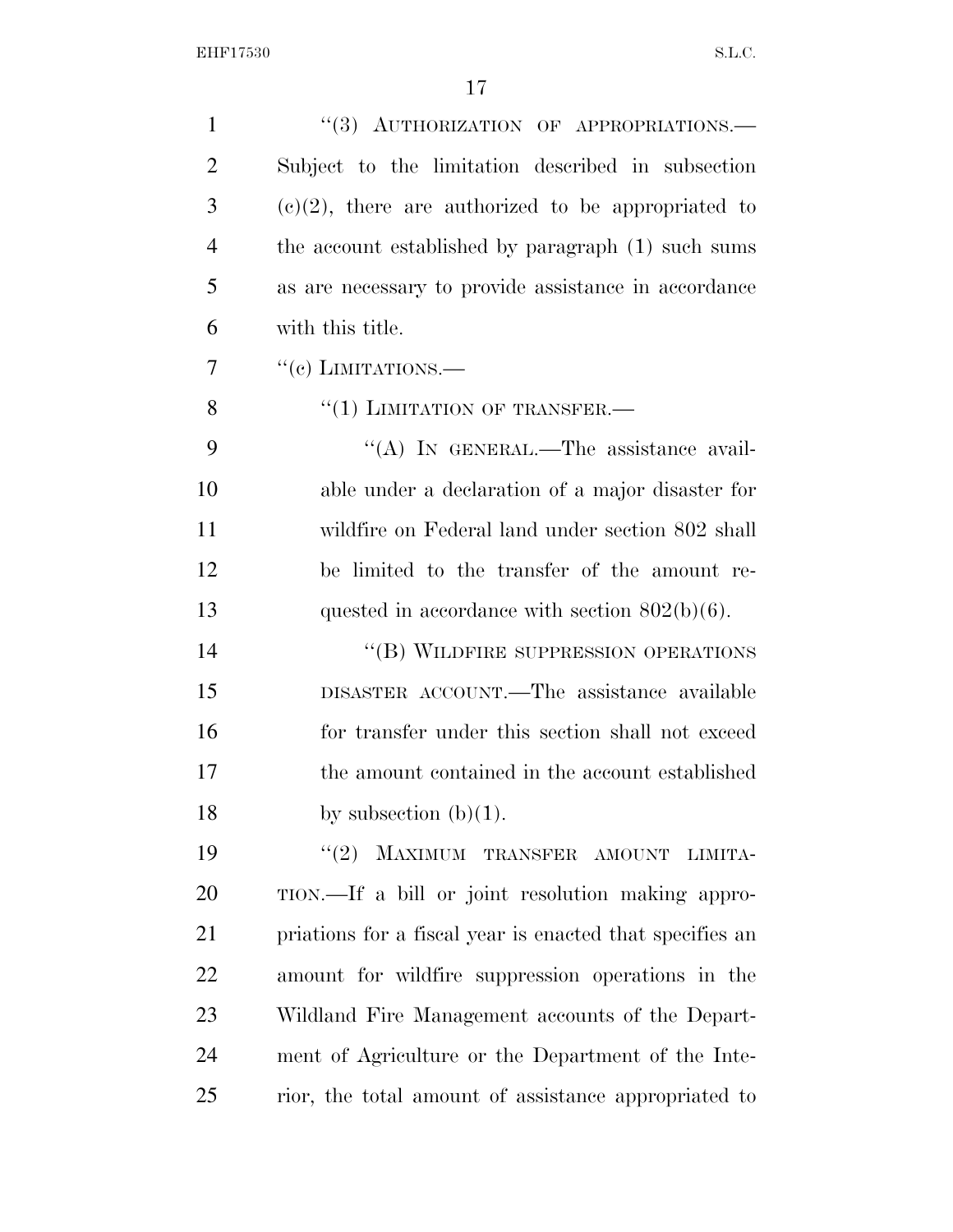and transferred from the account established by sub- section (b)(1) and in accordance with a declaration of a major disaster for wildfire on Federal land under section 802 to those Wildland Fire Manage- ment accounts for that fiscal year shall not exceed  $$1,647,000,000.$ 

7 "(3) TRANSFER OF FUNDS.—A transfer under this section shall be made from the wildfire suppres- sion operations account to the wildfire suppression subactivity of the Wildland Fire Management ac-counts, to remain available until expended.

12 "(d) PROHIBITION OF OTHER TRANSFERS.—Except as provided in this section, no amounts may be transferred 14 to or from the account established by subsection  $(b)(1)$ to or from any other fund or account.

16 <sup>"</sup>(e) REIMBURSEMENT FOR WILDFIRE SUPPRESSION OPERATIONS ON NON-FEDERAL LAND.—If amounts transferred under this section are used to conduct wildfire suppression operations on non-Federal land, the Secretary concerned shall—

21  $\frac{1}{2}$  (1) secure reimbursement for the cost of those wildfire suppression operations; and

23 ''(2) transfer the amounts received under para- graph (1) to the account established by subsection 25 (b)(1).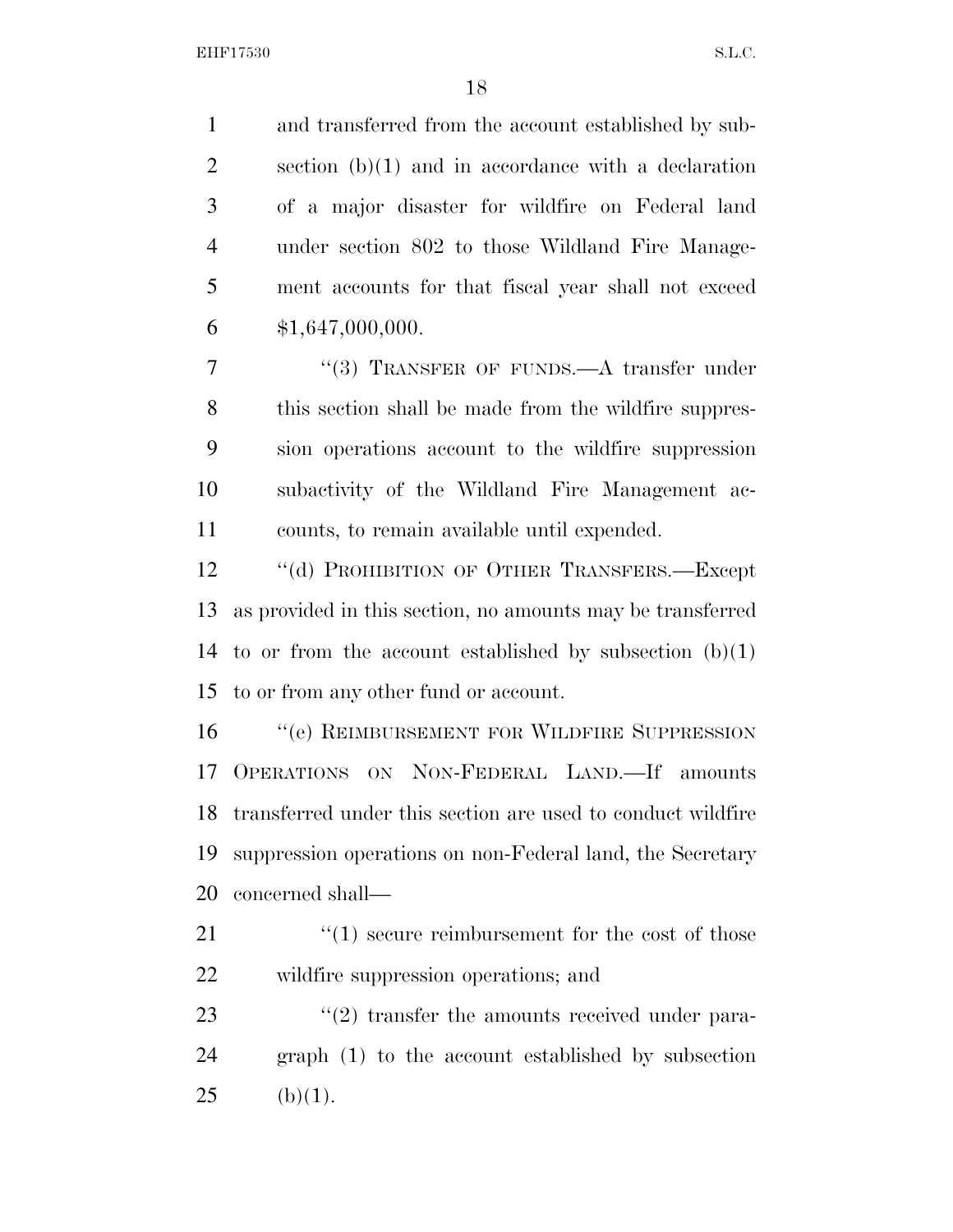| 1              | "(f) ANNUAL ACCOUNTING AND REPORTING RE-               |
|----------------|--------------------------------------------------------|
| $\overline{2}$ | QUIREMENTS.-                                           |
| 3              | "(1) IN GENERAL.—Not later than 90 days                |
| $\overline{4}$ | after the last day of each fiscal year for which as-   |
| 5              | sistance is received under this section, the Secretary |
| 6              | concerned shall submit to the committees described     |
| 7              | in paragraph $(2)$ , and make available to the public, |
| 8              | a report that describes the following:                 |
| 9              | $\lq\lq$ . The risk-based factors that influenced      |
| 10             | management decisions regarding wildfire sup-           |
| 11             | pression operations of the Federal land man-           |
| 12             | agement agencies under the jurisdiction of the         |
| 13             | Secretary concerned.                                   |
| 14             | "(B) Specific discussion of a statistically            |
| 15             | significant sample of large fires, in which each       |
| 16             | fire is analyzed for—                                  |
| 17             | ``(i) cost drivers;                                    |
| 18             | "(ii) the effectiveness of risk manage-                |
| 19             | ment techniques;                                       |
| 20             | "(iii) resulting positive or negative im-              |
| 21             | pacts of fire on the landscape;                        |
| 22             | $f'(iv)$ the impact of investments in                  |
| 23             | preparedness;                                          |
| 24             | $f'(v)$ suggested corrective actions; and              |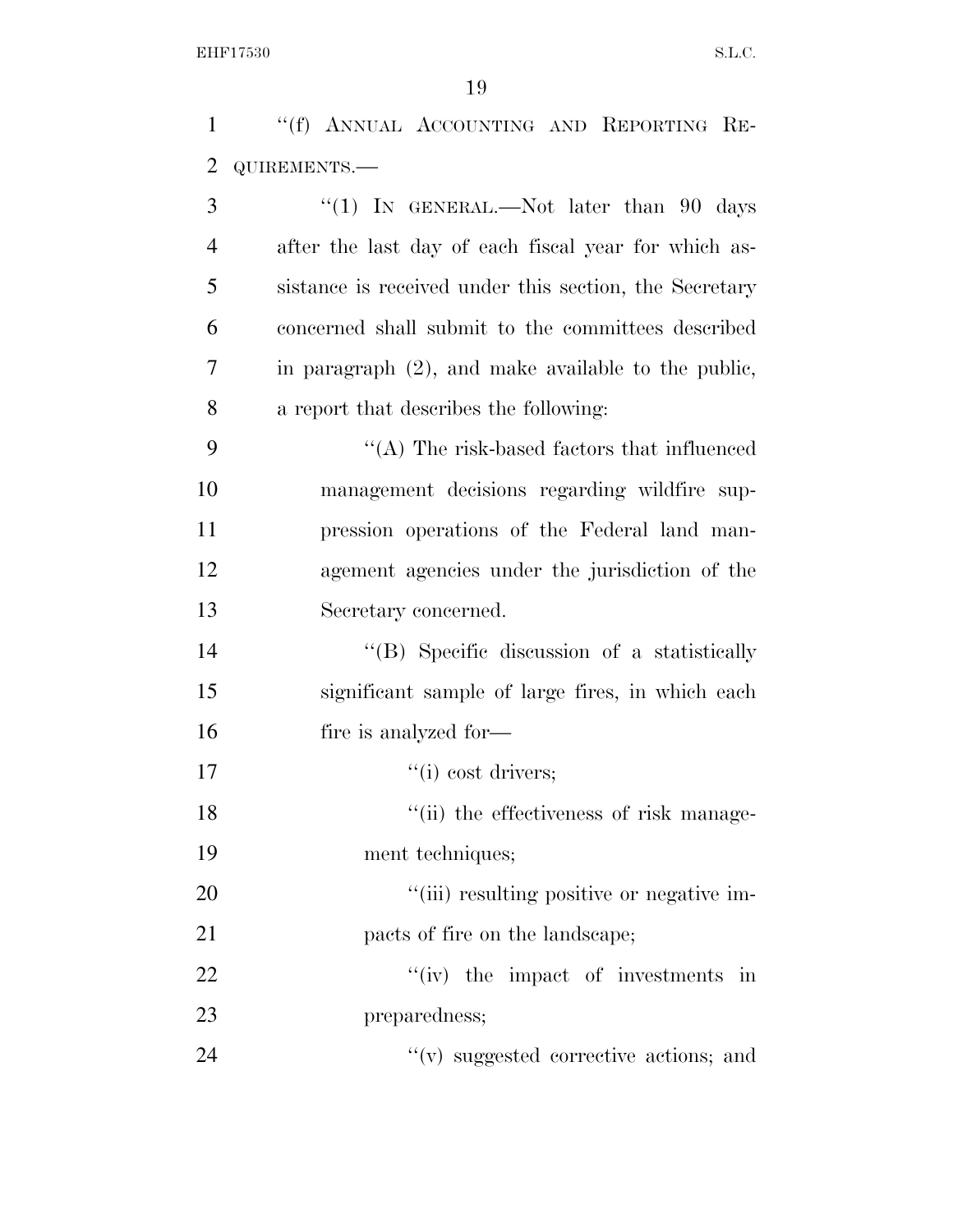| $\mathbf{1}$   | $``$ (vi) such other factors as the Sec-         |
|----------------|--------------------------------------------------|
| $\overline{2}$ | retary concerned considers appropriate.          |
| 3              | "(C) Total expenditures for wildfire sup-        |
| $\overline{4}$ | pression operations of the Federal land man-     |
| 5              | agement agencies under the jurisdiction of the   |
| 6              | Secretary concerned, including a description of  |
| 7              | the expenditures by—                             |
| 8              | $``(i)$ fire size;                               |
| 9              | ``(ii) cost;                                     |
| 10             | "(iii) regional location; and                    |
| 11             | $``(iv)$ such other factors as the Sec-          |
| 12             | retary concerned considers appropriate.          |
| 13             | $\lq\lq$ (D) Lessons learned.                    |
| 14             | $\lq\lq$ (E) Such other matters as the Secretary |
| 15             | concerned considers appropriate.                 |
| 16             | " $(2)$ COMMITTEES DESCRIBED.—The commit-        |
| 17             | tees referred to in paragraph $(1)$ are—         |
| 18             | $\lq\lq$ of the Senate—                          |
| 19             | "(i) the Committee on Agriculture,               |
| 20             | Nutrition, and Forestry;                         |
| 21             | "(ii) the Committee on Appropria-                |
| 22             | tions;                                           |
| 23             | "(iii) the Committee on the Budget;              |
| 24             | "(iv) the Committee on Energy and                |
| 25             | Natural Resources;                               |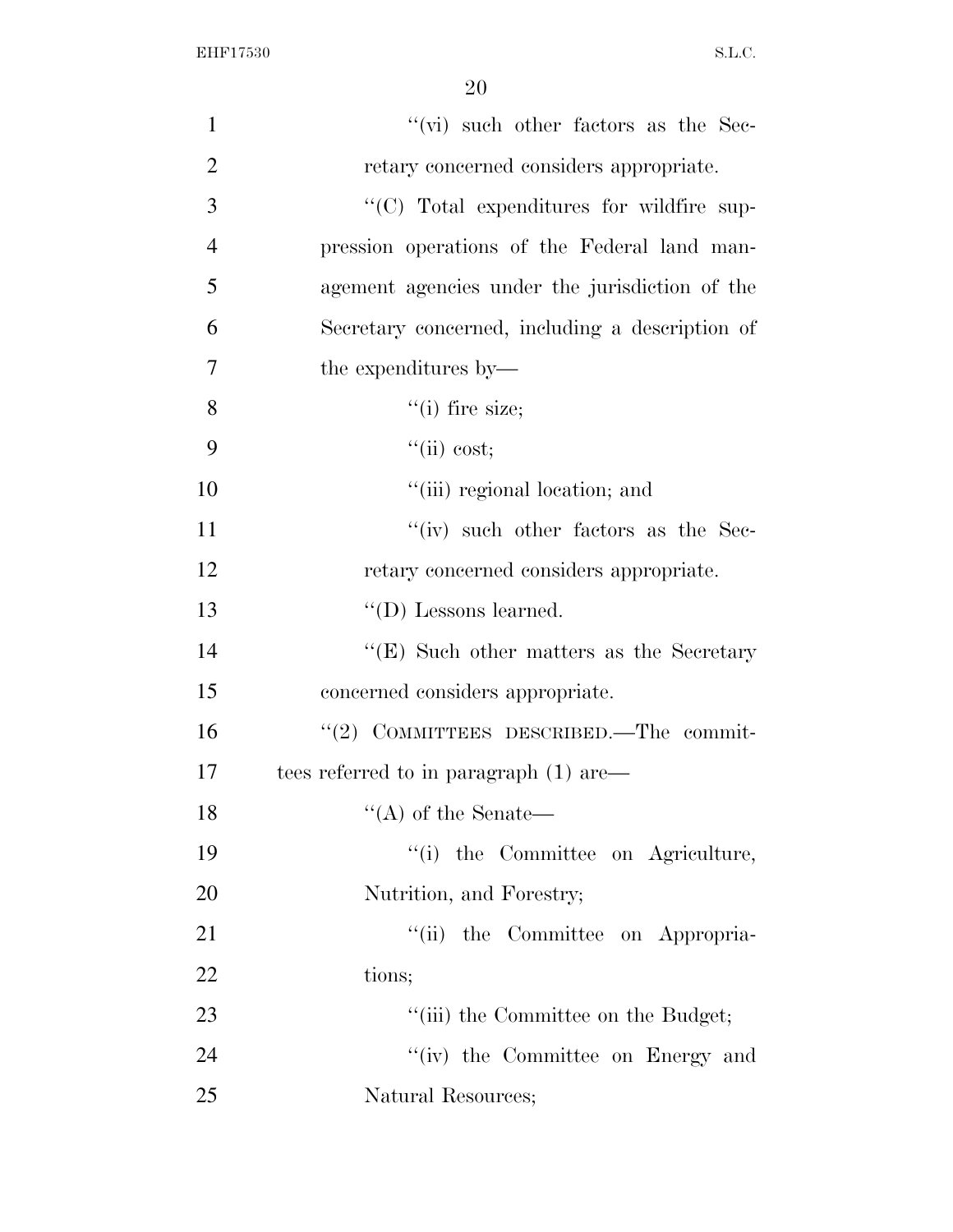| $\mathbf{1}$   | $\lq\lq$ (v) the Committee on Homeland Se-                     |
|----------------|----------------------------------------------------------------|
| $\overline{2}$ | curity and Governmental Affairs; and                           |
| 3              | "(vi) the Committee on Indian Af-                              |
| $\overline{4}$ | fairs; and                                                     |
| 5              | $\lq\lq (B)$ of the House of Representatives—                  |
| 6              | "(i) the Committee on Agriculture;                             |
| 7              | "(ii) the Committee on Appropria-                              |
| 8              | tions;                                                         |
| 9              | "(iii) the Committee on the Budget;                            |
| 10             | "(iv) the Committee on Natural Re-                             |
| 11             | sources; and                                                   |
| 12             | $\lq\lq$ (v) the Committee on Transportation                   |
| 13             | and Infrastructure.                                            |
| 14             | "(g) SAVINGS PROVISION.—Except as provided in                  |
| 15             | subsections (c) and (d), nothing in this title limits the Sec- |
| 16             | retary of the Interior, the Secretary of Agriculture, an In-   |
| 17             | dian tribe, or a State from receiving assistance through       |
| 18             | a declaration made by the President under this Act if the      |
| 19             | eriteria for that declaration are satisfied.".                 |
| 20             | (c) PROHIBITION ON TRANSFERS.—No amounts may                   |
| 21             | be transferred to or from the wildfire suppression sub-        |
| 22             | activity of the Wildland Fire Management account or the        |
| 23             | FLAME Wildfire Suppression Reserve Fund account of             |
| 24             | the Federal land management agencies, as defined in sec-       |
| 25             | tion 801 of the Robert T. Stafford Disaster Relief and         |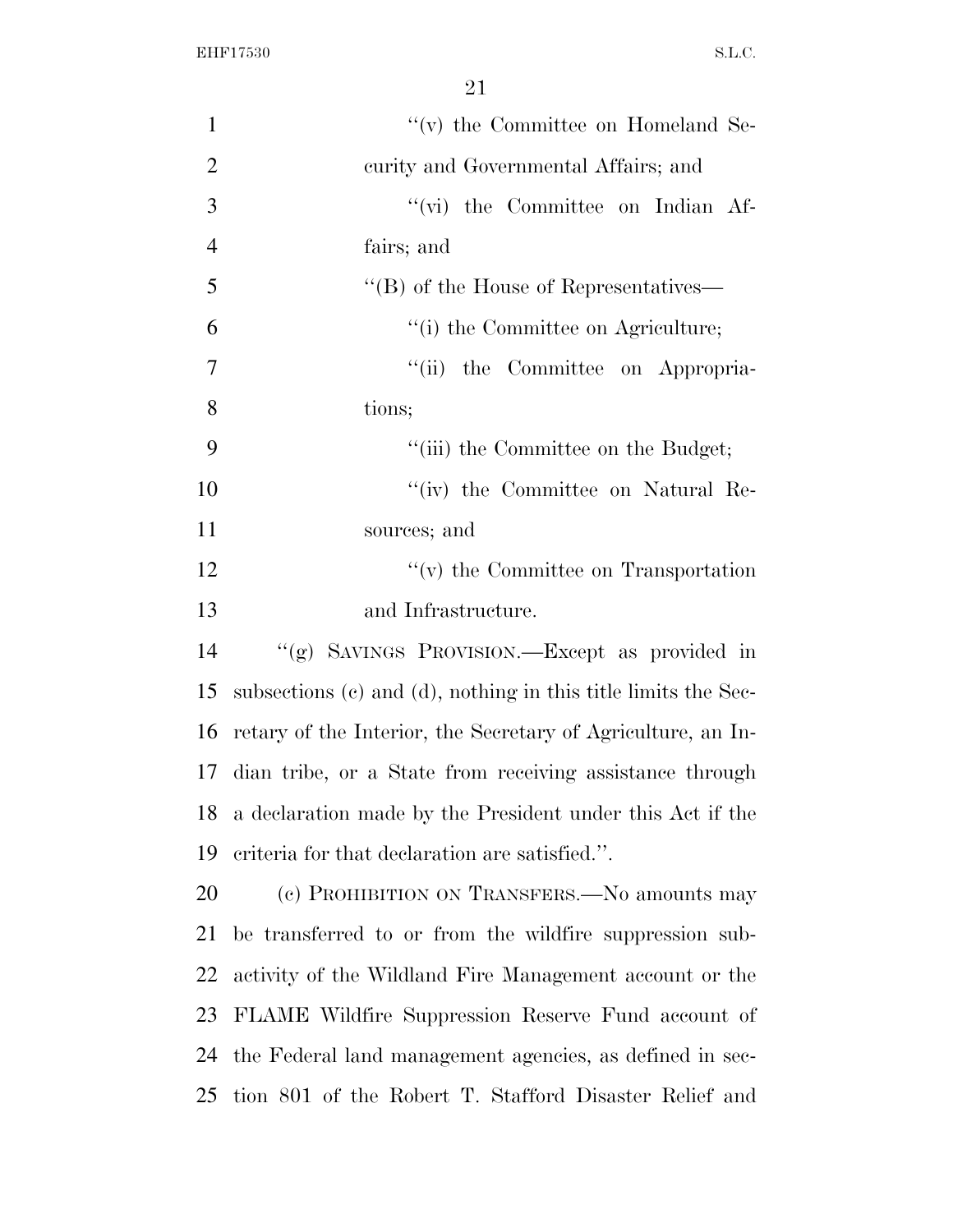Emergency Assistance Act, as added by subsection (b), to or from any other account or subactivity of those Federal land management agencies that is not used to cover the cost of wildfire suppression operations.

 (d) EFFECTIVE DATE.—This section and the amend- ments made by this section shall take effect on October 1, 2017.

#### **SEC. 103. INCREASED COST OF COMPLIANCE.**

 (a) IN GENERAL.—Section 1304(b) of the National Flood Insurance Act of 1968 (42 U.S.C. 4011(b)) is amended—

 (1) in paragraph (4), by redesignating subpara- graphs (A) through (D) as clauses (i) through (iv), respectively, and adjusting the margins accordingly; (2) by redesignating paragraphs (1) through (4) as subparagraphs (A) through (D), respectively, and adjusting the margins accordingly; (3) in the matter preceding subparagraph (A),

 as so redesignated, by striking ''The national'' and inserting the following:

21  $\text{``(1)}$  IN GENERAL.—The national"; (4) in paragraph (1), as so designated—

 (A) in subparagraph (A), as so redesig-nated, by inserting '', without regard to whether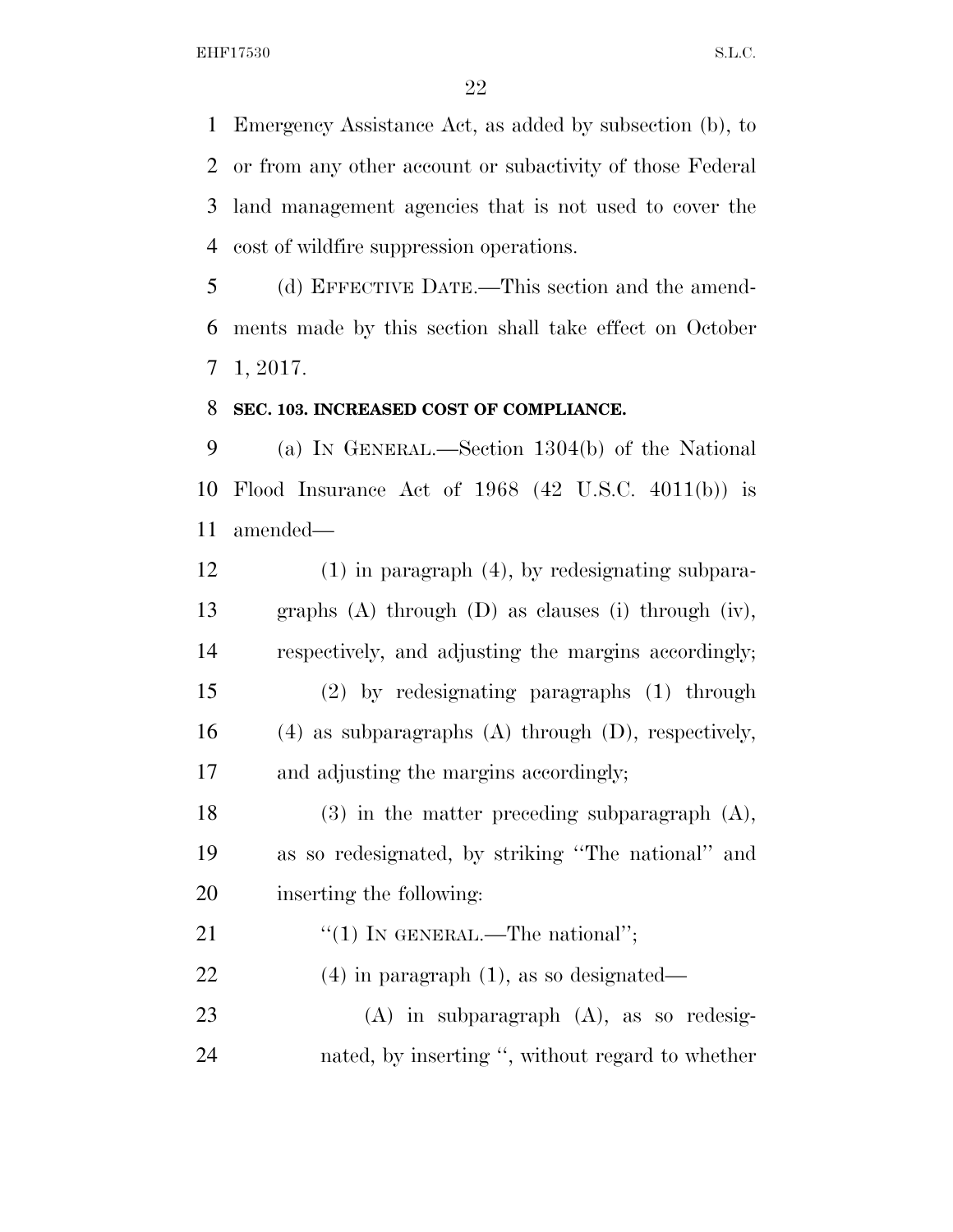| $\mathbf{1}$   | the property is in an area having special flood           |
|----------------|-----------------------------------------------------------|
| $\overline{2}$ | hazards" after "loss structures";                         |
| 3              | $(B)$ in subparagraph $(C)$ , as so redesig-              |
| $\overline{4}$ | nated, by striking the period at the end and in-          |
| 5              | serting a semicolon; and                                  |
| 6              | (C) in subparagraph (D), as so redesig-                   |
| 7              | nated—                                                    |
| 8              | (i) in the matter preceding clause (i),                   |
| 9              | as so redesignated, by inserting "subject to              |
| 10             | paragraph $(2)$ ," before "properties for                 |
| 11             | which"; and                                               |
| 12             | (ii) in clause (iv), as so redesignated,                  |
| 13             | by striking the period at the end and in-                 |
| 14             | serting "; and"; and                                      |
| 15             | (D) by adding at the end the following:                   |
| 16             | "(E) a property outside an area having                    |
| 17             | special flood hazards if the community, under             |
| 18             | section 1361, has established land use and con-           |
| 19             | trol measures for the area in which the property          |
| 20             | is located."; and                                         |
| 21             | (5) by striking the flush text following para-            |
| <u>22</u>      | graph $(1)(E)$ , as added by paragraph $(4)(D)$ of this   |
| 23             | subsection, and inserting the following:                  |
| 24             | USE OF<br>(2)<br><b>FUNDS</b><br>FOR<br><b>MITIGATION</b> |
| 25             | PROJECTS.—The Administrator shall allow a policy-         |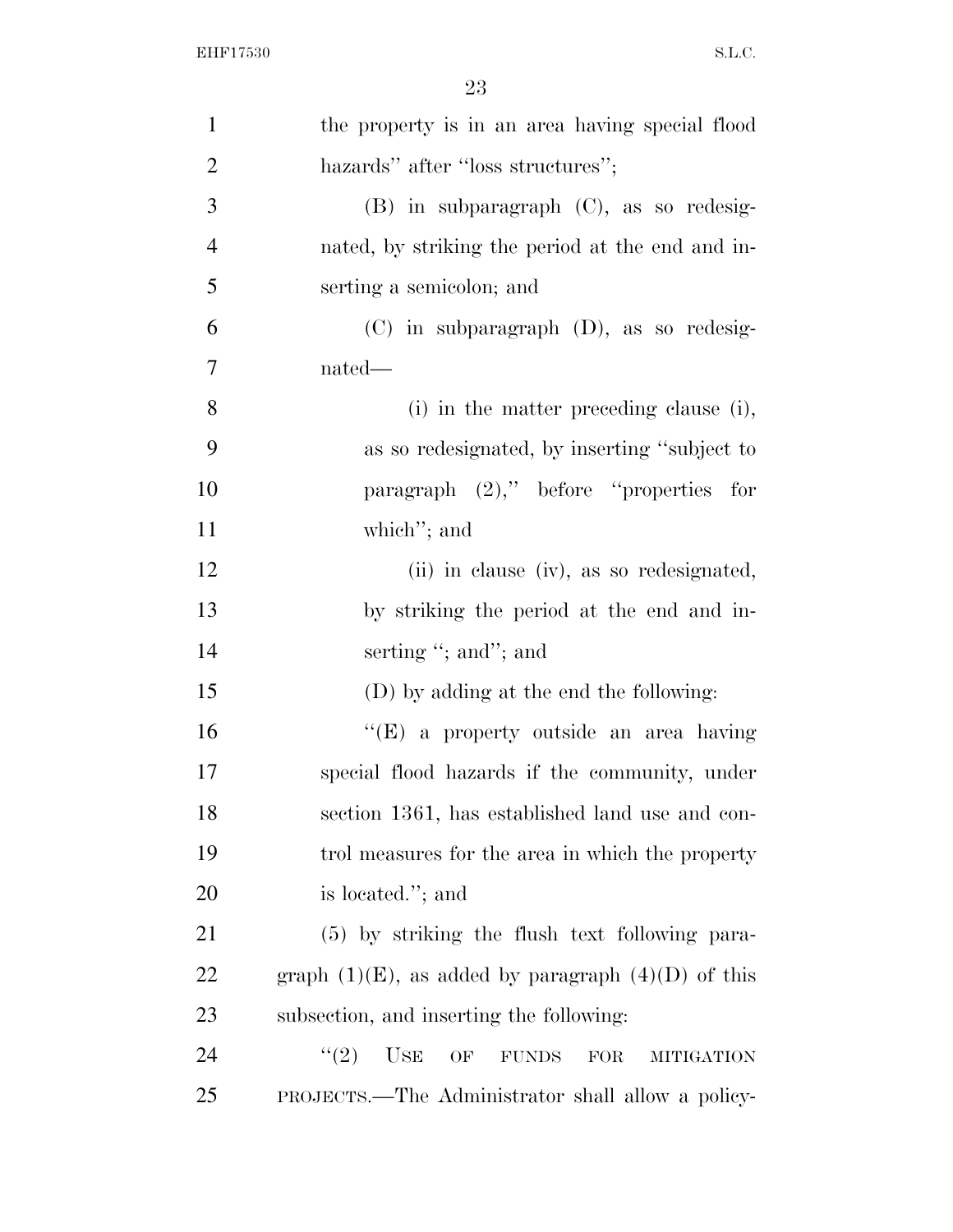| $\mathbf{1}$   | holder to use insurance purchased under this sub-                                                                                                                                                                             |
|----------------|-------------------------------------------------------------------------------------------------------------------------------------------------------------------------------------------------------------------------------|
| $\overline{2}$ | section for any eligible project costs under a pro-                                                                                                                                                                           |
| 3              | gram described in clause (i), (ii), or (iii) of para-                                                                                                                                                                         |
| $\overline{4}$ | $graph (1)(D)$ of an acquisition, demolition, elevation,                                                                                                                                                                      |
| 5              | relocation, or small structural project funded under                                                                                                                                                                          |
| 6              | that program, including—                                                                                                                                                                                                      |
| 7              | $\lq\lq$ as best os remediation;                                                                                                                                                                                              |
| 8              | $\lq\lq (B)$ the demolition of a driveway or side-                                                                                                                                                                            |
| 9              | walk when a structure is acquired; and                                                                                                                                                                                        |
| 10             | " $(C)$ the addition of a lift, ramp, or other                                                                                                                                                                                |
| 11             | device that is necessary for a homeowner or oc-                                                                                                                                                                               |
| 12             | equal capacity to equal to equal to equal to equal to equal to equal to equal to equal to equal to equal to equal to equal to equal to equal to equal to equal to equal to equal to equal to equal to equal to equal to equal |
| 13             | safely access a home that has been elevated.                                                                                                                                                                                  |
| 14             | $``(3)$ SURCHARGES.—                                                                                                                                                                                                          |
| 15             | "(A) PRIMARY COVERAGE.—The Adminis-                                                                                                                                                                                           |
| 16             | trator shall impose a surcharge on each insured                                                                                                                                                                               |
| 17             | of an amount per policy that the Administrator                                                                                                                                                                                |
| 18             | determines is appropriate in order to provide                                                                                                                                                                                 |
| 19             | cost of compliance coverage in accordance with                                                                                                                                                                                |
| 20             | paragraph $(4)(A)$ .                                                                                                                                                                                                          |
| 21             | $\lq\lq$ (B) ENHANCED COVERAGE.-For<br>each                                                                                                                                                                                   |
| 22             | policy for flood insurance made available under                                                                                                                                                                               |
| 23             | this title with respect to which enhanced cov-                                                                                                                                                                                |
| 24             | erage is provided under paragraph $(4)(B)$ , the                                                                                                                                                                              |
| 25             | Administrator shall impose a surcharge, in ad-                                                                                                                                                                                |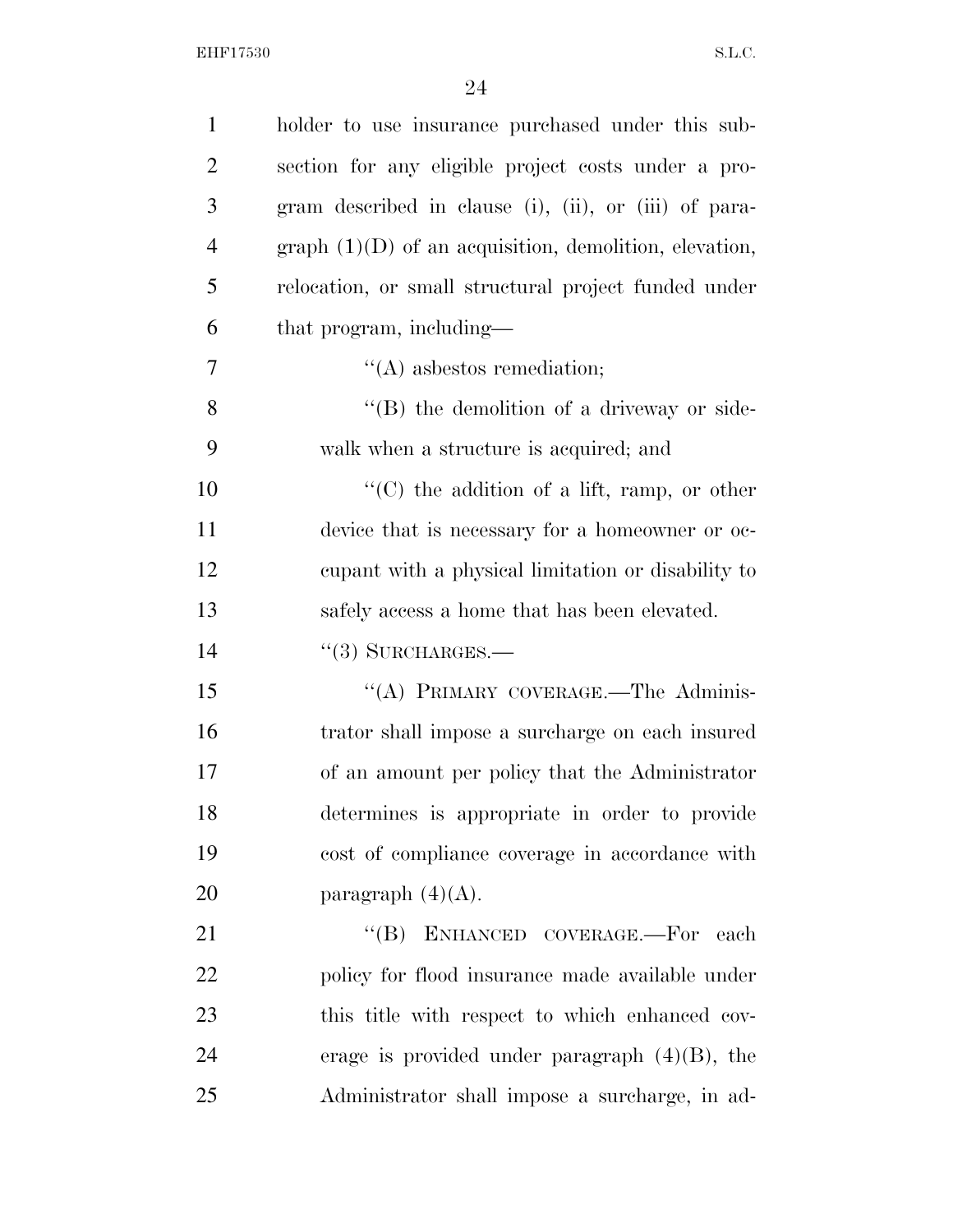| $\mathbf{1}$   | dition to the surcharge imposed under subpara-            |
|----------------|-----------------------------------------------------------|
| $\overline{2}$ | $graph(A)$ , in an amount that the Administrator          |
| 3              | determines appropriate.                                   |
| $\overline{4}$ | $``(4)$ AMOUNT OF COVERAGE.—                              |
| 5              | "(A) PRIMARY COVERAGE.—Each policy                        |
| 6              | for flood insurance coverage made available               |
| 7              | under this title shall provide coverage under             |
| 8              | this subsection having an aggregate liability for         |
| 9              | any single property of \$60,000.                          |
| 10             | "(B) ENHANCED COVERAGE.—Notwith-                          |
| 11             | standing the limitation under subparagraph                |
| 12             | (A), the Administrator shall provide, upon re-            |
| 13             | quest by a policyholder, enhanced coverage                |
| 14             | under this subsection having an aggregate li-             |
| 15             | ability for any single property in an amount              |
| 16             | that is not more than $$100,000$ .                        |
| 17             | "(5) TREATMENT OF COVERAGE LIMITS.-The                    |
| 18             | purchase of insurance under this subsection with re-      |
| 19             | spect to a property shall not be counted for the pur-     |
| 20             | poses of any limitation on coverage with respect to       |
| 21             | that property under section $1306(b)$ .".                 |
| 22             | (b) TECHNICAL AND CONFORMING AMENDMENT.                   |
| 23             | Not later than 1 year after the date of enactment of this |
| 24             | Act, the Administrator shall amend the Standard Flood     |
| 25             | Insurance Policy set forth in appendix A to part 61 of    |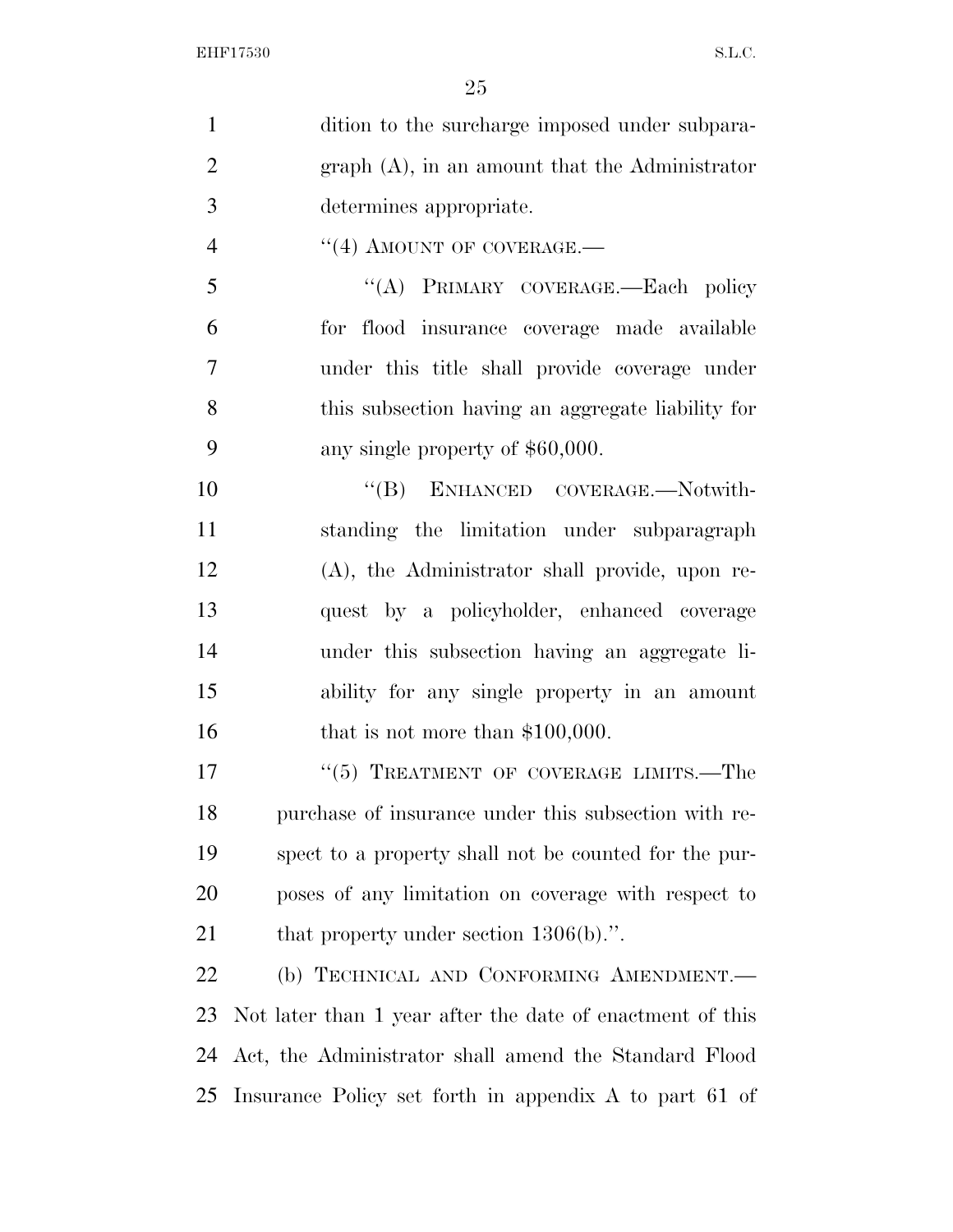title 44, Code of Federal Regulations, to conform the item relating to ''Coverage D—Increased Cost of Compliance'' to the coverage limitations described in subparagraphs (A) and (B) of section 1304(b)(4) of the National Flood In-5 surance Act of 1968 (42 U.S.C. 4011(b)(4)), as added by 6 subsection  $(a)(5)$  of this section.

# **SEC. 104. PREDISASTER HAZARD MITIGATION PROGRAM AUTHORIZATION.**

 For each of the first 6 full fiscal years following the date of enactment of this Act, there is author- ized to be appropriated \$200,000,000 to carry out the predisaster hazard mitigation program under section 203 of the Robert T. Stafford Disaster As- sistance and Emergency Relief Act (42 U.S.C. 5133).

 **SEC. 105. DISCLOSURE OF FLOOD RISK INFORMATION UPON TRANSFER OF PROPERTY.** 

 (a) IN GENERAL.—Chapter I of the National Flood Insurance Act of 1968 (42 U.S.C. 4011 et seq.) is amend-ed by adding at the end the following:

 **''SEC. 1326. DISCLOSURE OF FLOOD RISK INFORMATION UPON TRANSFER OF PROPERTY.** 

 ''(a) IN GENERAL.—After September 30, 2022, no new flood insurance coverage may be provided under this title for any real property unless an appropriate public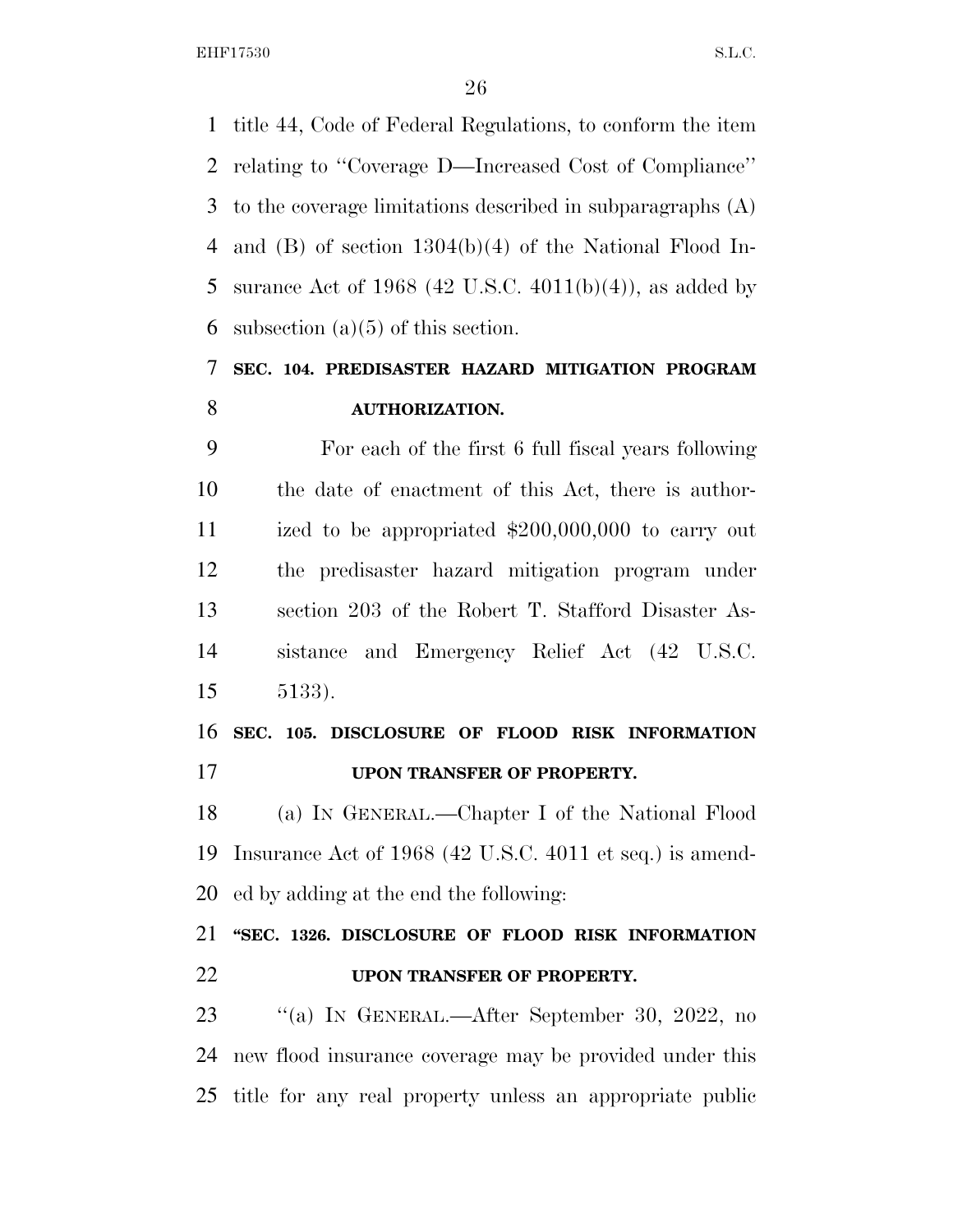| $\mathbf{1}$   | body has imposed, by statute or regulation, a duty on any    |
|----------------|--------------------------------------------------------------|
| 2              | seller or lessor of improved real estate to provide to any   |
| 3              | purchaser or lessee (with respect to a lease for a term that |
| $\overline{4}$ | is not shorter than 30 days) of the property a property      |
| 5              | flood hazard disclosure that the Administrator has deter-    |
| 6              | mined meets the requirements of subsection (b).              |
| 7              | "(b) DISCLOSURE REQUIREMENTS.—                               |
| 8              | "(1) REQUIREMENTS FOR SELLERS.—A prop-                       |
| 9              | erty flood hazard disclosure for the sale of a prop-         |
| 10             | erty shall meet the requirements of this subsection          |
| 11             | only if the disclosure—                                      |
| 12             | $\lq\lq$ (A) is made in writing;                             |
| 13             | $\lq\lq$ (B) discloses any actual knowledge of the           |
| 14             | seller of any-                                               |
| 15             | "(i) prior physical damage caused by                         |
| 16             | flood to a structure located on the prop-                    |
| 17             | erty;                                                        |
| 18             | "(ii) prior insurance claim for a loss                       |
| 19             | covered under the national flood insurance                   |
| 20             | program or private flood insurance with re-                  |
| 21             | spect to the property;                                       |
| 22             | "(iii) previous notification regarding                       |
| 23             | the designation of the property as a repet-                  |
| 24             | itive loss structure or severe repetitive loss               |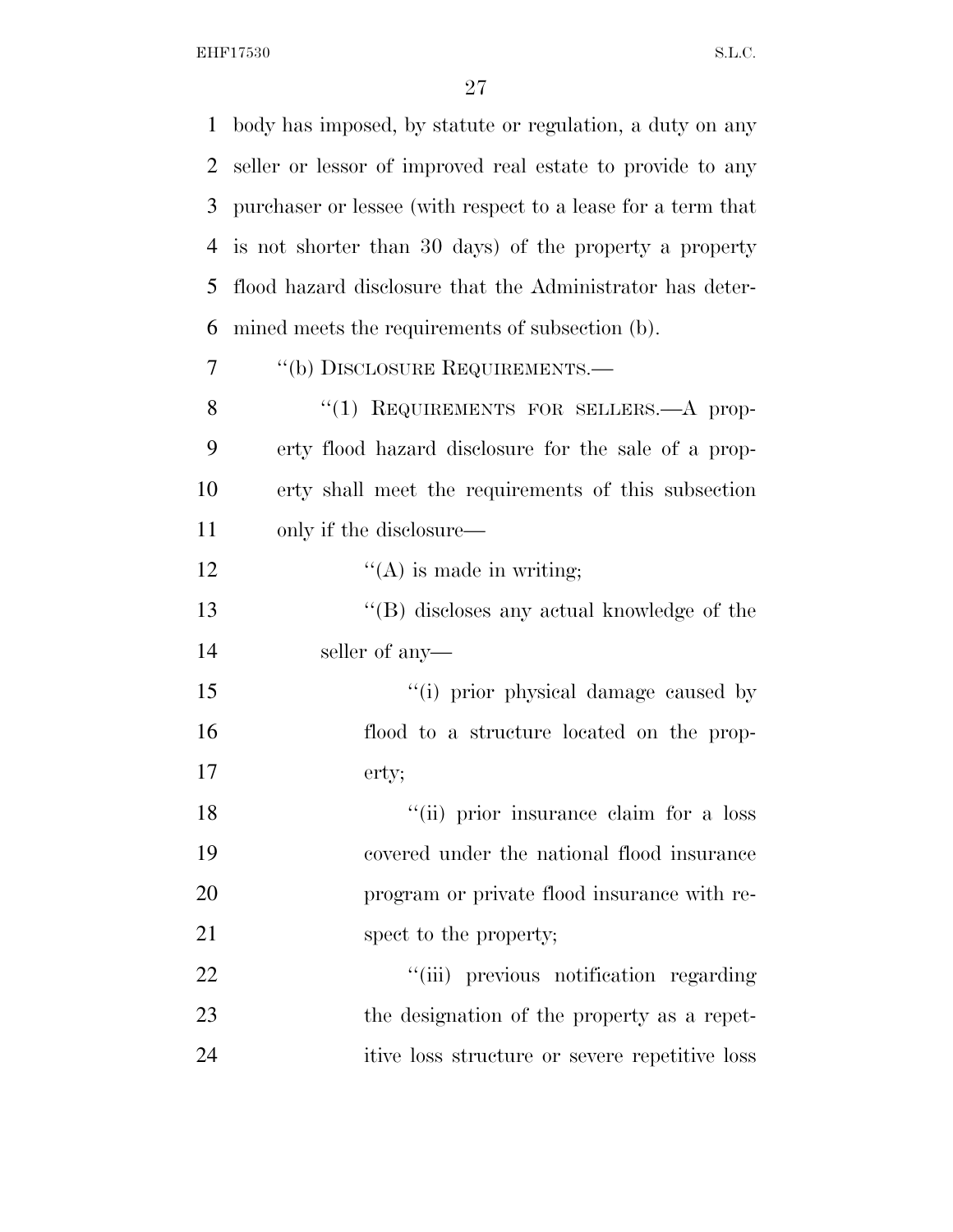| 1              | structure (as defined in section $1366(h)$ );                   |
|----------------|-----------------------------------------------------------------|
| $\overline{2}$ | and                                                             |
| 3              | "(iv) Federal legal obligation to obtain                        |
| $\overline{4}$ | and maintain flood insurance running with                       |
| 5              | the property; and                                               |
| 6              | $\lq\lq$ <sup>"</sup> (C) is delivered by, or on behalf of, the |
| 7              | seller to the purchaser before the purchaser be-                |
| 8              | comes obligated under any contract to purchase                  |
| 9              | the property.                                                   |
| 10             | "(2) REQUIREMENTS FOR LESSORS.—A prop-                          |
| 11             | erty flood hazard disclosure for a rental property              |
| 12             | with a lease for a term that is not shorter than 30             |
| 13             | days shall meet the requirements of this subsection             |
| 14             | only if the disclosure—                                         |
| 15             | $\lq\lq$ (A) is made in writing;                                |
| 16             | "(B) discloses any actual knowledge of the                      |
| 17             | lessor—                                                         |
| 18             | "(i) of any Federal legal obligation to                         |
| 19             | obtain and maintain flood insurance run-                        |
| 20             | ning with the property;                                         |
| 21             | "(ii) regarding any prior physical                              |
| 22             | damage caused by flood with respect to the                      |
| 23             | unit being leased; and                                          |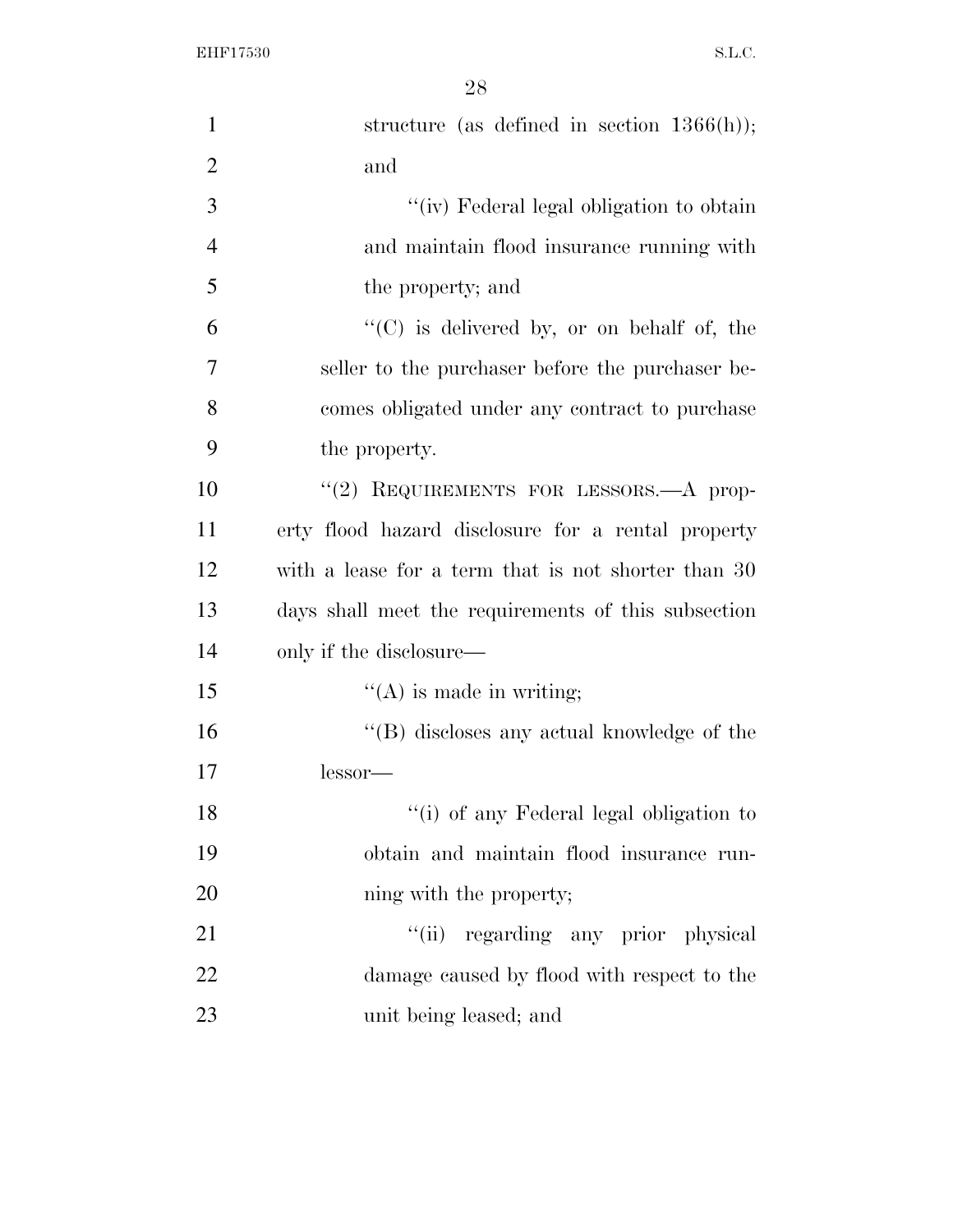| $\mathbf{1}$   | "(iii) of the availability of coverage                       |
|----------------|--------------------------------------------------------------|
| $\overline{2}$ | under this title for contents located in a                   |
| 3              | structure on the property; and                               |
| $\overline{4}$ | "(C) is delivered by, or on behalf of, the                   |
| 5              | lessor to the lessee before the lessee becomes               |
| 6              | obligated under any contract to lease the prop-              |
| $\overline{7}$ | erty.                                                        |
| 8              | "(3) RULE OF CONSTRUCTION.—Nothing in                        |
| 9              | this section may be construed as preventing a State          |
| 10             | from adopting disclosure requirements in addition to         |
| 11             | the requirements of this section.".                          |
| 12             | (b) AVAILABILITY OF FLOOD INSURANCE<br>Cov-                  |
| 13             | $ERAGE.$ Section $1305(c)$ of the National Flood Insurance   |
| 14             | Act of 1968 (42 U.S.C. 4012(c)) is amended—                  |
| 15             | $(1)$ in paragraph $(1)$ , by striking ", and" at the        |
| 16             | end and inserting a semicolon;                               |
| 17             | $(2)$ in paragraph $(2)$ , by striking the period at         |
| 18             | the end and inserting "; and"; and                           |
| 19             | $(3)$ by adding at the end the following:                    |
| 20             | $\cdot\cdot$ (3) given satisfactory assurance that, by Octo- |
| 21             | ber 1, 2022, property flood hazard disclosure<br>re-         |
| <u>22</u>      | quirements will have been adopted for the area (or           |
| 23             | subdivision) that meet the requirements of section           |
| 24             | $1326.$ ".                                                   |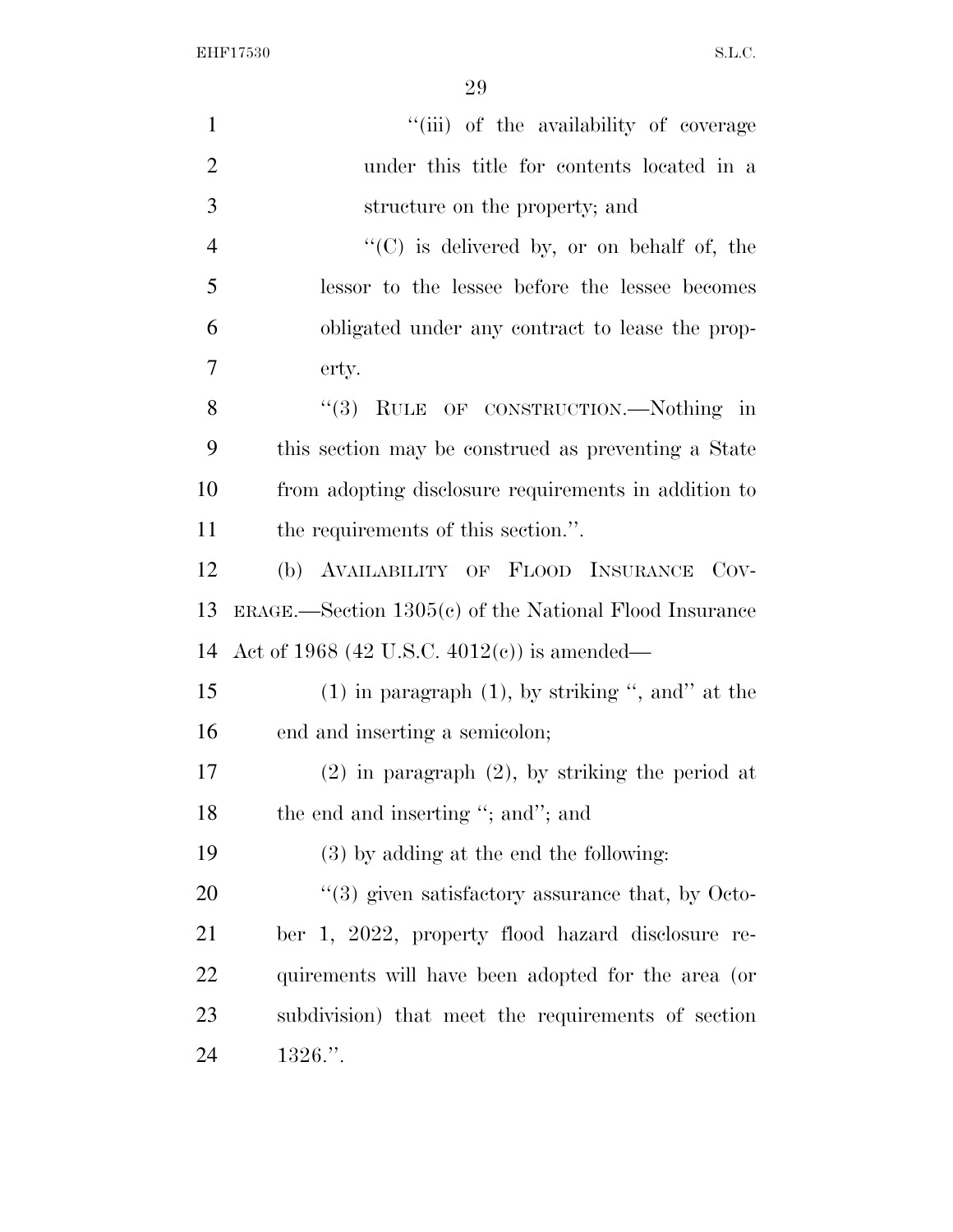#### **SEC. 106. MULTIFAMILY MITIGATION.**

2 (a) IN GENERAL.—Section  $1361(d)(1)$  of the Na- tional Flood Insurance Act of 1968 (42 U.S.C.  $4102(d)(1)$  is amended, in the matter preceding subpara- graph (A), by inserting ''(including multifamily buildings in urban areas)'' after ''residential buildings''.

 (b) RISK PREMIUM RATE REDUCTION.—Section 1308(k) of the National Flood Insurance Act of 1968 (42 U.S.C. 4015(k)) is amended by striking ''the Adminis- trator shall'' and all that follows through the period at the end and inserting the following: ''the Administrator shall—

13 ''(1) take into account the implementation of any mitigation method identified by the Adminis- trator in the guidelines issued under section  $1361(d)$ ; and

17 ''(2) notwithstanding any other provision of law, charge a risk premium rate that accurately re- flects the reduction in flood risk to a building, in- cluding a multifamily building in an urban area, re- sulting from the use of an alternative method of mitigation established by the Administrator under 23 section  $1361(d)(1)$ .".

 (c) LAND USE CONTROLS.—Section 1315(a) of the National Flood Insurance Act of 1968 (42 U.S.C.  $26 \text{ } 4022(a)$  is amended by adding at the end the following: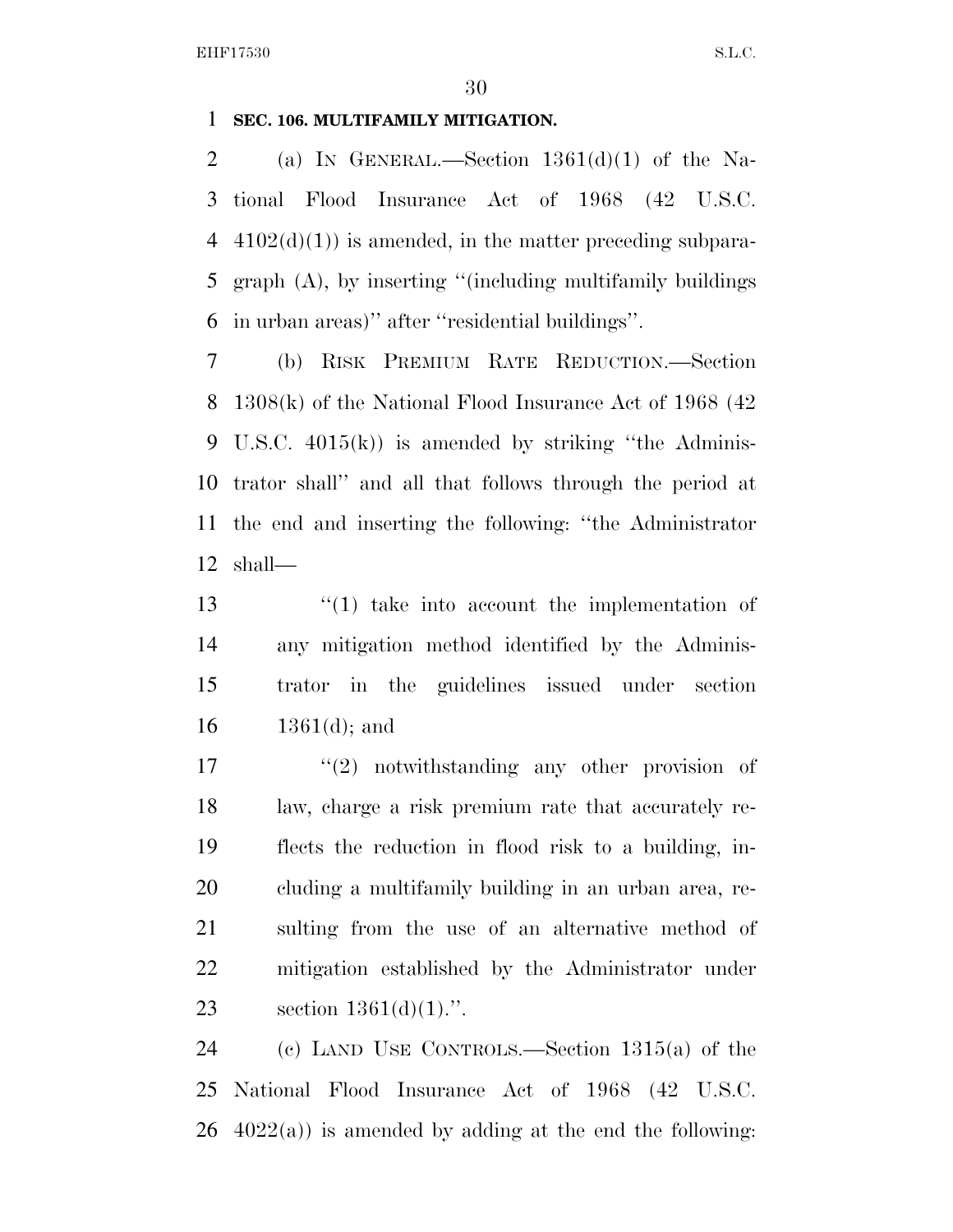| $\mathbf{1}$   | "(3) LAND USE CONTROLS FOR CERTAIN MUL-          |
|----------------|--------------------------------------------------|
| $\overline{2}$ | TIFAMILY BUILDINGS IN URBAN AREAS.-              |
| 3              | "(A) DEFINITION.—In this paragraph, the          |
| $\overline{4}$ | term 'covered area' means an area that—          |
| 5              | $f'(i)$ is an urban area; and                    |
| 6              | "(ii) has been identified as having              |
| 7              | special flood hazards.                           |
| 8              | $\lq\lq (B)$ ADOPTION OF LAND<br>USE<br>$CON-$   |
| 9              | TROLS.—Notwithstanding any other provision       |
| 10             | of law, the Administrator, under paragraph (1),  |
| 11             | may require an appropriate public body, with     |
| 12             | respect to a covered area that is seeking to se- |
| 13             | cure flood insurance coverage under this title,  |
| 14             | to adopt land use and control measures for the   |
| 15             | repair, restoration, or substantial improvement  |
| 16             | of any mid- or high-rise multifamily building    |
| 17             | that is located in the covered area.             |
| 18             | "(C) COMMUNITY STRATEGY.—With<br>re-             |
| 19             | spect to a covered area described in subpara-    |
| 20             | graph (B), the Administrator shall encourage     |
| 21             | the covered area to develop, and assist the cov- |
| 22             | ered area in developing, a comprehensive strat-  |
| 23             | egy that—                                        |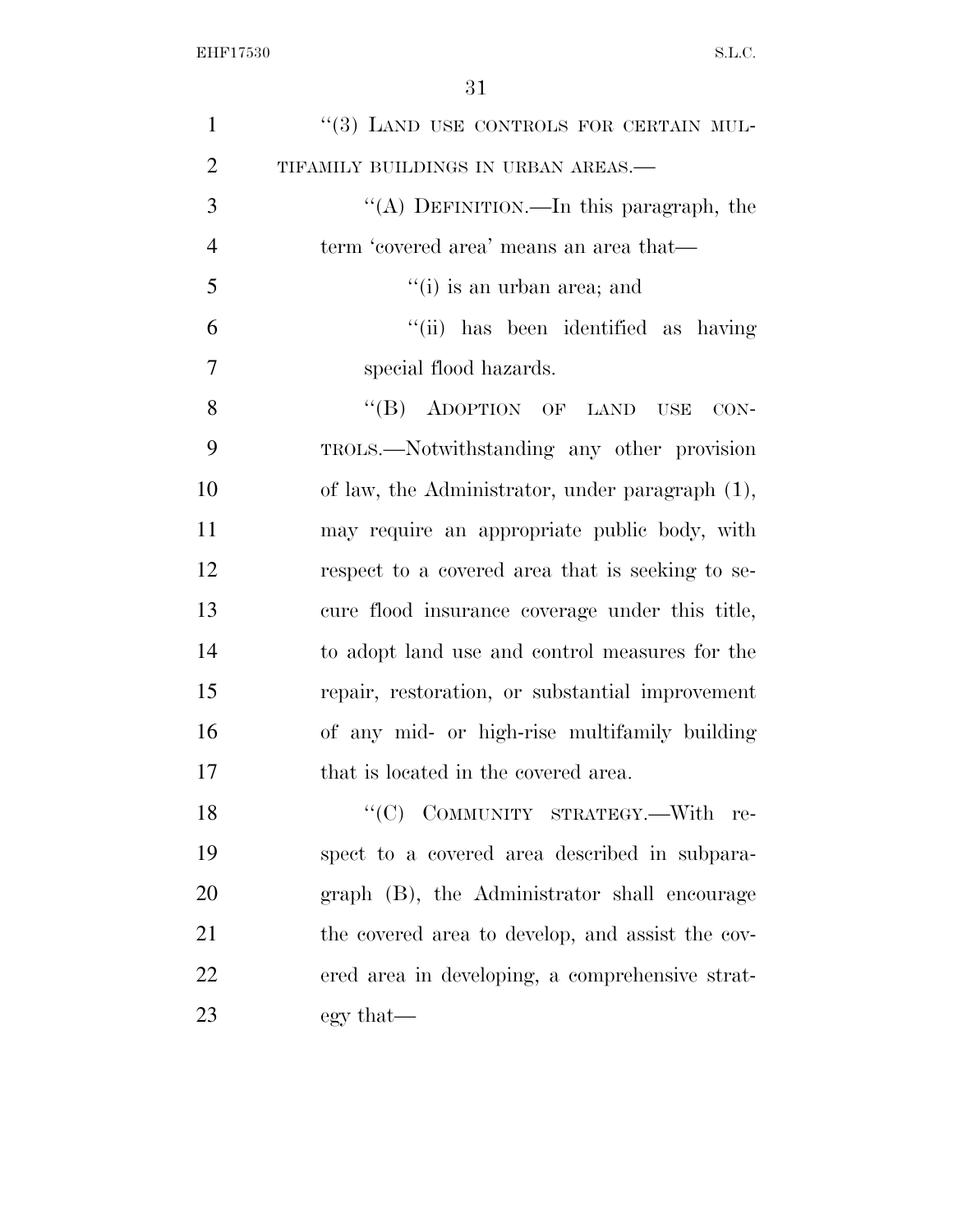| $\mathbf{1}$   | "(i) reduces flood damage to mid- and            |
|----------------|--------------------------------------------------|
| $\overline{2}$ | high-rise multifamily buildings in the cov-      |
| 3              | ered area that—                                  |
| $\overline{4}$ | "(I) will be repaired, restored, or              |
| 5              | substantially improved; and                      |
| 6              | $\lq\lq$ (II) cannot be elevated;                |
| 7              | "(ii) identifies technical mitigation ac-        |
| 8              | tivities that may be applied to the build-       |
| 9              | ings described in clause (i), including con-     |
| 10             | siderations for mechanical, electrical, and      |
| 11             | utility components, that will protect life       |
| 12             | and property; and                                |
| 13             | "(iii) documents that the covered area           |
| 14             | has established procedures for-                  |
| 15             | $\lq\lq$ the implementation of per-              |
| 16             | formance standards;                              |
| 17             | "(II) requiring evacuation plans;                |
| 18             | and                                              |
| 19             | "(III) developing a maintenance                  |
| 20             | strategy for any mitigation activity             |
| 21             | that is applied under clause (ii).               |
| 22             | "(D) PARTIAL MITIGATION GUIDELINES.-             |
| 23             | The Administrator shall establish guidelines for |
| 24             | performance standards that shall—                |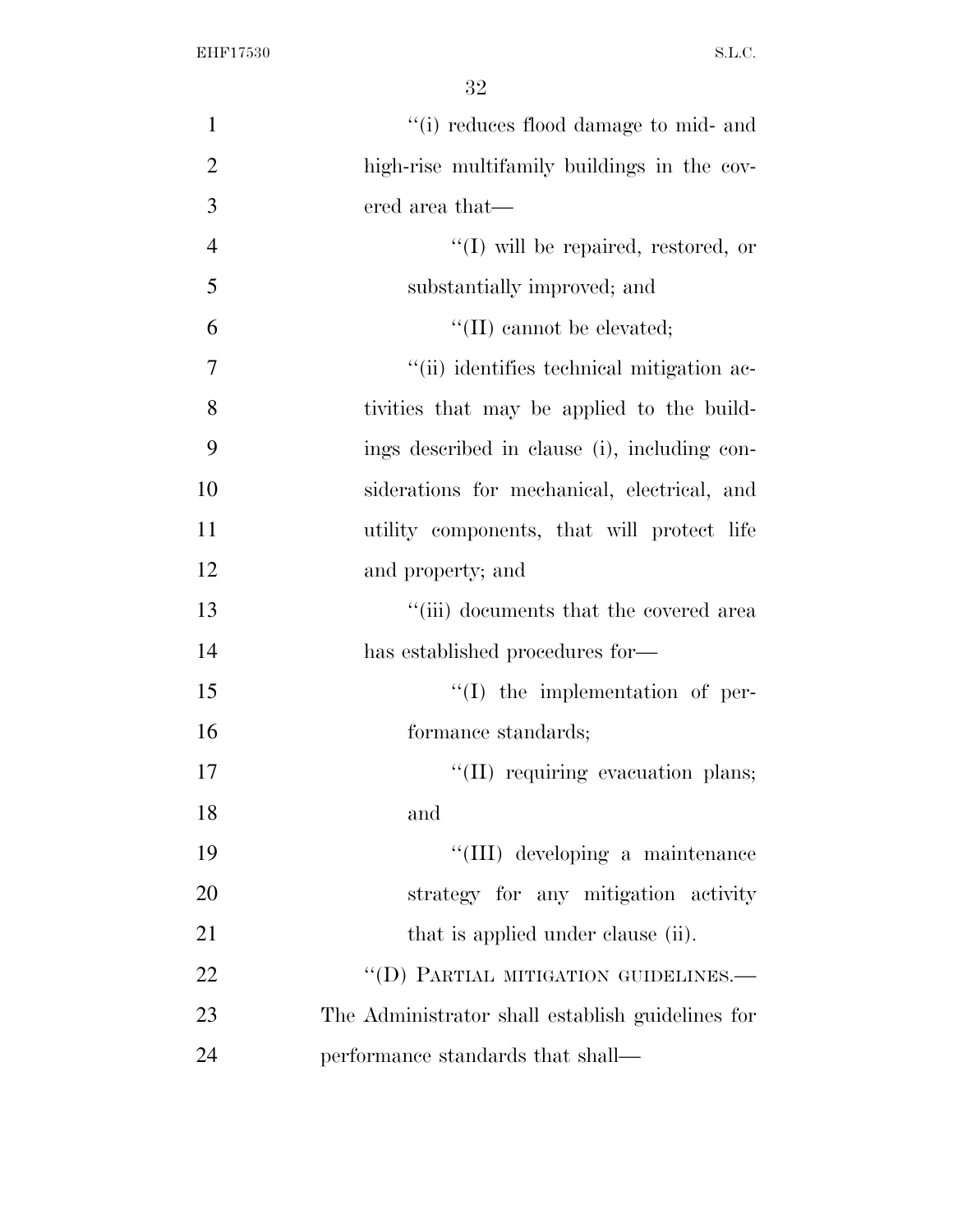| $\mathbf{1}$   | "(i) allow for a combination of partial      |
|----------------|----------------------------------------------|
| 2              | mitigation activities, other than elevation, |
| 3              | for areas (other than residential areas) in  |
| $\overline{4}$ | a covered area described in subparagraph     |
| $\overline{5}$ | $(B)$ ; and                                  |
| 6              | "(ii) be applied to mid- and high-rise       |
| 7              | multifamily buildings in the areas de-       |
| 8              | scribed in clause (i).".                     |
| 9              | (d) CALCULATION OF RISK PREMIUM RATES.—Sec-  |

 tion 1308 of the National Flood Insurance Act of 1968 (42 U.S.C. 4015) is amended by adding at the end the following:

 ''(n) CONSIDERATION OF PARTIAL MITIGATION METHODS.—Notwithstanding any other provision of law, with respect to a chargeable premium rate prescribed for 16 a building described in section  $1315(a)(3)(B)$ , the Admin- istrator shall ensure that the chargeable premium rate properly reflects the reduction in flood risk after adopting and implementing the land use and control measures de-scribed in that section, if applicable.''.

## **SEC. 107. TECHNICAL ASSISTANCE.**

 Section 1315(b) of the National Flood Insurance Act of 1968 (42 U.S.C. 4022(b)) is amended by adding at the end the following:

25 "(5) REGIONAL COORDINATOR.—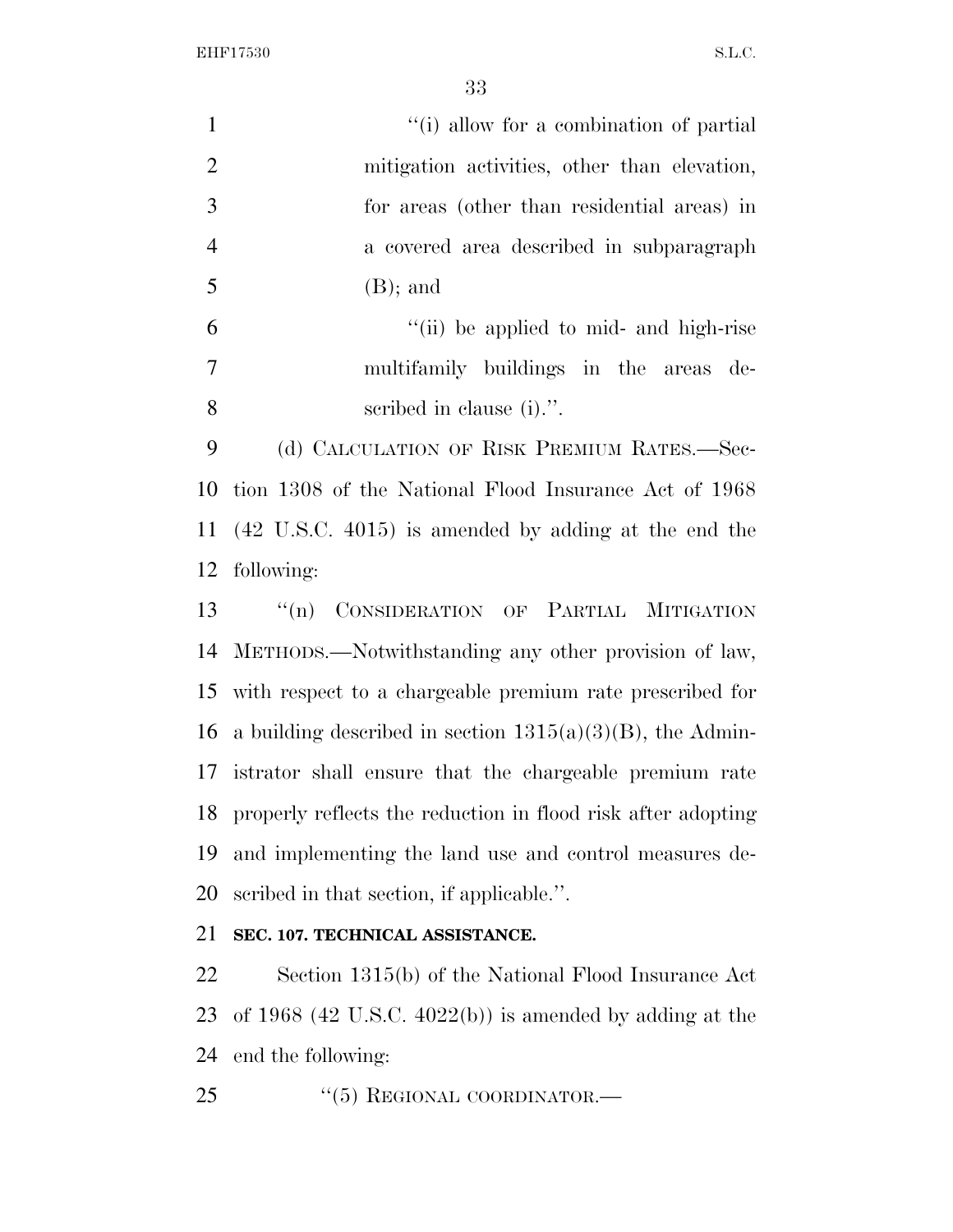1 "(A) IN GENERAL.—The Administrator shall appoint a regional coordinator in each re- gion served by a Regional Office (as defined in section 501 of the Homeland Security Act of 2002 (6 U.S.C. 311)) to provide technical as- sistance to small communities to enable those communities to effectively participate in, and benefit from, the community rating system pro- gram. 10 "(B) AUTHORIZATION OF APPROPRIA- TIONS.—There are authorized to be appro- priated such sums as may be necessary to carry out this paragraph, which shall remain available until expended.''. **TITLE II—FLOOD MAPPING PROGRAM IMPROVEMENTS SEC. 201. REAUTHORIZATION OF MAPPING PROGRAM.**  Section 100216(f) of the Biggert-Waters Flood In- surance Reform Act of 2012 (42 U.S.C. 4101b(f)) is amended by striking ''2017'' and inserting ''2023''. **SEC. 202. NATIONAL FLOOD MAPPING PROGRAM IMPROVE- MENTS.**  Section 100216 of the Biggert-Waters Flood Insur- ance Reform Act of 2012 (42 U.S.C. 4101b) is amended— (1) in subsection (b)—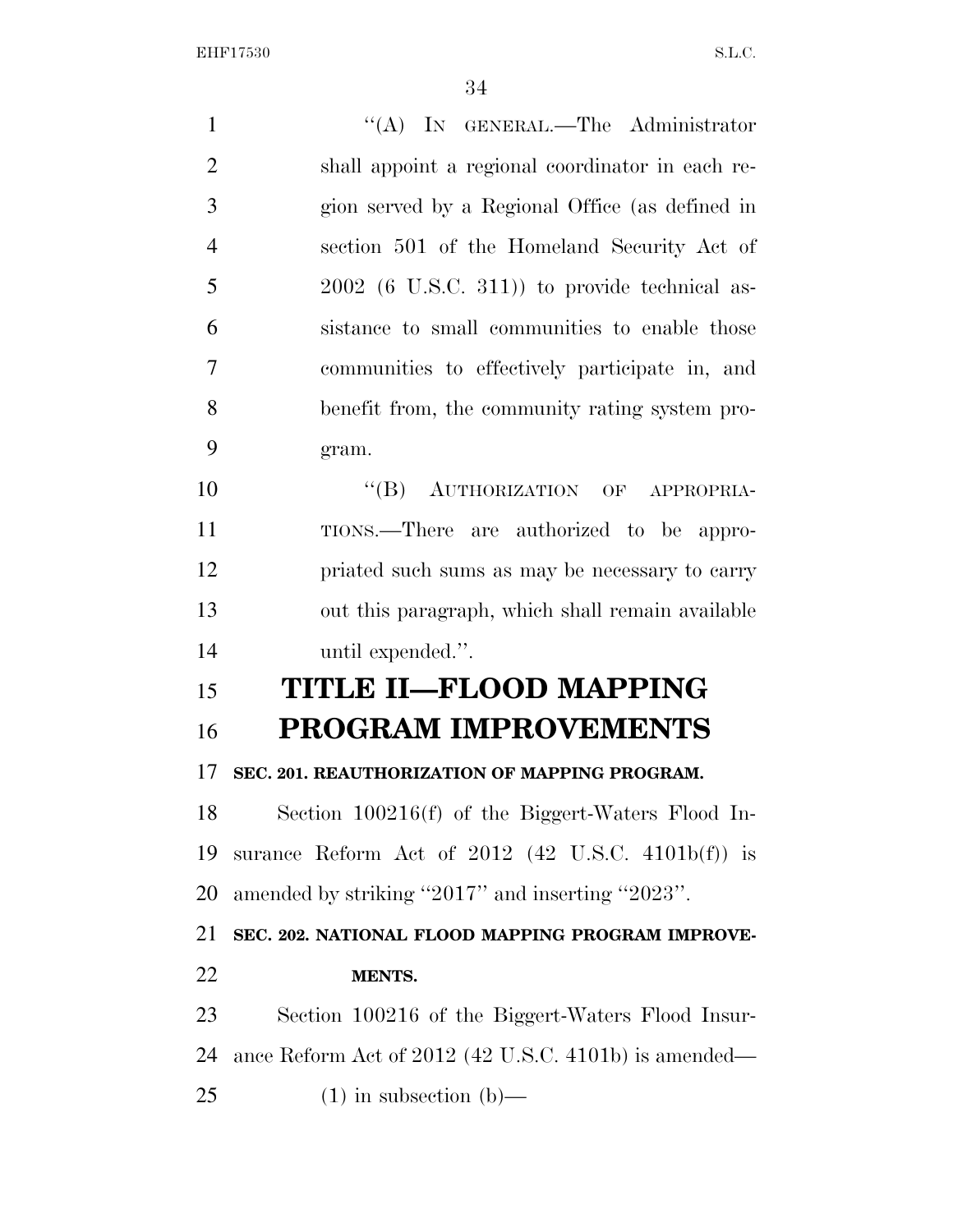| $\mathbf{1}$   | $(A)$ in paragraph $(1)$ —                   |
|----------------|----------------------------------------------|
| $\overline{2}$ | (i) by redesignating subparagraphs           |
| 3              | (B) and (C) as subparagraphs (C) and         |
| $\overline{4}$ | (D), respectively;                           |
| 5              | (ii) by inserting after subparagraph         |
| 6              | $(A)$ the following:                         |
| $\overline{7}$ | $\lq$ (B) as soon as practicable—            |
| $8\,$          | "(i) modernize the flood mapping in-         |
| 9              | ventory for communities for which the Na-    |
| 10             | tional Flood Insurance Program rate maps     |
| 11             | have not been modernized; and                |
| 12             | "(ii) in coordination with commu-            |
| 13             | nities, utilize the digital display environ- |
| 14             | established under<br>subsection<br>ment      |
| 15             | $(f)(1)(A)$ to store and disseminate any     |
| 16             | flood hazard data, models, and maps gen-     |
| 17             | erated under clause (i) while ensuring that  |
| 18             | the flood mapping inventory described in     |
| 19             | that clause may be printed in order to       |
| 20             | carry out—                                   |
| 21             | "(I) floodplain management pro-              |
| 22             | grams under the National Flood In-           |
| 23             | surance Act of 1968 (42 U.S.C. 4001)         |
| 24             | et seq.); and                                |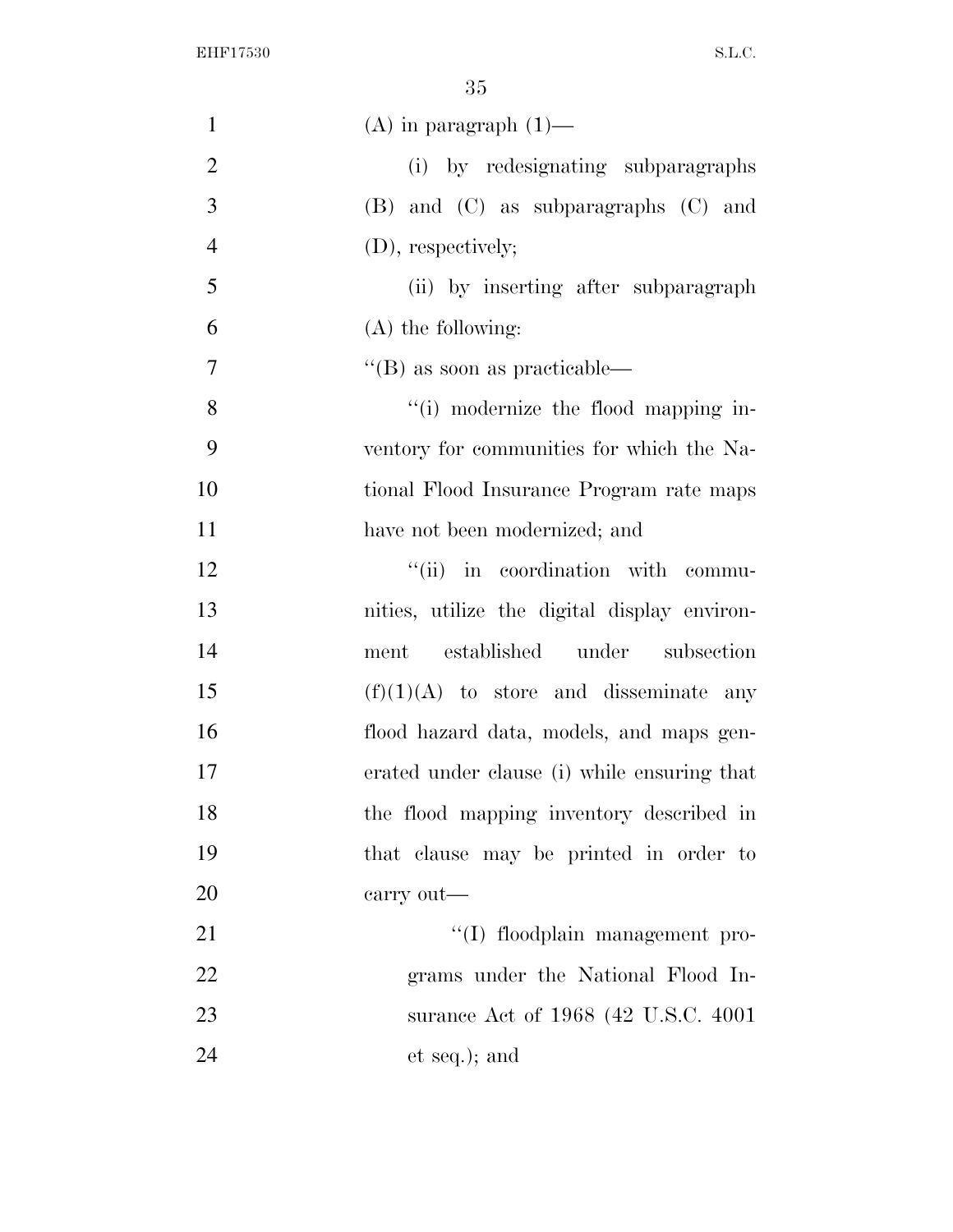| $\mathbf{1}$   | $\lq\lq$ (II) other purposes of the Na-              |
|----------------|------------------------------------------------------|
| $\overline{2}$ | tional Flood Insurance Program;";                    |
| 3              | (iii) in subparagraph $(C)$ , as so redes-           |
| $\overline{4}$ | ignated, by striking "and" at the end;               |
| 5              | $(iv)$ in subparagraph $(D)$ , as so redes-          |
| 6              | ignated—                                             |
| 7              | $(I)$ by inserting ", including the                  |
| 8              | most current and most appropriate re-                |
| 9              | mote sensing or other geospatial map-                |
| 10             | ping technology" after "available";                  |
| 11             | and                                                  |
| 12             | (II) by striking the period at the                   |
| 13             | end and inserting "; and"; and                       |
| 14             | (v) by adding at the end the following:              |
| 15             | $\lq\lq$ (E) when appropriate, partner with other    |
| 16             | Federal agencies, States, communities, and pri-      |
| 17             | vate entities in order to meet the objectives of     |
| 18             | the program."; and                                   |
| 19             | (B) in paragraph $(3)(C)$ , by inserting             |
| 20             | "urban flooding," after "changing lake levels,";     |
| 21             | $(2)$ by redesignating subsection $(f)$ , as amended |
| 22             | by section 201, as subsection $(h)$ ; and            |
| 23             | $(3)$ by inserting after subsection (e) the fol-     |
| 24             | lowing:                                              |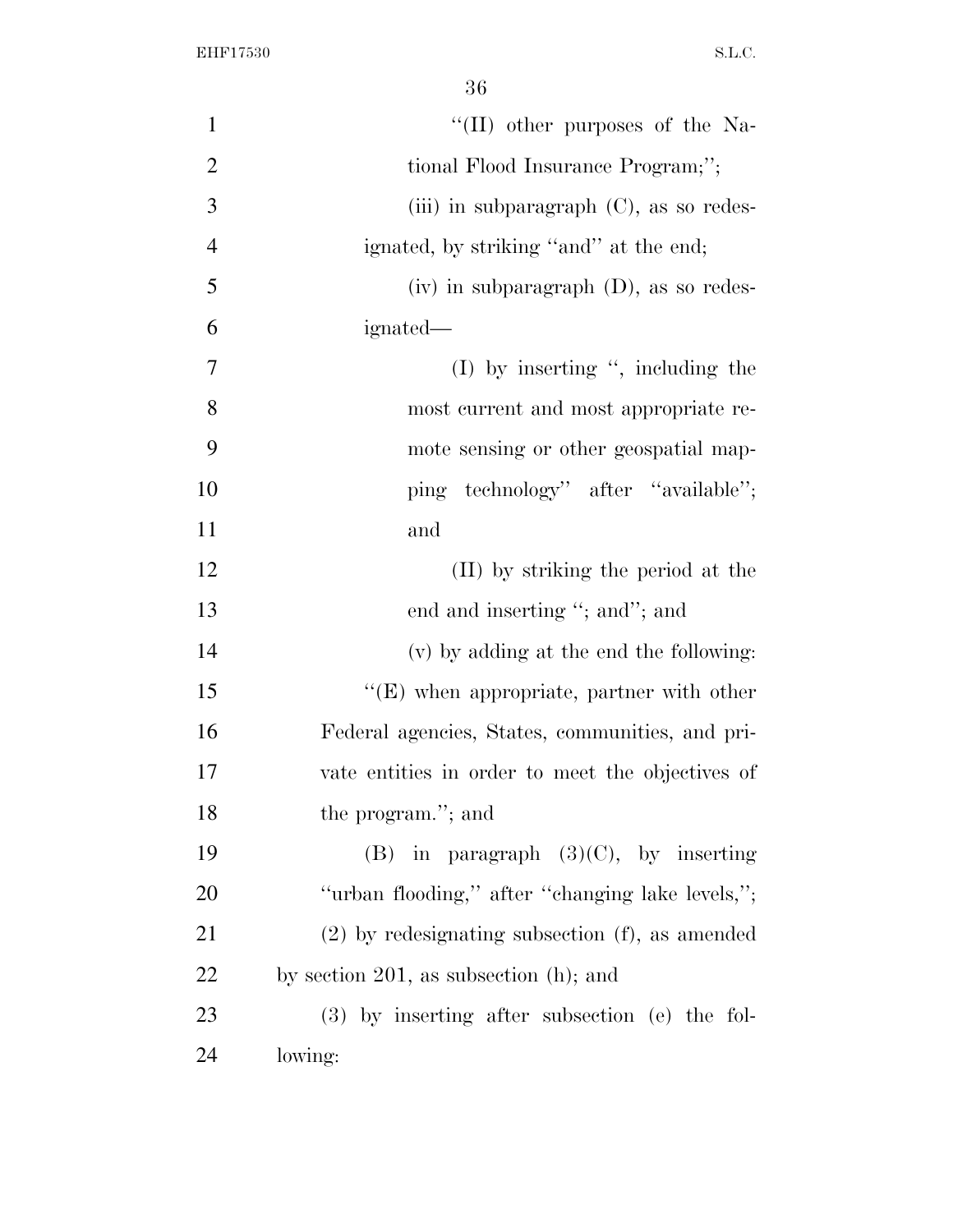''(f) DIGITAL DISPLAY ENVIRONMENT AND BUILD- ING-SPECIFIC FLOOD HAZARD AND RISK INFORMA-TION.—

4  $((1)$  ESTABLISHMENT.

5 "(A) IN GENERAL.—Not later than 5 years after the date of enactment of the National Flood Insurance Program Reauthorization Act of 2017, the Administrator, in consultation with the Technical Mapping Advisory Council, shall establish a dynamic, database-derived digital display environment for flood hazard and risk data, models, maps, and assessments.

13 "(B) CONSULTATION WITH STATES AND COMMUNITIES.—In designing and constructing the digital display environment under subpara-16 graph (A), the Administrator shall—

17  $\frac{1}{2}$  '(i) leverage and partner with States and communities that have successfully im-plemented the same approach; and

 $\frac{1}{20}$  (ii) consider adopting the techniques and technologies used by the States and communities described in clause (i) and ap- plying those techniques and technologies nationwide.

25 "(2) DIGITAL DISPLAY SYSTEM.—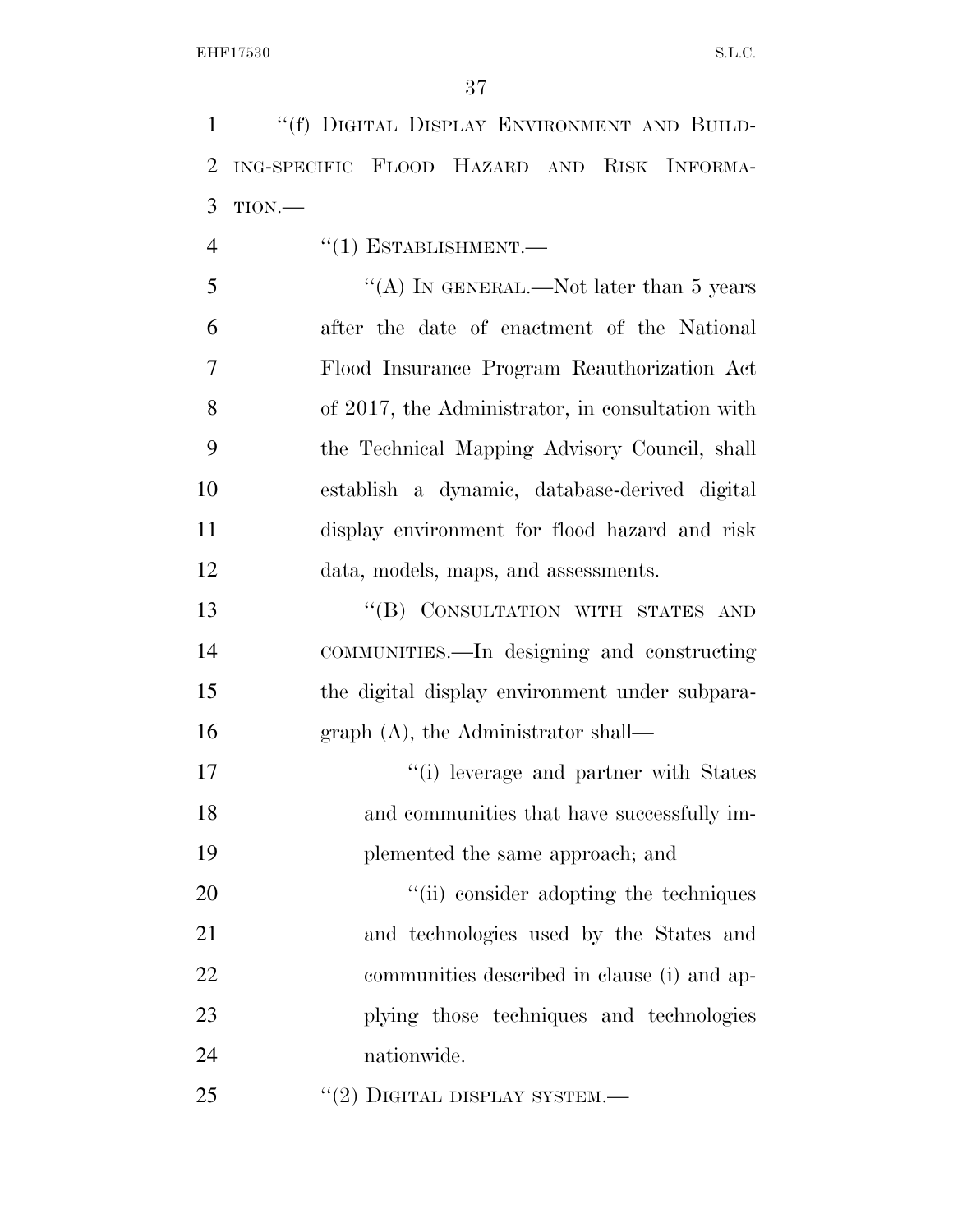| $\mathbf{1}$   | "(A) IN GENERAL.—In carrying out para-            |
|----------------|---------------------------------------------------|
| $\overline{2}$ | graph (1), the Administrator, in consultation     |
| 3              | with the Technical Mapping Advisory Council,      |
| $\overline{4}$ | shall establish a national digital display system |
| 5              | that shall-                                       |
| 6              | "(i) be prompted through dynamic                  |
| 7              | querying of a spatial, relational flood haz-      |
| 8              | ard and risk database;                            |
| 9              | "(ii) as permissible under law, be                |
| 10             | made available to the public;                     |
| 11             | "(iii) to the extent feasible, and where          |
| 12             | sufficient data is available, provide infor-      |
| 13             | mation, with respect to individual struc-         |
| 14             | tures, regarding-                                 |
| 15             | "(I) flood hazard and risk assess-                |
| 16             | ment determinations;                              |
| 17             | "(II) flood insurance; and                        |
| 18             | "(III) flood risk mitigation ef-                  |
| 19             | forts;                                            |
| 20             | "(iv) be constructed in a manner that             |
| 21             | facilitates coordination with digital display     |
| 22             | systems that—                                     |
| 23             | $\lq\lq$ (I) have been developed by               |
| 24             | State and community partners; and                 |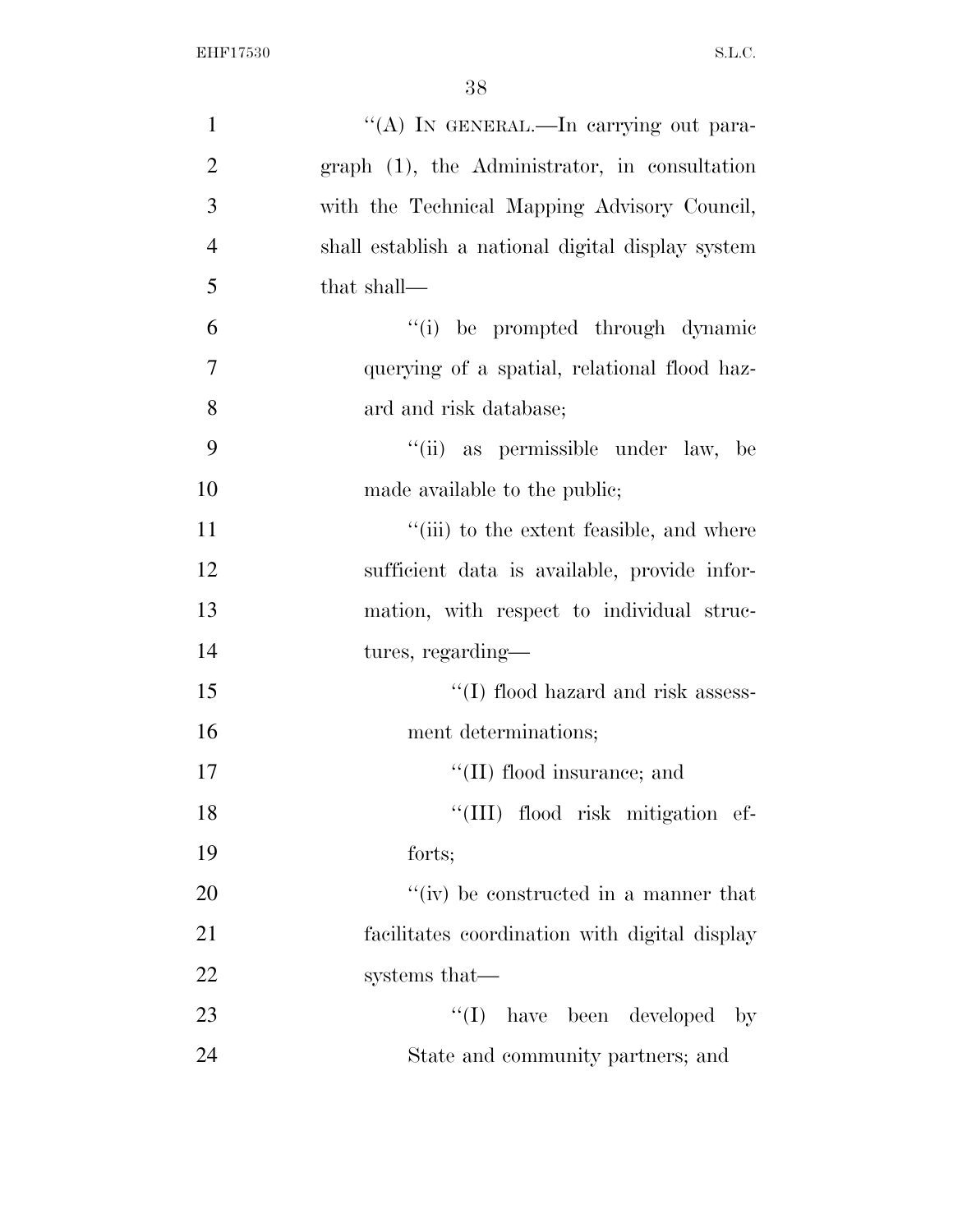| $\mathbf{1}$   | "(II) the Administrator finds are                      |
|----------------|--------------------------------------------------------|
| $\overline{2}$ | acceptable;                                            |
| 3              | $f'(v)$ include the capability to print                |
| $\overline{4}$ | physical copies of maps; and                           |
| 5              | $\lq\lq$ (vi) where feasible, allow for the            |
| 6              | maintenance and storage of elevation cer-              |
| $\overline{7}$ | tificates.                                             |
| 8              | "(B) PRIVACY REQUIREMENTS.—The Ad-                     |
| 9              | ministrator may not disseminate the database           |
| 10             | described in subparagraph $(A)(i)$ , including any     |
| 11             | data used to create that database, to the public       |
| 12             | or to a private company in a manner that vio-          |
| 13             | lates section 552a of title 5, United States           |
| 14             | Code, or any regulation implementing that sec-         |
| 15             | tion.                                                  |
| 16             | "(3) DATA PROCUREMENT.—The Administrator               |
| 17             | shall consider methods to obtain any data necessary    |
| 18             | to establish the digital display environment described |
| 19             | in paragraph $(1)$ , including—                        |
| 20             | " $(A)$ requiring a community that is partici-         |
| 21             | pating in the National Flood Insurance Pro-            |
| 22             | gram to supply information, including building         |
| 23             | footprints and cadastral and elevation data, for       |
| 24             | each structure—                                        |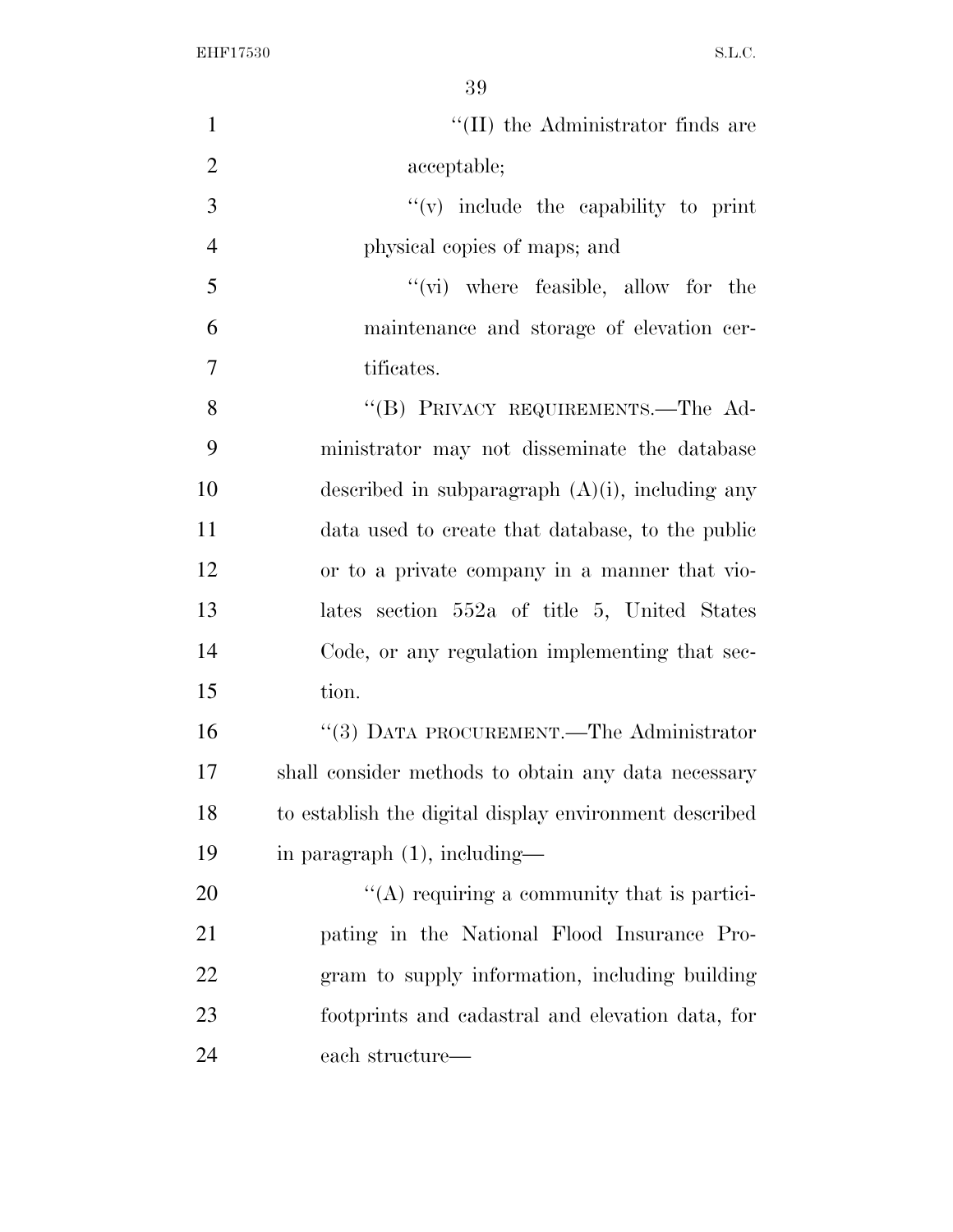| $\mathbf{1}$   | "(i) with respect to which the commu-               |
|----------------|-----------------------------------------------------|
| $\mathbf{2}$   | nity possesses that information; and                |
| 3              | "(ii) that obtains a construction or                |
| $\overline{4}$ | other development permit within—                    |
| 5              | "(I) a special flood hazard area;                   |
| 6              | <b>or</b>                                           |
| $\overline{7}$ | "(II) an advisory special flood                     |
| 8              | hazard area adopted by the commu-                   |
| 9              | nity;                                               |
| 10             | "(B) issuing guidelines and standards, as           |
| 11             | determined by the Administrator;                    |
| 12             | "(C) partnering, contracting, or entering           |
| 13             | into agreements with other Federal, State,          |
| 14             | local, and private stakeholders to the greatest     |
| 15             | extent possible to obtain and share existing        |
| 16             | data that meets or exceeds the standards deter-     |
| 17             | mined by the Administrator under subpara-           |
| 18             | $graph(B);$ and                                     |
| 19             | $\lq\lq$ (D) contracting with private companies to  |
| 20             | obtain new data collections, such as building       |
| 21             | footprints, cadastral data, and elevation certifi-  |
| 22             | cates, if that data may be included in the envi-    |
| 23             | ronment established under paragraph (1).            |
| 24             | "(4) LETTERS OF MAP CHANGE. In coordina-            |
| 25             | tion with States and communities that have success- |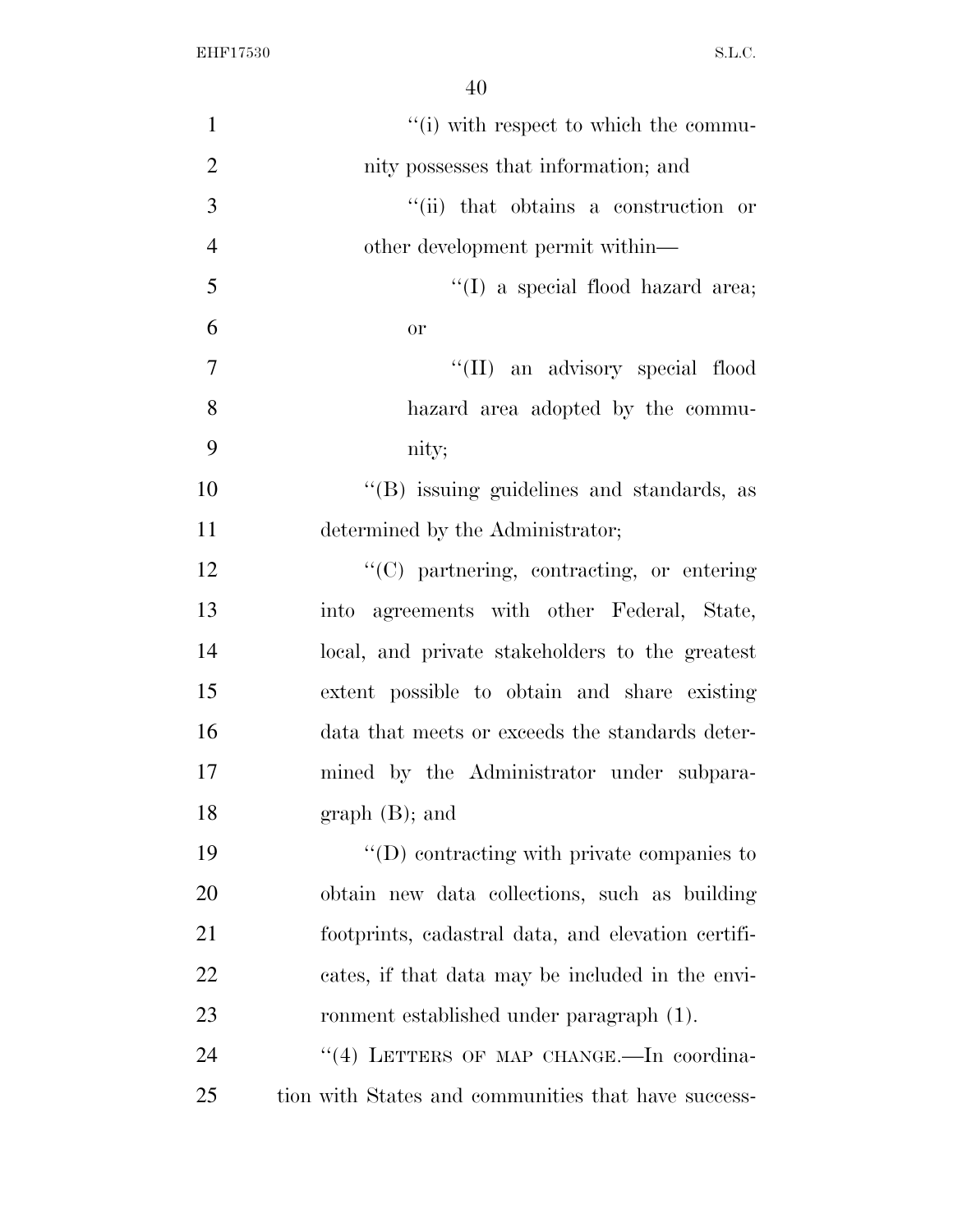fully implemented a dynamic, database-derived dig- ital display environment for flood hazard risk pro- duction and dissemination, the Administrator shall issue guidelines for the adoption and integration into the National Flood Mapping Program of remote sensing or other geospatial mapping technology-based letter of map amendment approaches.

 ''(g) ANNUAL REPORT.—The Administrator shall submit to the Committee on Banking, Housing, and Urban Affairs of the Senate and the Committee on Finan- cial Services of the House of Representatives an annual progress report regarding the mapping program under this section, including the digital display and structure- specific information required under subsection (f), which shall include recommendations to reduce the cost and im-prove the implementation of that subsection.''.

 **TITLE III—PROGRAM IMPROVEMENTS** 

**SEC. 301. REPLACEMENT COST IN DETERMINING PREMIUM** 

## **RATES.**

 (a) STUDY OF RISK RATING REDESIGN FLOOD IN-SURANCE PREMIUM RATING OPTIONS; REPORT.—

 (1) STUDY.—The Administrator shall conduct a study to—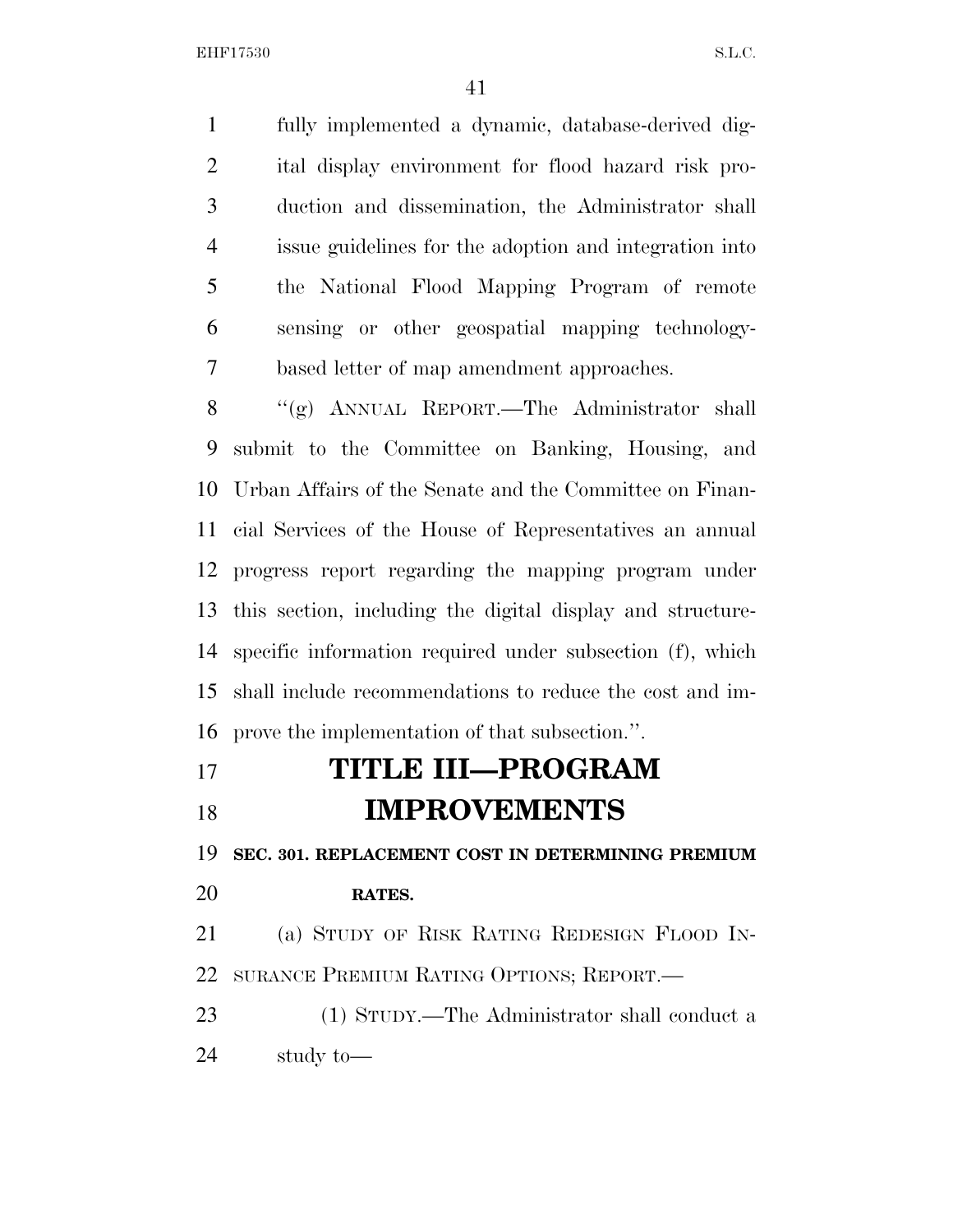| $\mathbf{1}$   | (A) evaluate best practices in the insurance      |
|----------------|---------------------------------------------------|
| $\overline{2}$ | industry for risk rating and classification, in-  |
| 3              | cluding practices that consider replacement cost  |
| $\overline{4}$ | value in premium rate estimations; and            |
| 5              | (B) with respect to the estimates of risk         |
| 6              | premium rates for flood insurance made by the     |
| 7              | Administrator under section $1307(a)(1)$ of the   |
| 8              | National Flood Insurance Act of 1968 (42)         |
| 9              | U.S.C. $4014(a)(1)$ —                             |
| 10             | (i) assess options, methods, and strat-           |
| 11             | egies for including replacement cost value        |
| 12             | in the estimates;                                 |
| 13             | (ii) provide recommendations for in-              |
| 14             | cluding replacement cost value in the esti-       |
| 15             | mates;                                            |
| 16             | (iii) identify an appropriate method-             |
| 17             | ology to incorporate replacement cost value       |
| 18             | into the estimates; and                           |
| 19             | (iv) develop a feasible implementation            |
| 20             | plan and projected timeline for including         |
| 21             | replacement cost value in the estimates.          |
| 22             | $(2)$ REPORT.—                                    |
| 23             | REQUIREMENT.—Not later than 1<br>(A)              |
| 24             | year after the date of enactment of this Act, the |
| 25             | Administrator shall submit to the appropriate     |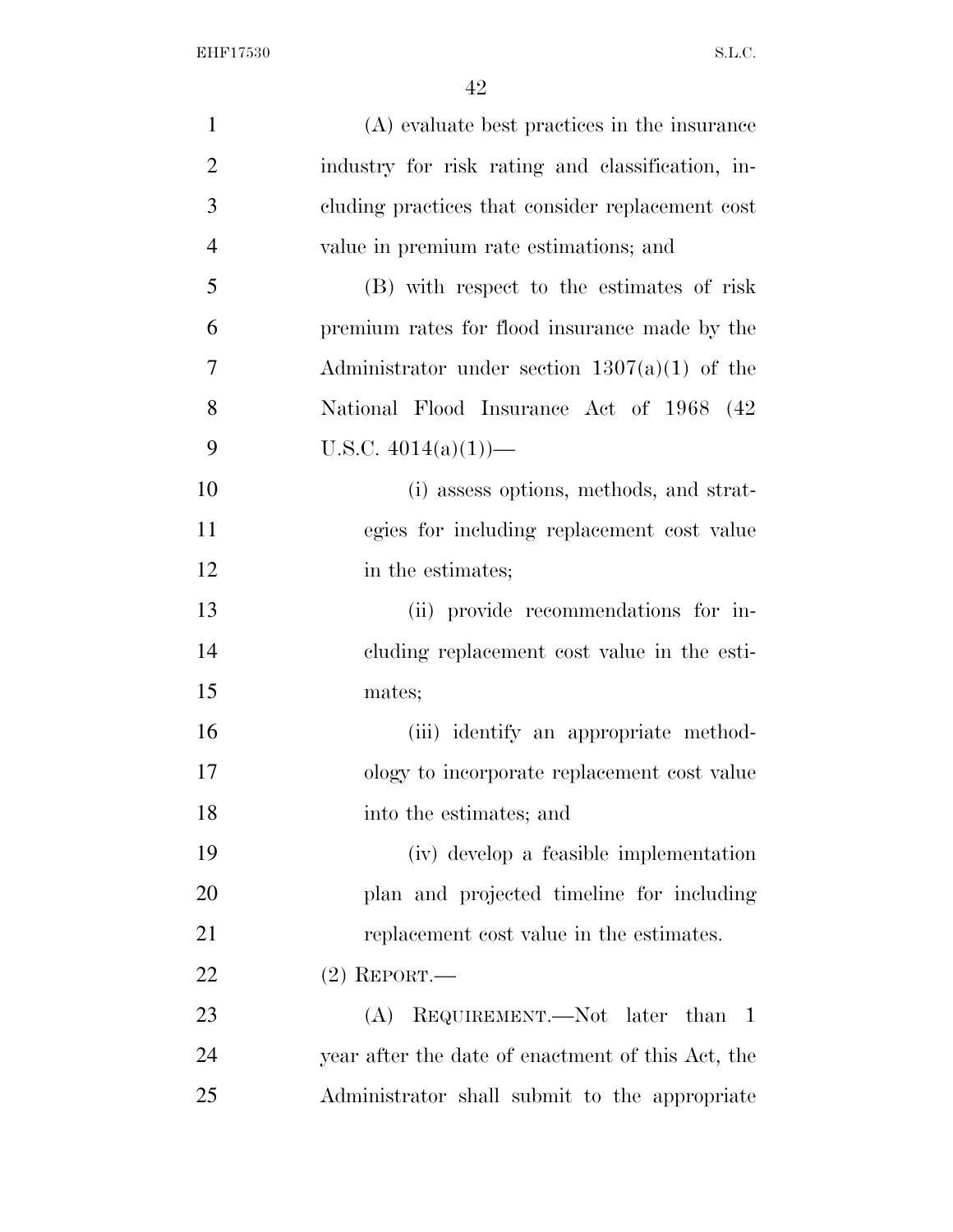| $\mathbf{1}$   | committees of Congress a report that contains   |
|----------------|-------------------------------------------------|
| $\overline{2}$ | the results and conclusions of the study con-   |
| 3              | ducted under paragraph (1) (referred to in this |
| $\overline{4}$ | paragraph as "the study").                      |
| 5              | (B) CONTENTS.—The report submitted              |
| 6              | under subparagraph $(A)$ shall include—         |
| 7              | (i) an analysis of the recommenda-              |
| 8              | tions resulting from the study and any po-      |
| 9              | tential impacts that those recommenda-          |
| 10             | tions would have on the National Flood In-      |
| 11             | surance Program, including cost consider-       |
| 12             | ations;                                         |
| 13             | (ii) a description of any actions taken         |
| 14             | by the Administrator to implement the rec-      |
| 15             | ommendations made by the study;                 |
| 16             | (iii) a description of any recommenda-          |
| 17             | tions made by the study that, as of the         |
| 18             | date on which the Administrator submits         |
| 19             | the report, have been deferred or not acted     |
| 20             | upon; and                                       |
| 21             | (iv) a statement explaining the rea-            |
| 22             | sons for any deferral or inaction described     |
| 23             | in clause (iii).                                |
| 24             | (b) USE OF REPLACEMENT COST VALUE IN PRE-       |
| 25             | MIUM RATES; IMPLEMENTATION.-                    |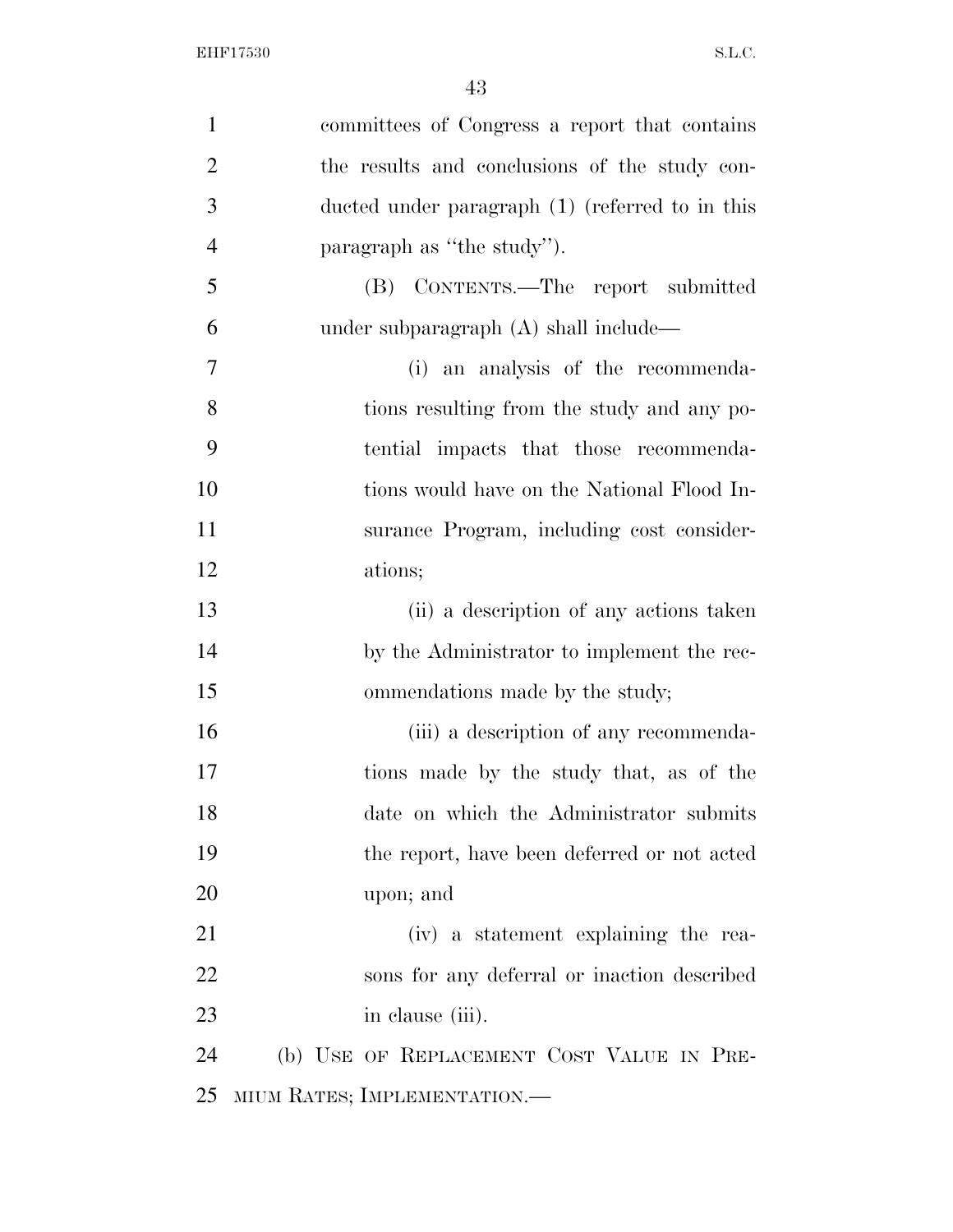| $\mathbf{1}$   | (1) ESTIMATED RATES.—Section $1307(a)(1)$ of           |
|----------------|--------------------------------------------------------|
| $\overline{2}$ | the National Flood Insurance Act of 1968 (42)          |
| 3              | U.S.C. $4014(a)(1)$ is amended, in the matter pre-     |
| $\overline{4}$ | ceding subparagraph $(A)$ , by inserting after "flood  |
| 5              | insurance" the following: ", which shall incorporate   |
| 6              | replacement cost value, and".                          |
| 7              | $(2)$ CHARGEABLE RATES.—Section 1308(b) of             |
| 8              | the National Flood Insurance Act of 1968 (42)          |
| 9              | U.S.C. $4015(b)$ ) is amended, in the matter preceding |
| 10             | paragraph (1), by inserting after "Such rates" the     |
| 11             | following: "shall incorporate replacement cost value   |
| 12             | and".                                                  |
| 13             | $(3)$ PHASE-IN.—                                       |
| 14             | $(A)$ In GENERAL.—During the 3-year pe-                |
| 15             | riod beginning on the date that is 1 year after        |
| 16             | the date of enactment of this Act, the Adminis-        |
| 17             | trator may gradually phase in the amendments           |
| 18             | made by paragraphs $(1)$ and $(2)$ with respect to     |
| 19             | flood insurance coverage made available under          |
| 20             | the National Flood Insurance Act of 1968 (42)          |
| 21             | U.S.C. 4001 et seq.) for properties located in         |
| 22             | various geographic regions in the United States        |
| 23             | as sufficient information for the implementation       |
| 24             |                                                        |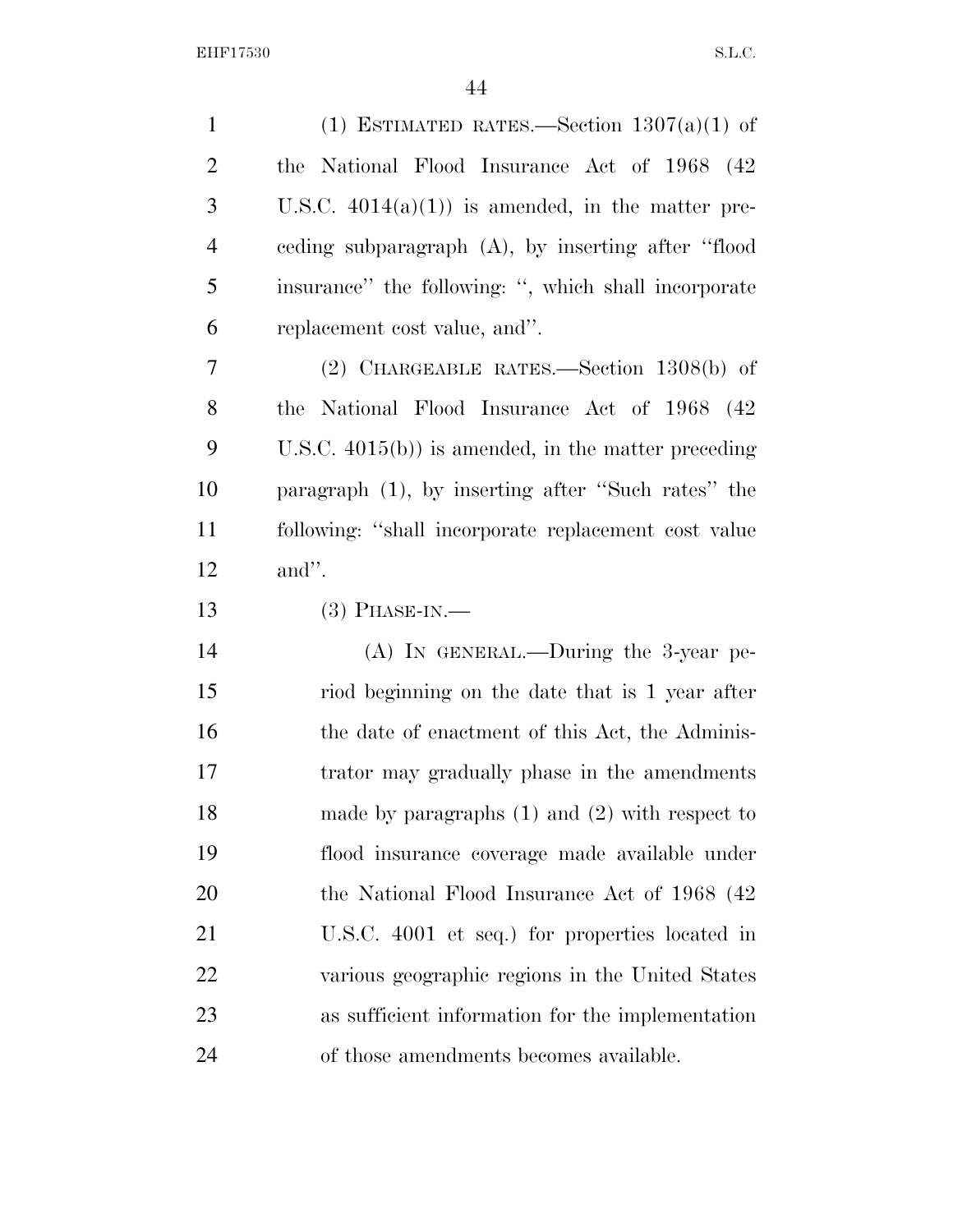| $\mathbf{1}$   | (B) DEADLINE.—The Administrator shall               |
|----------------|-----------------------------------------------------|
| $\overline{2}$ | ensure that, as of the effective date described in  |
| 3              | paragraph (4), the amendments made by para-         |
| 4              | graphs $(1)$ and $(2)$ are fully implemented to     |
| 5              | apply to all flood insurance coverage made          |
| 6              | available under the National Flood Insurance        |
| 7              | Act of 1968 (42 U.S.C. 4001 et seq.).               |
| 8              | (4) EFFECTIVE DATE.—The amendments made             |
| 9              | by paragraphs $(1)$ and $(2)$ shall—                |
| 10             | $(A)$ take effect on the date that is 4 years       |
| 11             | after the date of enactment of this Act; and        |
| 12             | (B) apply to the establishment of risk pre-         |
| 13             | mium and chargeable premium rates by the Ad-        |
| 14             | ministrator on and after the date described in      |
| 15             | subparagraph $(A)$ .                                |
| 16             | SEC. 302. RISK TRANSFER OPTIONS.                    |
| 17             | Section 1345(e) of the National Flood Insurance Act |
| 18             | of 1968 (42 U.S.C. 4081(e)) is amended—             |
| 19             | (1) by striking "The Administrator" and insert-     |
| 20             | ing the following:                                  |
| 21             | "(1) IN GENERAL.—The Administrator"; and            |
| <u>22</u>      | $(2)$ by adding at the end the following:           |
| 23             | "(2) FORMS OF TRANSFER.—If the Adminis-             |
| 24             | trator secures reinsurance under paragraph (1), the |
| 25             | Administrator may consider any form of risk trans-  |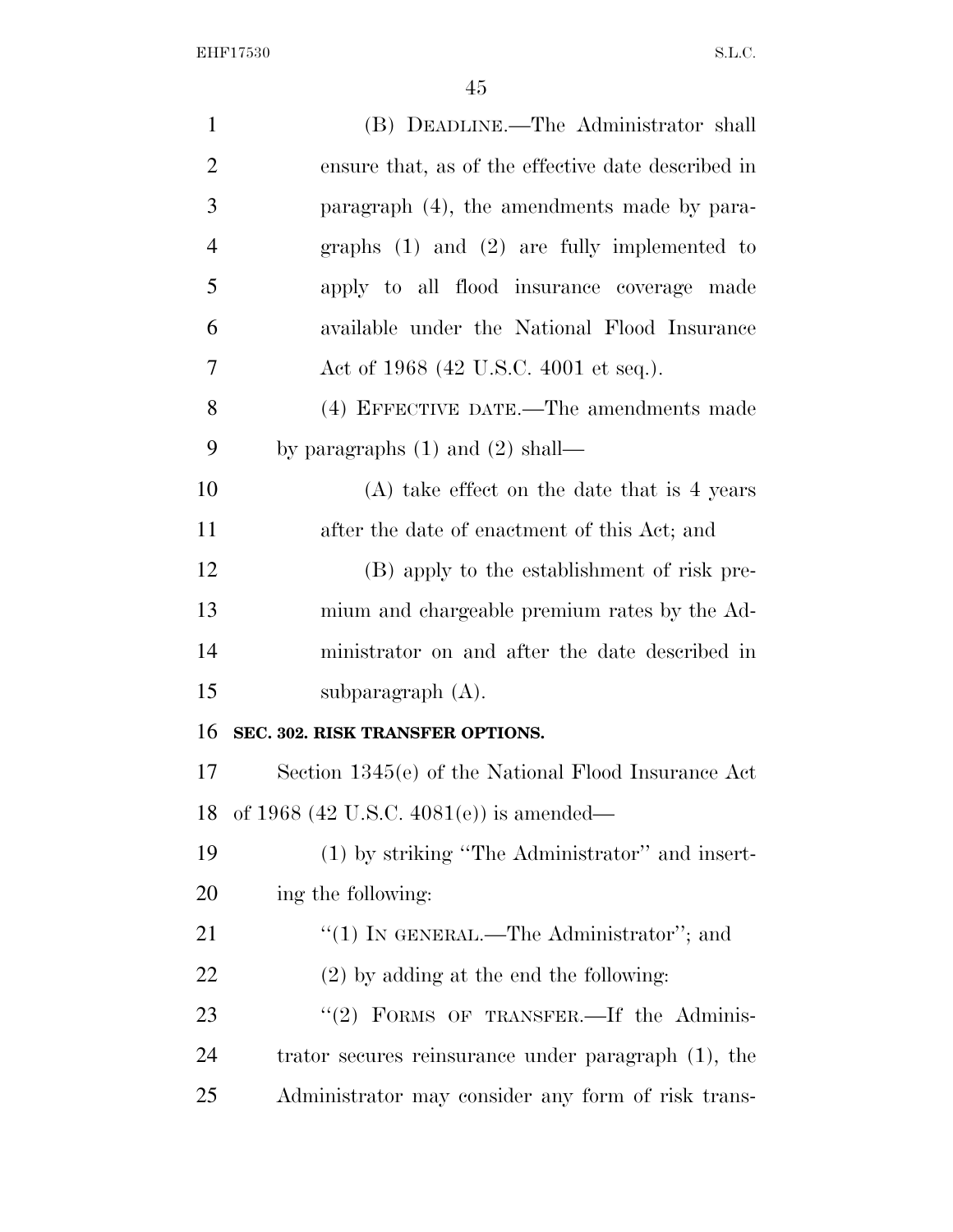fer, including traditional reinsurance, catastrophe bonds, collateralized reinsurance, resilience bonds, and other insurance-linked securities, in order to— 4 ''(A) maximize pricing competition and the diversity of sources of capital; and ''(B) secure the best value for the flood in- surance program.''. **SEC. 303. PARTICIPATION STUDIES.**  (a) FEDERAL ENTITIES FOR LENDING REGULA- TION.— (1) IN GENERAL.—The Federal entities for lending regulation shall conduct an annual study re- garding the rate at which persons who are subject to the mandatory purchase requirement are com- plying with that requirement. (2) SUBMISSION TO CONGRESS.—The Federal entities for lending regulation shall submit the result of each study conducted under paragraph (1) to the appropriate committees of Congress. (b) FEMA.— 21 (1) IN GENERAL.—The Administrator shall con- duct an annual study regarding the rate at which in- dividuals who live in areas that have not been identi- fied, under the National Flood Insurance Act of 1968 (42 U.S.C. 4001 et seq.) or the Flood Disaster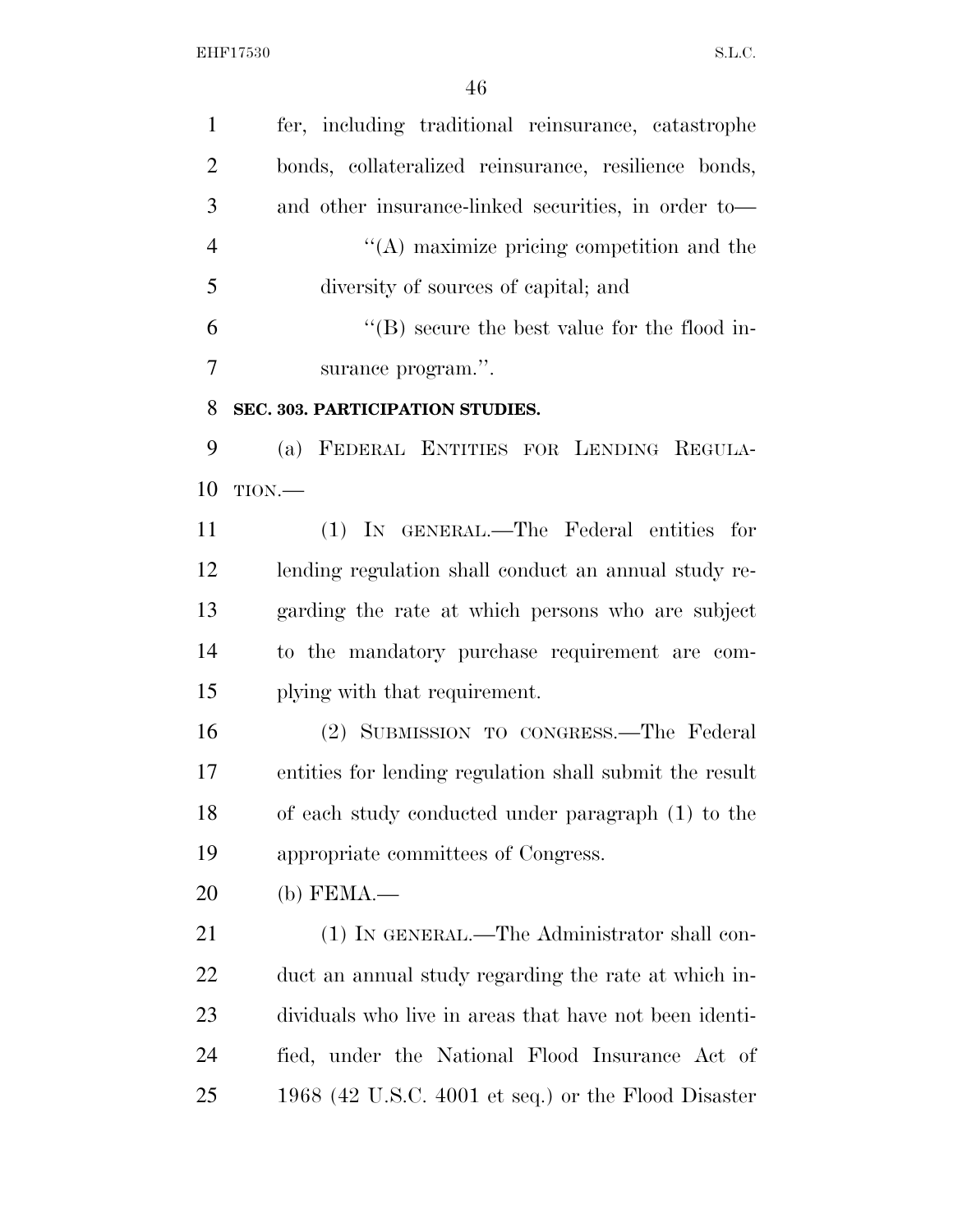Protection Act of 1973 (42 U.S.C. 4002 et seq.), as having a special flood hazard participate in, or re- ceive financial assistance under, the National Flood Insurance Program.

 (2) SUBMISSION TO CONGRESS.—The Adminis- trator shall submit the result of each study con- ducted under paragraph (1) to the appropriate com-mittees of Congress.

# **SEC. 304. STUDY REGARDING COVERAGE FOR BUSINESS INTERRUPTION.**

 (a) IN GENERAL.—The Administrator shall conduct a study on the feasibility and soundness of offering cov- erage for interruption business losses caused by a flood under the National Flood Insurance Program (referred to in this section as ''business interruption coverage'').

 (b) CONTENTS.—In conducting the study under sub-section (a), the Administrator shall, at a minimum—

 (1) evaluate insurance industry best practices for offering business interruption coverage, including the types of coverage provided and the utilization rate;

 (2) estimate the potential risk premium rates for business interruption coverage based on the flood risk reflected in the flood insurance rate map or other risk metrics in effect at the time of purchase;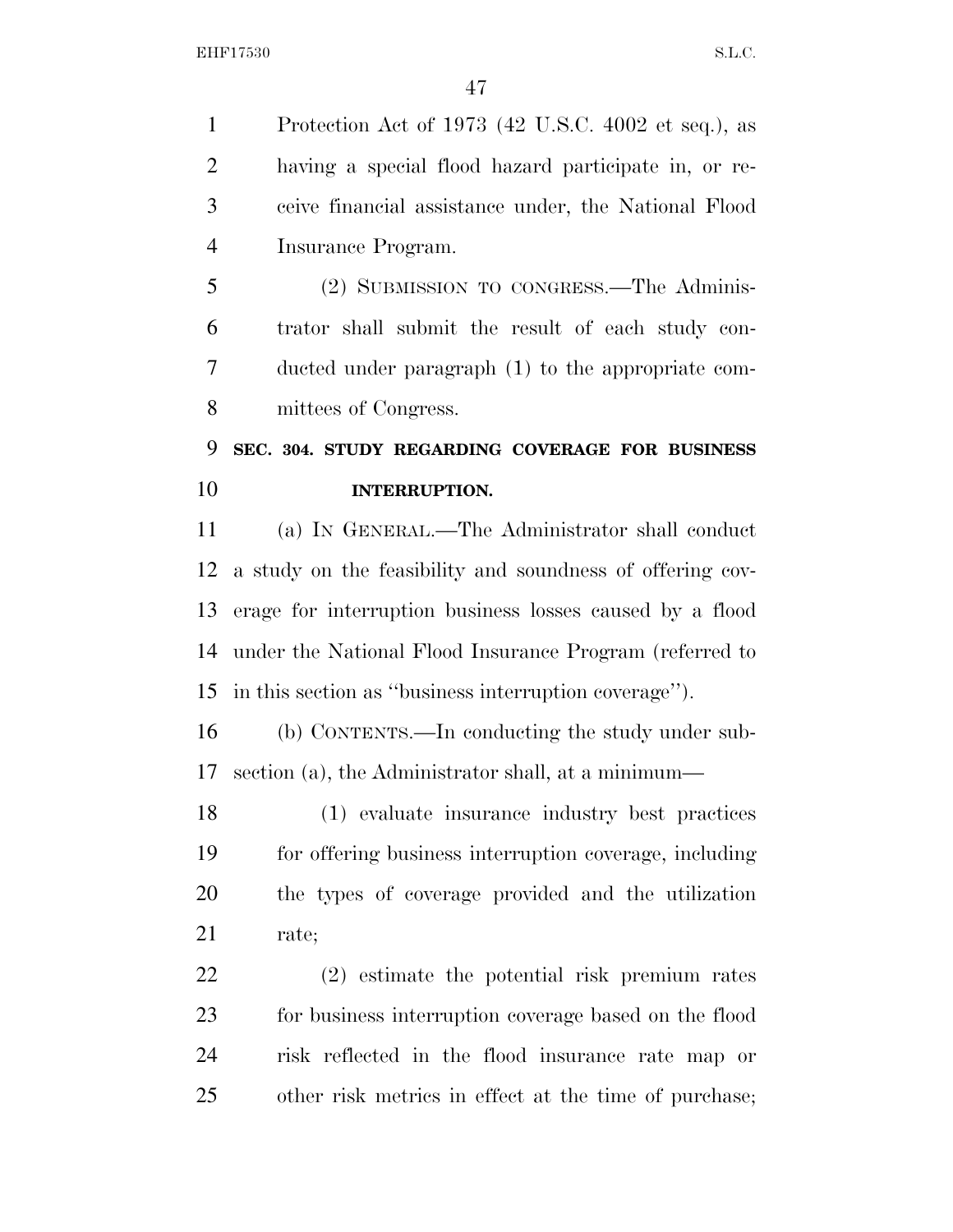| $\mathbf{1}$   | (3) analyze the operational and administrative                 |
|----------------|----------------------------------------------------------------|
| $\overline{2}$ | expenses associated with providing business inter-             |
| 3              | ruption coverage and adjusting claims;                         |
| $\overline{4}$ | (4) identify potential obstacles that may prevent              |
| 5              | the Administrator from offering business interrup-             |
| 6              | tion coverage;                                                 |
| 7              | (5) evaluate the benefits of providing business                |
| 8              | interruption coverage;                                         |
| 9              | $(6)$ analyze any potential impacts on the finan-              |
| 10             | cial position of the National Flood Insurance Pro-             |
| 11             | gram; and                                                      |
| 12             | (7) develop a feasibility implementation plan                  |
| 13             | and projected timelines for offering business inter-           |
| 14             | ruption coverage.                                              |
| 15             | (c) AVAILABILITY OF EXPERTS.—In conducting the                 |
| 16             | study under subsection (a), the Administrator may accept       |
| 17             | and utilize the personnel and services of any other Federal    |
|                | 18 agency, and appoint and fix the compensation of tem-        |
| 19             | porary personnel without regard to the provisions of title     |
| 20             | 5, United States Code, governing appointments in the           |
| 21             | competitive service, or employ experts and consultants in      |
| 22             | accordance with the provisions of section 3109 of such         |
| 23             | title, without regard to the provisions of chapter 51 and      |
| 24             | subchapter III of chapter 53 of such title relating to classi- |
| 25             | fication and General Schedule pay rates.                       |